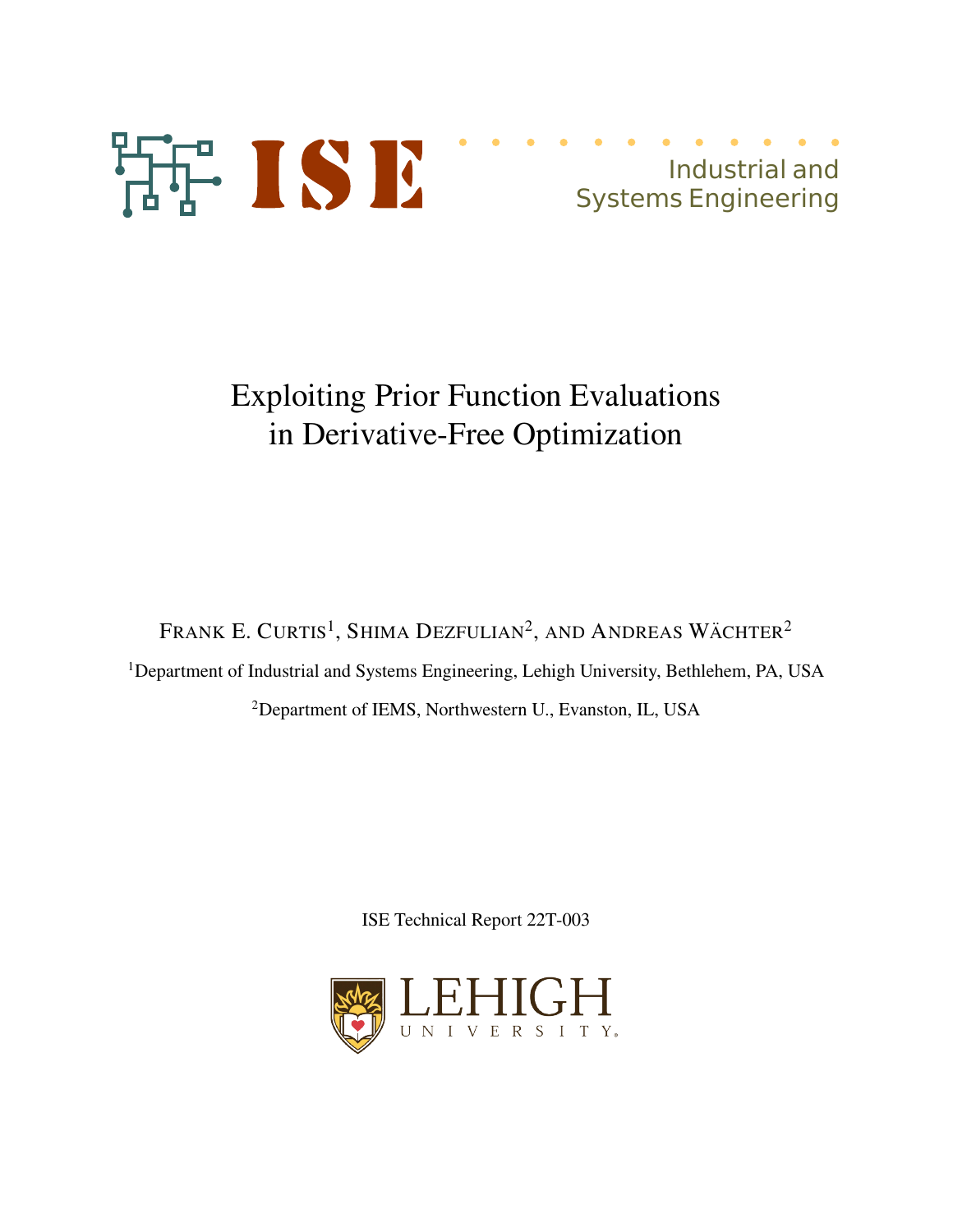# Exploiting Prior Function Evaluations in Derivative-Free Optimization

 $\texttt{2}$  FRANK E. CURTIS<sup>\*</sup>, SHIMA DEZFULIAN<sup>†</sup>, AND ANDREAS WÄCHTER.<sup>†</sup>

 Abstract. A derivative-free optimization (DFO) algorithm is presented. The distinguishing feature of the algorithm is that it allows for the use of function values that have been made available through prior runs of a DFO algorithm for solving prior related optimization problems. Applications in which sequences of related optimization problems are solved such that the proposed algorithm is applicable include certain least-squares and simulation-based optimization problems. A convergence guarantee of a generic algorithmic framework that exploits prior function evaluations is presented, then a particular instance of the framework is proposed and analyzed. The results of numerical experiments when solving engineering test problems show that the algorithm gains advantage over a state-of-the-art DFO algorithm when prior function values are available.

Key words. derivative-free optimization, trust-region methods, least squares

AMS subject classifications. 49M15, 65K05, 65K10, 90C30, 90C56

 1. Introduction. We propose an algorithmic framework for solving optimiza- tion problems that have two distinct characteristics. First, we are interested in prob- lems that arise in contexts when sequences of optimization problems are to be solved when the data defining the objective functions are similar from one problem to the next. Second, we assume that these problems involve objective functions that are smooth (i.e., continuously differentiable), yet derivatives are intractable to compute. Problems with one or the other of these characteristics have been considered previ- ously in the continuous optimization literature, but, to the best of our knowledge, no algorithms have been proposed specifically for the combined setting. The key feature of our proposed framework is that it exploits, in a derivative-free optimization (DFO) context, function evaluations that have already been performed during the solution of prior optimization problems when new problems in the sequence are considered.

 Sequences of related optimization problems need to be solved in various applica- tions throughout science, engineering, and economics. Here, we mention two settings that have motivated this work. First, nonlinear least-square problems that commonly appear in data-fitting applications fall into our setting of interest. For such problems  $30\quad$  [3, 15], one aims to find the parameters in a function—which may be a black-box func- tion, as in our setting—that accurately maps inputs to outputs in a set of observed data. The second setting considers multi-output simulation optimization problems, where one aims to minimize a cost associated with the outputs of a simulation; see, e.g., [3, 17]. The black-box functions that arise in these contexts can, for example, be those defined by numerical simulations, say that solve complex partial differential equations (PDEs) or perform Monte Carlo simulations of complex systems [37].

 Our proposed algorithm builds upon state-of-the-art model-based DFO methods for solving problems that possess a composite structure of the objective. In particu- lar, inspired by [5, 34, 37], our algorithm computes search directions by minimizing local models of the objective that have been constructed using previously computed function values, where the composite structure of the objective is exploited by com- bining local models that have been constructed for black-box functions separately. It has been shown, e.g., in the context of nonlinear least squares, that algorithms that

<sup>∗</sup>Department of ISE, Lehigh U., Bethlehem, PA 18015 (frank.e.curtis@lehigh.edu).

<sup>†</sup>Department of IEMS, Northwestern U., Evanston, IL 60208 (dezfulian@u.northwestern.edu, andreas.waechter@northwestern.edu). Supported in part by NSF grant DMS-2012410.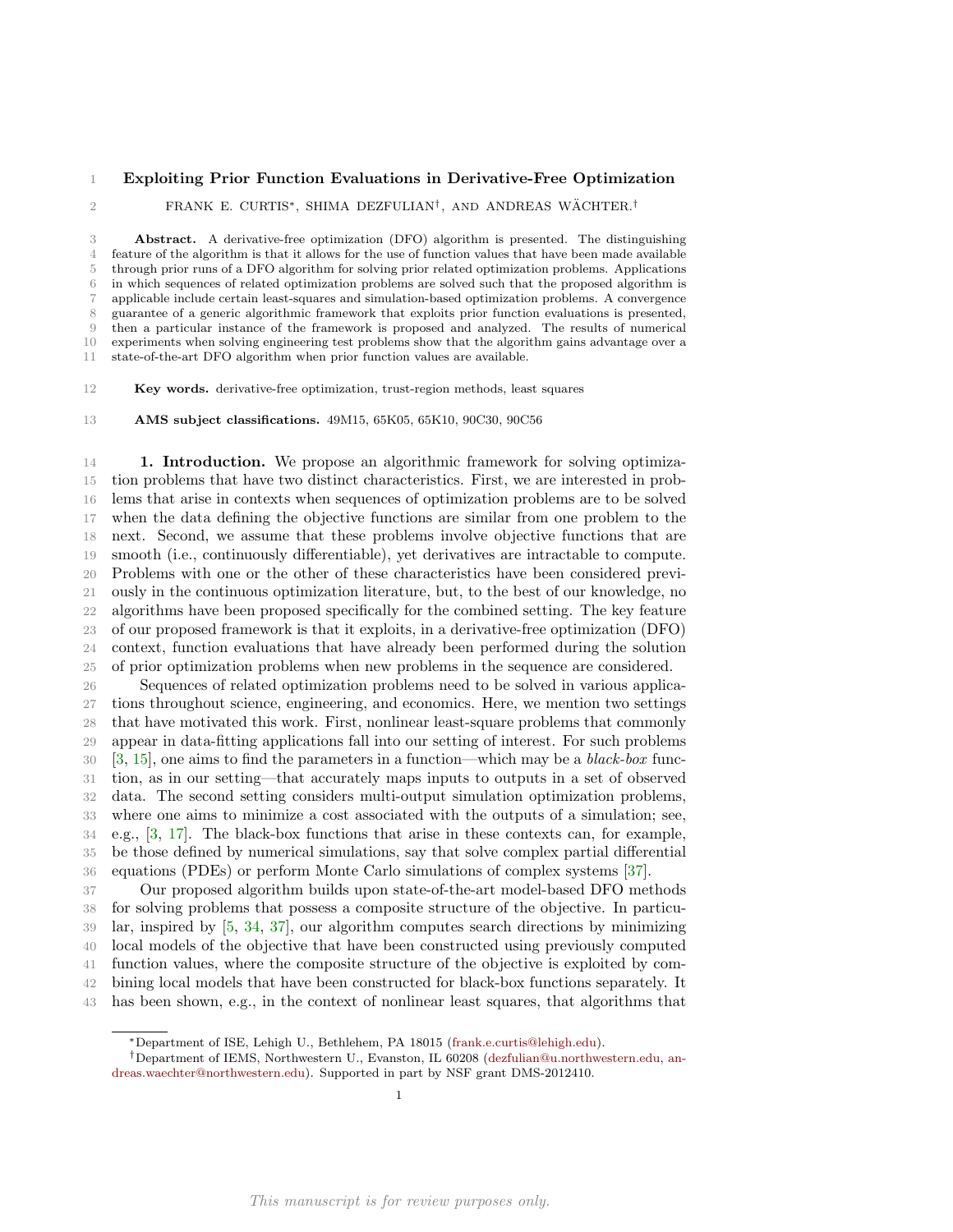44 exploit such structure often perform better than those that do not; see, e.g., [5, 34, 37].

 1.1. Contributions. We propose and analyze a model-based DFO algorithm that exploits function evaluations that have been performed when solving related op- timization problems. This allows the algorithm to avoid new evaluations of black-box functions at interpolation points when the function values at these points can be approximated sufficiently accurately using prior evaluations, e.g., by an application- specific surrogate model. Our algorithm also differs from other model-based DFO approaches in that it exploits prior information when determining the set of interpo- lation points itself. This feature is incorporated through the use of a specially designed utility function that predicts the usefulness of a potential interpolation point. Our numerical experiments show that our algorithm often outperforms a state-of-the-art model-based DFO method in our setting of interest, especially when the budget for function evaluations is small, which is typically the case in real-world applications.

57 **1.2. Notation.** The sets of real numbers, *n*-dimensional real vectors, and *n*-by-58 m-dimensional real matrices are denoted by  $\mathbb{R}, \mathbb{R}^n$ , and  $\mathbb{R}^{n \times m}$ , respectively. The sets 59 of nonnegative and positive real numbers are denoted by  $\mathbb{R}_{\geq 0}$  and  $\mathbb{R}_{\geq 0}$ , respectively. 60 The vector of all zeros is denoted as  $\mathbf{0}$ , the identity matrix is denoted as  $I$ , the vector 61 of all ones is denoted as 1, and the *i*th unit vector is denoted as  $e_i$ , where in each case 62 the size of the object is determined by the context. The set of nonnegative integers 63 is denoted as N and we define  $[n] := \{1, \ldots, n\}$  for any  $n \in \mathbb{N} \setminus \{0\}.$ 

For sets  $S_1 \subseteq \mathbb{R}^n$  and  $S_2 \subseteq \mathbb{R}^n$ , we define Minkowski addition and subtraction 65 in the usual manner, e.g.,  $S_1 + S_2 = \{s_1 + s_2 : s_1 \in S_1, s_2 \in S_2\}$ . That said, in 66 the particular case when one of the sets is a singleton, say  ${c}$  with  $c \in \mathbb{R}^n$ , then we

67 simply write  $c + \mathcal{S} = \{c + s : s \in \mathcal{S}\}\$ . The cardinality of a set  $\mathcal{S}$  is denoted by  $|\mathcal{S}|$ .<br>68 Given any real number  $a \geq 1$ , the  $\ell_a$ -norm of a vector  $v \in \mathbb{R}^n$  is written as  $||v||$ Given any real number  $q \ge 1$ , the  $\ell_q$ -norm of a vector  $v \in \mathbb{R}^n$  is written as  $||v||_q$ . 69 The closed  $\ell_q$ -norm ball with center  $x \in \mathbb{R}^n$  and radius  $\Delta \in \mathbb{R}_{\geq 0}$  is denoted as 70  $B_q(x, \Delta) := {\{\bar{x} : \|\bar{x} - x\|_q \leq \Delta\}}.$  The dual norm of  $\|\cdot\|_q$  is denoted and defined by<br>71  $\|z\|_{\alpha^*} := \max\{z^T x : x \in B_\alpha(0,1)\}.$  The Frobenius-norm of a matrix M is denoted by 71  $||z||_{q^*} := \max\{z^T x : x \in B_q(0,1)\}\.$  The Frobenius-norm of a matrix M is denoted by 72  $||M||_F$ . For a matrix  $M \in \mathbb{R}^{m \times n}$  and real numbers  $p \ge 1$  and  $q \ge 1$ , the  $L_{p,q}$ -norm of 73 M is written as  $||M||_{p,q} = \left(\sum_{j=1}^n \left(\sum_{i=1}^m |M_{ij}|^p\right)^{\frac{q}{p}}\right)^{\frac{1}{q}}$  and the  $(p,q)$ -operator norm of M <sup>74</sup> is written as  $||M||_{(p,q)} = \sup_{||x||_p \leq 1} ||Mx||_q$ , although, for shorthand,  $|| \cdot ||_p = || \cdot ||_{(p,p)}$ . 75 For the sake of generality, two norms used throughout the paper are those defining 76 the trust region radius and the approximation radius in our algorithm, which we 77 respectively denote as  $\|\cdot\|_{\text{tr}}$  and  $\|\cdot\|_{\text{app}}$  for some real numbers tr  $\geq 1$  and app  $\geq 1$ . 78 In our analysis, we make use of norm equivalence constants for finite-dimensional real 79 vector spaces; in particular, due to the equivalence of all such norms, for any positive integers  $n_x$  and p, there exist constants  $(\kappa_{\text{tr}_0}, \kappa_{\text{tr}_1}, \kappa_{\text{tr}_0^*}, \kappa_{\text{tr}_1^*}, \kappa_{\text{tr}_2^*}, \kappa_{\text{tr}_3^*}, \kappa_{\text{app}_0^*}) \in \mathbb{R}_{\geq 0}^7$ 80 81 such that

82 (1.1a)  
\n
$$
\|v\|_{2} \leq \kappa_{\text{tr}_{0}} \|v\|_{\text{tr}}
$$
\n611  $v \in \mathbb{R}^{n_{x}},$   
\n83 (1.1b)  
\n
$$
\|v\|_{\text{tr}} \leq \kappa_{\text{tr}_{1}} \|v\|_{2}
$$
\n62  $\kappa_{\text{tr}_{2}} \|v\|_{\text{tr}} \leq \kappa_{\text{tr}_{2}} \|V^{-1}\|_{2} \|Vv\|_{\infty}$   
\n63  $(1.1c)$   
\n
$$
\|v\|_{\text{tr}} \leq \kappa_{\text{tr}_{2}} \|V^{-1}\|_{2} \|Vv\|_{\infty}
$$
\n64  $(1.1c)$   
\n
$$
\|Vv\|_{\text{tr}} \leq \kappa_{\text{tr}_{2}} \|V^{-1}\|_{2} \|Vv\|_{\infty}
$$
\n65  $(1.1d)$   
\n
$$
\|Vv\|_{\text{tr}} \leq \kappa_{\text{tr}_{2}} \|V\|_{\text{tr}_{1}} \|v\|_{2}
$$
\n66  $(1.1e)$   
\n
$$
\|VUV^{T}\|_{(\text{tr}, \text{tr}^{*})} \leq \kappa_{\text{tr}_{2}} \|V\|_{\text{tr}_{1}}^{2}, \|U\|_{2}
$$
\n67  $\text{all } (V, U) \in \mathbb{R}^{n_{x}} \times \mathbb{R}^{n_{x} \times p},$   
\n68  $(1.1f)$   
\n
$$
\|v\|_{\text{tr}} \|v\|_{\text{tr}} \|v\|_{\text{tr}_{1}} \leq \kappa_{\text{tr}_{2}} \|v\|_{2}^{2}
$$
\n68  $\text{all } v \in \mathbb{R}^{n_{x}},$   
\n69  $(1.1g)$ \n60  $\|Vv\|_{\text{app}} \leq \kappa_{\text{app}_{0}} \|v\|_{\text{app}} \|V\|_{(2,2)}$ \n61  $\text{all } (v, V) \in \mathbb{R}^{n_{x}} \times \mathbb{R}^{n_{x} \times n_{x}}.$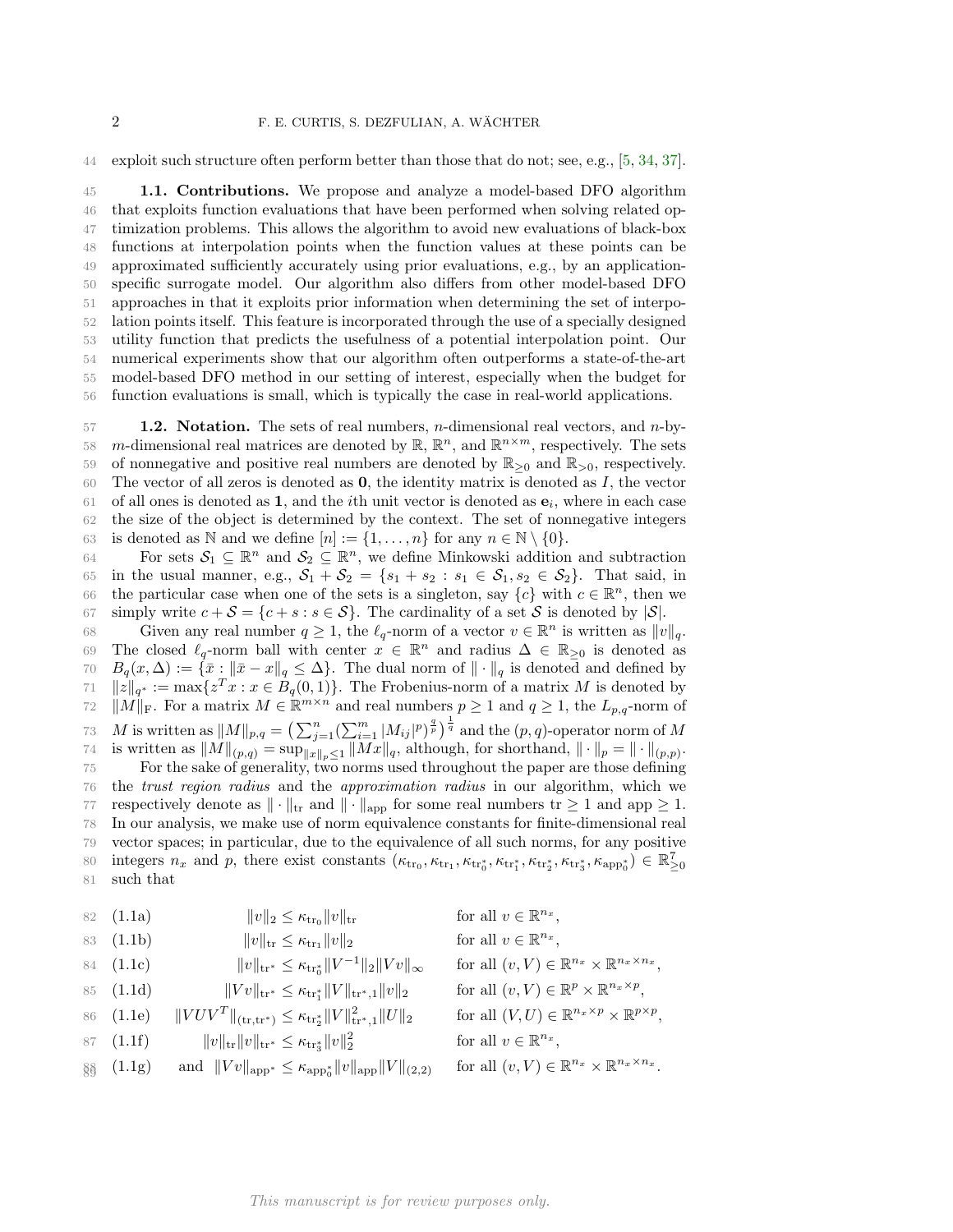90 For differentiable  $g : \mathbb{R}^n \to \mathbb{R}$  and  $y \in \mathbb{R}^n$ , we use  $\partial_i g(y)$  and  $\partial_i \partial_j g(y)$  to denote  $\partial g(y)$  $\frac{\partial g(y)}{\partial y_i}$  and  $\frac{\partial^2 g(y)}{\partial y_i \partial y_j}$  $\frac{\partial g(y)}{\partial y_i}$  and  $\frac{\partial g(y)}{\partial y_i \partial y_j}$  for any  $(i, j) \in [n] \times [n]$ , respectively. The gradient function of 92 g is  $\nabla g : \mathbb{R}^n \to \mathbb{R}^n$ , where  $[\nabla g(y)]_i = \partial_i g(y)$  for any  $i \in [n]$  and  $y \in \mathbb{R}^n$ . If g 93 is twice differentiable, then the Hessian function of g is  $\nabla^2 g : \mathbb{R}^n \to \mathbb{R}^{n \times n}$ , where 94  $[\nabla^2 g(y)]_{i,j} = \partial_i \partial_j g(y)$  for any  $(i, j) \in [n] \times [n]$  and  $y \in \mathbb{R}^n$ . For differentiable vector-95 valued  $G : \mathbb{R}^n \to \mathbb{R}^m$ , the transpose of the Jacobian function of G is denoted by 96  $\nabla G: \mathbb{R}^n \to \mathbb{R}^{n \times m}$ , where  $[\nabla G(y)]_{i,j} = \partial_i G_j(y)$  for any  $(i,j) \in [n] \times [m]$  and  $y \in \mathbb{R}^n$ . 97 Given any  $M \in \mathbb{R}^{m \times n}$ , its column space is span $(M)$ , its null space is null $(M)$ , 98 and given any  $v \in \mathbb{R}^m$ , the projection of v onto  $\text{span}(M)$  is  $\text{proj}_M(v)$ .

99 One of the main quantities in the paper is a function  $F$  that takes two input 100 arguments. For the purposes of designing our optimization algorithm, it is convenient 101 to write the domain of the function as  $\mathbb{R}^{n_x+n_\theta}$ , although for ease of exposition we 102 write the function and its gradient as taking inputs in  $\mathbb{R}^{n_x} \times \mathbb{R}^{n_\theta}$ ; in particular, these 103 are written in the form  $F(x; \theta)$  and  $\nabla F(x; \theta)$ . This should not lead to confusion due 104 to the natural one-to-one mapping between elements of  $\mathbb{R}^{n_x} \times \mathbb{R}^{n_\theta}$  and  $\mathbb{R}^{n_x+n_\theta}$ .

105 1.3. Problem Formulation. Consider a sequence of optimization problems, 106 namely, for all  $t \in \mathbb{N}$ , consider the minimization problem

107 (1.2) 
$$
\min_{x \in \Omega_t} f_t(x) \text{ with } f_t(x) := h_t(F(x, \theta_t)),
$$

108 where the objective parameter satisfies  $\theta_t \in \Theta$  for some  $\Theta \subseteq \mathbb{R}^{n_{\theta}}$  (independent of t), the function  $h_t : \mathbb{R}^p \to \mathbb{R}$  is glass-box in the sense that its analytical form is known,<br>110 and  $x \in \Omega_t$  represents a set of (finite or infinite) bound constraints on the elements 110 and  $x \in \Omega_t$  represents a set of (finite or infinite) bound constraints on the elements 111 of x, which are allowed to be relaxable or unrelaxable. of  $x$ , which are allowed to be relaxable or unrelaxable.

 Here, constraints are said to be relaxable (respectively, unrelaxable) if they do not (respectively, do) need to be satisfied for one to be able to evaluate the objective function. As an example of a set of unrelaxable constraints, consider the case when  $F(x, \theta_t)$  is the output of a simulation that fails to produce a meaningful output unless  $x \in \Omega_t$  [16]. Along with our proposed DFO framework, we provide techniques for handling unrelaxable constraints. We also conjecture that our proposed techniques handling unrelaxable constraints. We also conjecture that our proposed techniques 118 can be extended to the setting when  $\Omega_t$  is any closed convex set, such as by following the ideas in [20]. However, since bound constraints are sufficient for our numerical experimentation, we consider bound constraints only.

121 As for the function  $F : \mathbb{R}^{n_x} \times \Theta \to \mathbb{R}^p$ , it is *black-box* in the sense that its 122 derivatives cannot be evaluated. We write

123 (1.3) 
$$
F(x, \theta_t) = [F_1(x, \theta_t) \cdots F_p(x, \theta_t)]^T,
$$

124 where  $F_i$  for each  $i \in [p]$  is the *i*th *element function* of the vector-valued function  $F$ .<br>125 Our presumption is that evaluations of  $F$  are expensive and, since one is solving a

Our presumption is that evaluations of  $F$  are expensive and, since one is solving a 126 sequence of problems over  $t \in \mathbb{N}$ , it may be beneficial to store and make use of function values obtained from previous runs of an algorithm when solving subsequent problems. values obtained from previous runs of an algorithm when solving subsequent problems. 128 That is, for all  $t > 0$ , we presume that a history of prior black-box function values 129 is available a priori. We denote the set of prior information for element function i 130 when solving problem t (obtained when solving problems 0 through  $t - 1$  and during 131 prior iterations when solving problem t) by  $\mathcal{H}_{i,t}$ , which is a finite set and is defined 131 prior iterations when solving problem t) by  $\mathcal{H}_{i,t}$ , which is a finite set and is defined 132 below. In addition, we use  $\tilde{F}_i(x, \theta_t, \mathcal{H}_{i,t}, \delta)$  to denote an approximation of  $F_i(x, \theta_t)$ below. In addition, we use  $\tilde{F}_i(x, \theta_t, \mathcal{H}_{i,t}, \delta)$  to denote an approximation of  $F_i(x, \theta_t)$ <br>133 given  $\mathcal{H}_{i,t}$  and an approximation radius  $\delta \in \mathbb{R}_{>0}$ , which in turn depends on a trust 133 given  $\mathcal{H}_{i,t}$  and an approximation radius  $\delta \in \mathbb{R}_{>0}$ , which in turn depends on a trust 134 region radius  $\Delta \in \mathbb{R}_{>0}$ . The approximation radius specifies which elements in  $\mathcal{H}_{i,t}$ region radius  $\Delta \in \mathbb{R}_{>0}$ . The approximation radius specifies which elements in  $\mathcal{H}_{i,t}$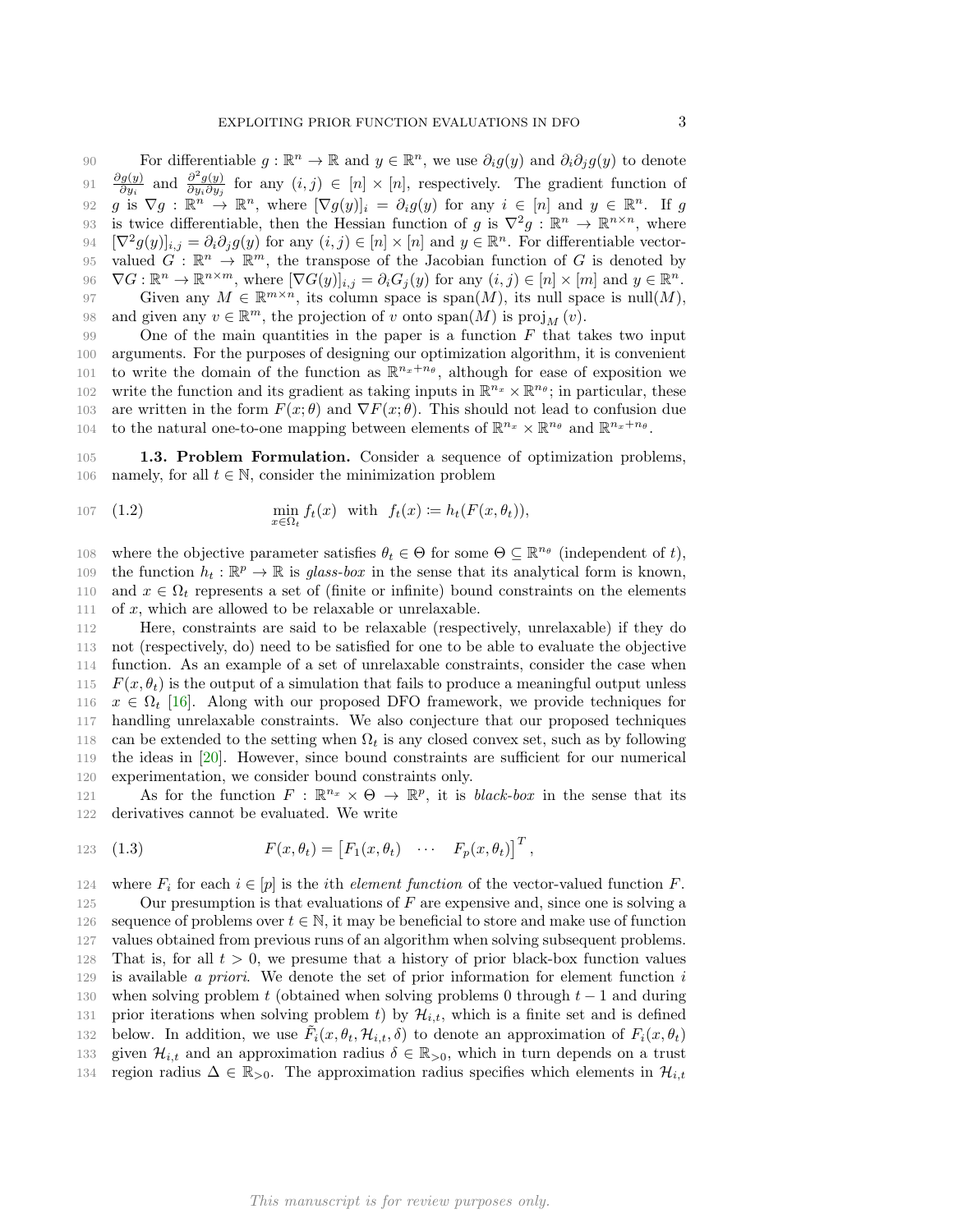135 are near  $(x, \theta_t)$  and hence might be useful for approximating  $F_i(x, \theta_t)$ . (We formalize 136 the notion of a point being sufficiently near  $(x, \theta_t)$  in Section 3.) In particular, we 137 shall ensure that the approximation error is bounded by a value proportional to the 138 approximation radius  $\delta$  in the sense that, for some fixed  $\kappa_{\text{app}} \in \mathbb{R}_{\geq 0}$ ,

$$
\mathbb{H}^3_{40} \quad (1.4) \qquad \qquad |F_i(x, \theta_t) - \tilde{F}_i(x, \theta_t, \mathcal{H}_{i,t}, \delta)| \leq \kappa_{\rm app} \delta.
$$

141 Two particular instances of problem (1.2) are sequences of least-squares optimiza-142 tion problems and multi-output simulation problems. For concreteness, let us now 143 present how the information sets  $\{\mathcal{H}_{i,t}\}$  can be defined for these particular cases.<br>144 Least-Squares Optimization Problems. Consider a sequence of sets of observation

Least-Squares Optimization Problems. Consider a sequence of sets of observations, 145 say,  $\{\{(w_{i,t}, y_{i,t})\}_{i\in[p]}\}_{t\in\mathbb{N}}$ , where for all  $(i, t) \in [p] \times \mathbb{N}$  one has  $(w_{i,t}, y_{i,t}) \in \mathcal{W} \times \mathbb{R}$ <br>146 for some  $\mathcal{W} \subseteq \mathbb{R}^{n_w}$ . The goal of problem  $t \in \mathbb{N}$  is to find a vector  $x \in \mathbb{R}^{n_x}$  suc 146 for some  $W \subseteq \mathbb{R}^{n_w}$ . The goal of problem  $t \in \mathbb{N}$  is to find a vector  $x \in \mathbb{R}^{n_x}$  such that 147 the black-box function  $\phi : \Omega_t \times \mathcal{W} \to \mathbb{R}$  best describes the observations by solving

148 (1.5) 
$$
\min_{x \in \Omega_t} \frac{1}{2} \sum_{i=1}^p (\phi(x, w_{i,t}) - y_{i,t})^2
$$
, where  $\Omega_t$  represents element-wise bounds.

150 One can formulate this problem as an instance of problem (1.2) by defining

151 
$$
\theta_t := [w_{1,t}^T \quad w_{2,t}^T \quad \dots \quad w_{p,t}^T]^T
$$
,  $F_i(x, \theta_t) := \phi(x, w_{i,t})$  for all  $i \in [p]$ ,  
\n $\frac{153}{153}$   $y_t := [y_{1,t} \quad \dots \quad y_{p,t}]^T$ , and  $h_t(v) := \frac{1}{2} ||v - y_t||^2$  for all  $v \in \mathbb{R}^p$ .

 $154$  The prior information that may be relevant for the *i*th component of  $F$  contains all 155 tuples of the form  $(x, w, \phi(x, w))$  where  $\phi(x, w)$  has previously been evaluated, i.e.,

$$
\text{if } (1.6) \quad \mathcal{H}_{i,t} = \{(x,w,\phi(x,w)) : \phi(x,w) \text{ has been evaluated}\}.
$$

158 Notice that since  $F_i(\cdot, \theta_t) \equiv \phi(\cdot, w_{i,t})$  for all  $(i, t) \in [p] \times \mathbb{N}$ , this means that one may 159 approximate the value of any component of F by exploiting all prior evaluations of  $\phi$ , 160 even those obtained for different components. In other words, the history is the same 161 for all components of F in the sense that  $\mathcal{H}_{i,t} = \mathcal{H}_{j,t}$  for all  $(i,j) \in [p] \times [p]$ .<br>162 *Multi-Output Simulation Optimization Problems.* Consider now a setting

Multi-Output Simulation Optimization Problems. Consider now a setting where, 163 for each  $t \in \mathbb{N}$ , one aims to solve (1.2) when the evaluation of  $F(x, \theta_t)$  corresponds to 164 the run of a simulation that produces  $p \ge 1$  output values, i.e.,  $F(x, \theta_t)$  is as defined 165 in (1.3). In such cases, the prior information for the *i*th component of F is in  $(1.3)$ . In such cases, the prior information for the *i*th component of F is

$$
\text{186} \quad (1.7) \quad \mathcal{H}_{i,t} = \{ (x, \theta, F_i(x, \theta)) : F_i(x, \theta) \text{ has been evaluated} \}.
$$

 1.4. Literature Review. Generally speaking, DFO algorithms can be catego- rized as direct-search, finite-difference, or model-based methods. Direct-search meth- ods, such as pattern search methods [1, 18] and the Nelder-Mead method [23], are often outperformed by model-based methods [22] when one is minimizing a smooth ob- jective. That said, one of the strengths of direct-search methods is that they are more readily applicable when an objective function is nonsmooth [2, 14] or even discontin- uous [31]. Finite-difference approaches approximate derivatives using finite difference schemes, which are then embedded within a gradient-based optimization approach, such as a steepest descent or quasi-Newton method; see, e.g., [30]. Empirical evidence has shown that finite-difference methods can be competitive with model-based meth-ods, at least when one presumes no noise in the function values. The method that we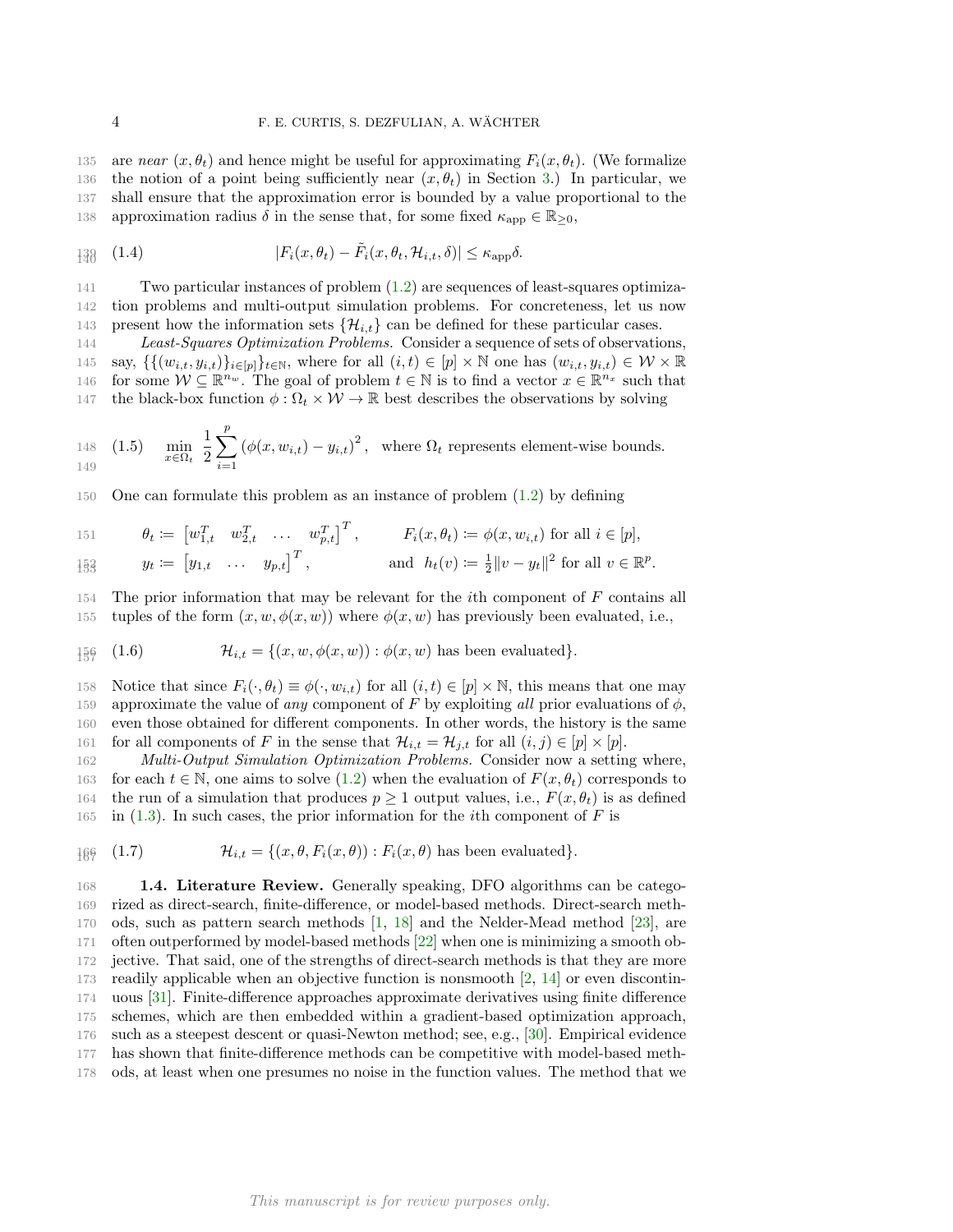propose in this paper falls into the model-based method category; hence, we provide a more comprehensive overview of them in the remainder of this section.

 Model-based trust-region methods for unconstrained optimization have received 182 a lot of attention in the literature; see, e.g., [10, 11, 13, 21, 25, 26, 27, 33]. Such methods operate by constructing in each iteration a local multivariate model of the objective function. Typically, linear or quadratic interpolation models are used. The resulting model is minimized within a trust region to compute a search direction, then common trust-region strategies for updating the iterate and trust region radius are employed. Example theoretical results on the convergence of model-based methods to first- or second-order stationary points can be found in [9, 13]. In order to guarantee convergence, the interpolation points that are used for building the models need to satisfy a geometry condition referred to as well-poisedness. See [10, 11, 13, 21, 33] for further discussion. Other types of models can be employed as well while leading to convergence guarantees. For example, interpolating radial basis function models have been used in ORBIT [35, 36], a model-based trust-region algorithm with theoretical convergence guarantees. Other types of local models such as linear or quadratic regression models can be used in place of interpolation models; see [12].

 Model-based algorithmic ideas have been extended to solve constrained optimiza- tion problems as well. In [7], a high-level discussion on how to handle various types of constraints is provided. BOBYQA [28] is designed to solve bound-constrained prob- lems that are unrelaxable. COBYLA [24] can solve inequality constrained problems by constructing linear interpolation models for the objective and constraint functions 201 using points that lie on a simplex. In  $\lbrack 6 \rbrack$  and  $\lbrack 20 \rbrack$ , DFO methods for solving problems with closed convex constraints are studied, where it is assumed that projections onto the feasible region are tractable. The proposed algorithms in [6] and [20] have global convergence guarantees. CONORBIT [29] is an extension of ORBIT [35] that handles relaxable inequality constraints and unrelaxable bound constraints.

 One of the motivating settings for our proposed algorithm is least-squares op- timization. Hence, we mention that for the special case of such problems, tailored algorithms that take into account the structure of the problem have been proposed. For example, DFO-LS [4] and DFO-GN [5] suggest constructing separate linear mod- els for the residuals, then exploiting a Gauss-Newton approach in order to construct a quadratic model for the least-squares objective function. DFO-LS [4] can handle bound constraints as well. Constructing separate quadratic interpolation models for the residuals and using Taylor approximation to construct a quadratic model for the least-squares objective has been considered in POUNDERS [34] and DFLS [37].

 Most relevant for this paper is the fact that all of the aforementioned methods do not consider how to exploit the use of function values obtained when previously solving related optimization problems. This is the distinguishing feature of our algorithm.

 1.5. Organization. A general DFO algorithmic framework that exploits prior function evaluations for solving (1.2) is presented in Section 2. In Section 3, we provide an approximation scheme that uses prior function value information such that one obtains an implementable instance of the framework. In Section 4, ideas are presented for obtaining well-poised interpolation sets. The results of numerical experiments are presented in Section 5 and concluding remarks are provided in Section 6.

 2. A Derivative-Free Algorithmic Framework. A general model-based al- gorithmic framework for solving problem (1.2) that exploits prior information in order to build the models is presented in this section. The framework that we propose is de-227 signed to solve (1.2) for any  $t \in \mathbb{N}$ . Hence, hereafter, we simplify notation by dropping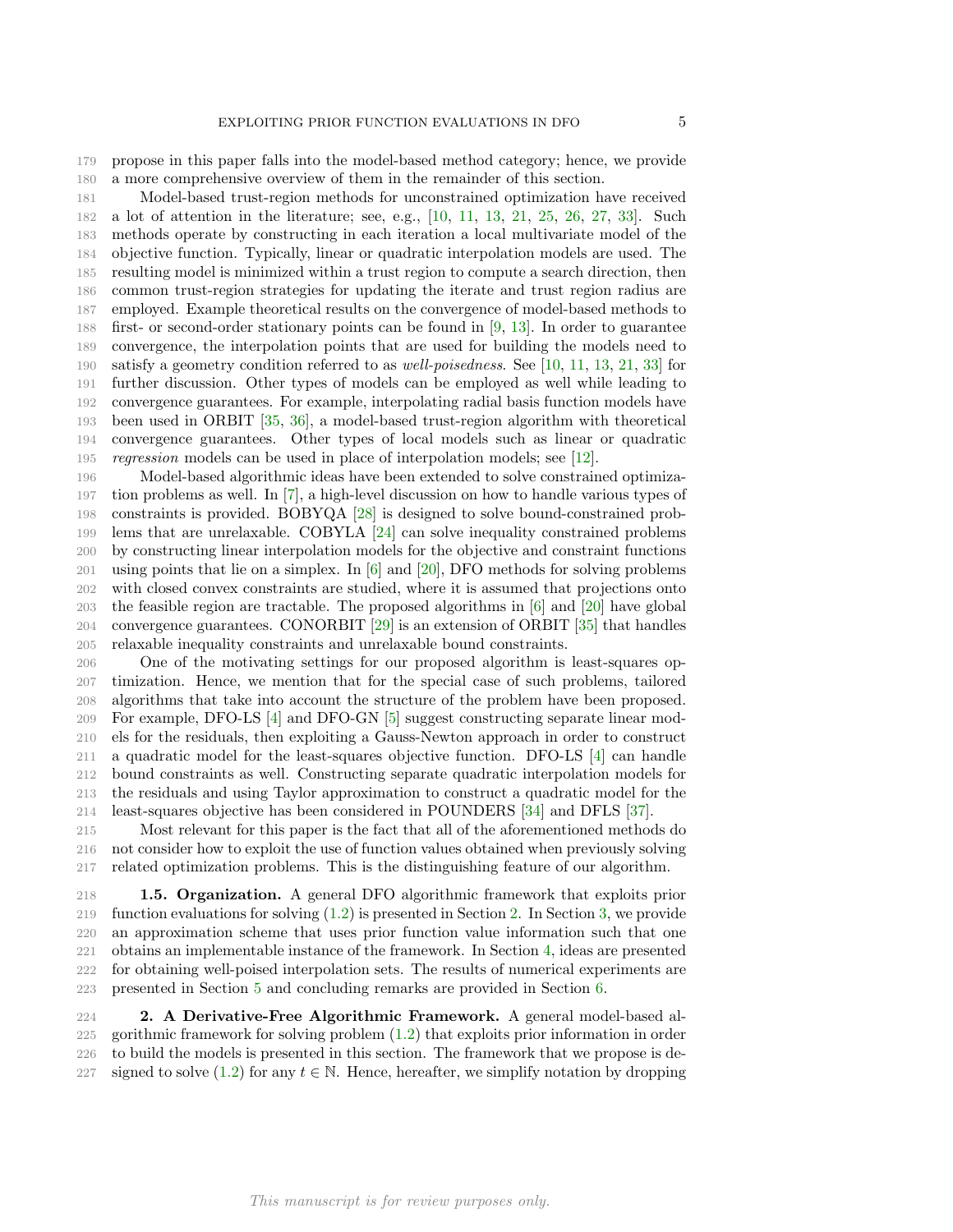228 the index t. In particular, presuming that  $t \geq 0$  is fixed, we consider the minimization 229 of  $f(\cdot) := h(F(\cdot, \theta))$  over  $\Omega$ , write  $\mathcal{H}_i$  in place of  $\mathcal{H}_{i,t}$ , and write  $\tilde{F}_i(x, \theta, \mathcal{H}_i, \delta)$  in place 230 of  $\tilde{F}_i(x, \theta_t, \mathcal{H}_{i,t}, \delta)$ . In this manner, (1.4) can be rewritten as

$$
\mathbb{E}_{32}^{31} \quad (2.1) \quad |F_i(x, \theta) - \tilde{F}_i(x, \theta, \mathcal{H}_i, \delta)| \leq \kappa_{\text{app}} \delta.
$$

 In Section 2.1, we describe a generic procedure for the construction of so-called fully linear element function models and fully linear master models. In Section 2.2, a description of the algorithm is provided with pseudocode presented in Algorithm 2.1. We sketch a convergence proof for Algorithm 2.1 in Section 2.3 and Appendix A.

137 Inputs to our algorithm include an initial iterate  $x_0 \in \mathbb{R}^n$ , a maximal trust region 238 radius  $\Delta_{\text{max}} \in \mathbb{R}_{>0}$  such that  $\Delta_k \leq \Delta_{\text{max}}$  for all  $k \in \mathbb{N}$ , and a maximal approximation radius  $\delta_{\text{max}} \in \mathbb{R}_{>0}$  such that  $\delta_k \leq \delta_{\text{max}}$  for all  $k \in \mathbb{N}$ . Denoting the  $f(x_0)$ -sublevel 239 radius  $\delta_{\max} \in \mathbb{R}_{>0}$  such that  $\delta_k \leq \delta_{\max}$  for all  $k \in \mathbb{N}$ . Denoting the  $f(x_0)$ -sublevel 240 set for the objective function  $f$  as  $\mathcal{L}_0 = \{x \in \mathbb{R}^{n_x} : f(x) \leq f(x_0)\}$ , it follows by 240 set for the objective function f as  $\mathcal{L}_0 = \{x \in \mathbb{R}^{n_x} : f(x) \le f(x_0)\}\)$ , it follows by 241 construction that the iterate sequence  ${x_k}$  generated by the algorithm and the points 242 that are used to approximate function values are contained in the enlarged set 242 that are used to approximate function values are contained in the enlarged set

243 
$$
\mathcal{L}_{\text{enl}} := \mathcal{L}_0 + B_{\text{tr}}(0, \Delta_{\text{max}}) + B_{\text{app}}(0, \delta_{\text{max}}).
$$

244 Throughout this section, we assume the following about the functions defining  $f$ .

245 ASSUMPTION 2.1. There exists an open convex set X containing  $\mathcal{L}_{en1} \cap \Omega$  over<br>246 which, for each  $i \in [n]$ , one has that  $F_i(\cdot, \theta)$  is continuously differentiable.  $F_i(\cdot, \theta)$  is 246 which, for each  $i \in [p]$ , one has that  $F_i(\cdot, \theta)$  is continuously differentiable,  $F_i(\cdot, \theta)$  is 247 Linschitz continuous with constant  $L_{F_i, \pi} \in \mathbb{R}_{\geq 0}$  such that Lipschitz continuous with constant  $L_{F_i,x} \in \mathbb{R}_{>0}$  such that

248 
$$
|F_i(x,\theta)-F_i(\bar{x},\theta)|\leq L_{F_i,x}||x-\bar{x}||_{\text{tr}} \text{ for all } (x,\bar{x})\in\mathcal{X}\times\mathcal{X},
$$

249 and  $\nabla F_i(\cdot, \theta)$  is Lipschitz continuous with constant  $L_{\nabla F_i, x} \in \mathbb{R}_{\geq 0}$  such that

250 
$$
\|\nabla F_i(x,\theta) - \nabla F_i(\bar{x},\theta)\|_{\text{tr}^*} \leq L_{\nabla F_i,x} \|x - \bar{x}\|_{\text{tr}} \text{ for all } (x,\bar{x}) \in \mathcal{X} \times \mathcal{X}.
$$

251 In addition, there exists an open convex set  $\mathcal Y$  containing  $\{F(x) : x \in \mathcal L_{enl} \cap \Omega\}$  over<br>252 which one has that h is twice-continuously differentiable, h is Lipschitz continuous which one has that  $h$  is twice-continuously differentiable,  $h$  is Lipschitz continuous 253 with constant  $L_h \in \mathbb{R}_{>0}$  such that

254 (2.2) 
$$
|h(y) - h(\bar{y})| \le L_h \|y - \bar{y}\|_2 \text{ for all } (y, \bar{y}) \in \mathcal{Y} \times \mathcal{Y},
$$

255  $\nabla h$  is Lipschitz continuous with constant  $L_{\nabla h} \in \mathbb{R}_{>0}$  such that

256 (2.3) 
$$
\|\nabla h(y) - \nabla h(\bar{y})\|_2 \le L_{\nabla h} \|y - \bar{y}\|_2 \text{ for all } (y, \bar{y}) \in \mathcal{Y} \times \mathcal{Y},
$$

257 there exists  $\kappa_{\nabla h} \in \mathbb{R}_{>0}$  such that  $\|\nabla h(y)\|_2 \leq \kappa_{\nabla h}$  for all  $y \in \mathcal{Y}$ , and for each  $i \in [p]$ <br>258 there exists  $\kappa_{\partial h} \in \mathbb{R}_{>0}$  such that  $|\partial_t h(y)| \leq \kappa_{\partial h}$  for all  $y \in \mathcal{Y}$ . there exists  $\kappa_{\partial_i h} \in \mathbb{R}_{>0}$  such that  $|\partial_i h(y)| \leq \kappa_{\partial_i h}$  for all  $y \in \mathcal{Y}$ .

259 We augment this assumption in the next section following our introduction of  $260$  models for approximating the element functions of  $F$ . In addition, defining

261 (2.4) 
$$
L_{F_x} = \sum_{i=1}^p L_{F_{i,x}}, \quad \bar{L}_{F_x} = \left(\sum_{i=1}^p L_{F_{i,x}}^2\right)^{\frac{1}{2}}, \text{ and } L_{\nabla F_x} = \sum_{i=1}^p L_{\nabla F_{i,x}},
$$

263 let us also mention that, under Assumption 2.1, it follows from  $(2.4)$  that f is contin-264 uously differentiable and with (1.1) one finds that

265 
$$
\|\nabla f(x) - \nabla f(\bar{x})\|_{\text{tr}^*} = \|\nabla F(x,\theta)\nabla h(F(x,\theta)) - \nabla F(\bar{x},\theta)\nabla h(F(\bar{x},\theta))\|_{\text{tr}^*}
$$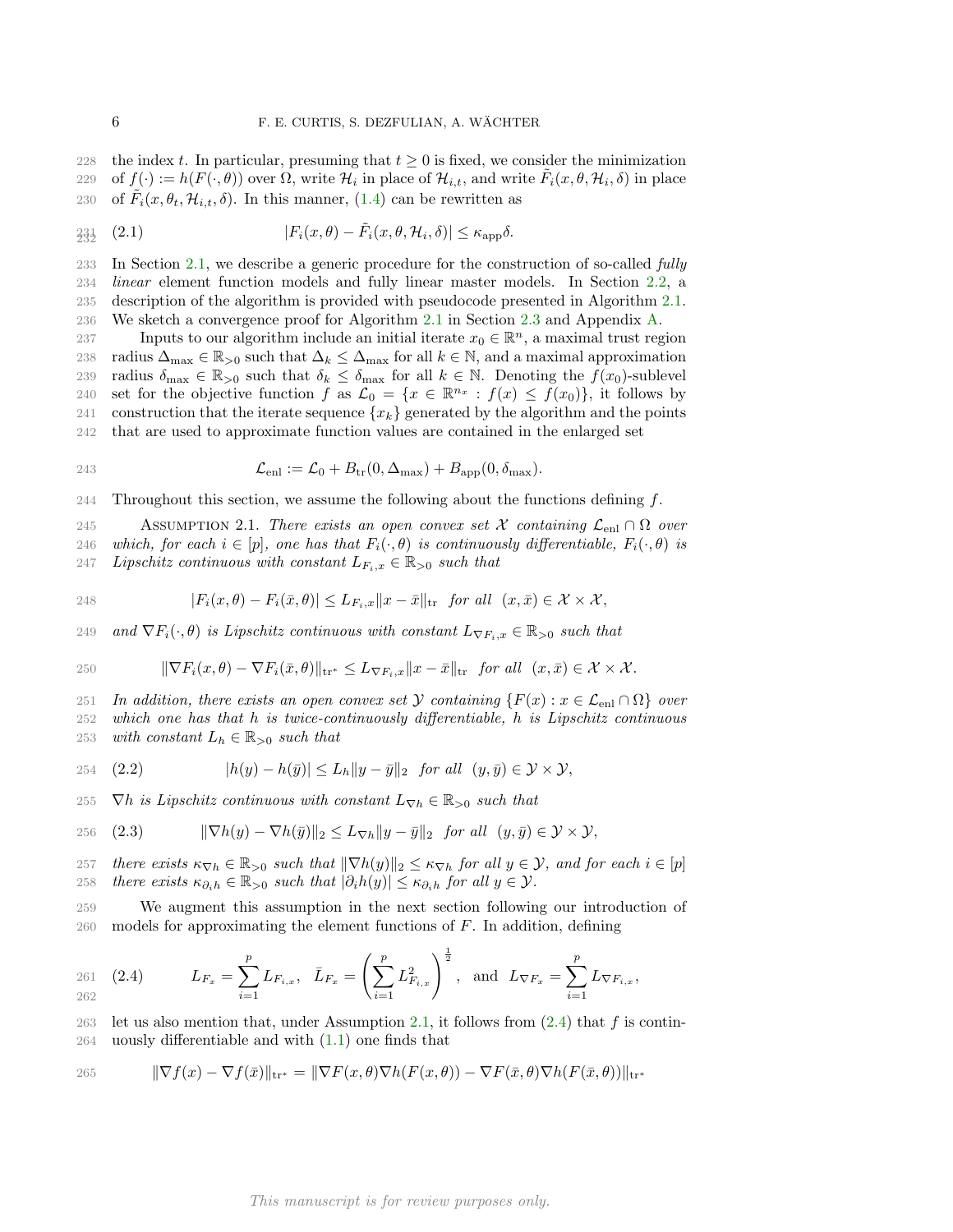EXPLOITING PRIOR FUNCTION EVALUATIONS IN DFO 7

$$
\leq \kappa_{\mathrm{tr}_1^*} \|\nabla F(x,\theta)\|_{\mathrm{tr}^*,1} \|\nabla h(F(x,\theta)) - \nabla h(F(\bar{x},\theta))\|_2
$$

$$
+ \kappa_{\text{tr}_1^*} \|\nabla F(x,\theta) - \nabla F(\bar{x},\theta)\|_{\text{tr}^*,1} \|\nabla h(F(\bar{x},\theta))\|_2
$$

$$
268 \quad (2.5)
$$
\n
$$
\leq \kappa_{\text{tr}_1^*} \left( \kappa_{\text{tr}_3^*} L_{F_x} L_{\nabla h} \bar{L}_{F_{i,x}} + \kappa_{\nabla h} L_{\nabla F_x} \right) \|x - \bar{x}\|_{\text{tr}}
$$

270 for all  $(x, \bar{x}) \in \mathcal{X} \times \mathcal{X}$ , where X is defined as in the assumption, which is to say that  $271$  the gradient function  $\nabla f$  is Lipschitz continuous over X with constant as shown. the gradient function  $\nabla f$  is Lipschitz continuous over X with constant as shown.

272 2.1. Fully Linear Models. Model-based derivative-free optimization methods 273 often use local linear or quadratic interpolation models [13, 35]. More generally, in 274 iteration  $k \in \mathbb{N}$ , let  $\mathcal{D}_k$  be a set of interpolation points in a neighborhood of the 275 current iterate  $x_k$ , e.g., each member of the set  $\mathcal{D}_k$  has the form  $x - x_k$  for some  $x \in B_{tr}(x_k, \Delta_k) \cap \Omega$ . Considering an element function  $F_i$  for some  $i \in [n]$ , one 276  $x \in B_{tr}(x_k, \Delta_k) \cap \Omega$ . Considering an element function  $F_i$  for some  $i \in [p]$ , one 277 commonly lets  $a_{ki}$  denote a local interpolation model of  $F_i$  around  $x_{ki}$  satisfying commonly lets  $q_{k,i}$  denote a local interpolation model of  $F_i$  around  $x_k$  satisfying 278  $q_{k,i}(x_k + d) = F_i(x_k + d, \theta)$  for all  $d \in \mathcal{D}_k$ . However, our algorithm merely requires

$$
q_{k,i}(x_k + d) = \tilde{F}_i(x_k + d, \theta, \mathcal{H}_{k,i}, \delta_k) \text{ for all } d \in \mathcal{D}_k,
$$

281 where the approximate function value  $\tilde{F}_i(x_k + d, \theta, \mathcal{H}_{k,i}, \delta_k)$  is required to satisfy a 282 condition similar to (2.1) for all  $d \in \mathcal{D}_k$ .<br>283 We make the following assumption

We make the following assumption about  $q_{k,i}$  for all  $k \in \mathbb{N}$  and  $i \in [p]$ . Let us 284 define  $q_k(x) := [q_{k,1}(x) \dots q_{k,p}(x)]^T$ . With respect to the functions h and  $\nabla h$ , 285 this assumption should be seen to augment Assumption 2.1, e.g., with respect to the 286 definitions of the Lipschitz constants.

287 ASSUMPTION 2.2. There exists an open convex set X containing  $\mathcal{L}_{en1} \cap \Omega$  over<br>288 which, for all  $k \in \mathbb{N}$  and  $i \in [p]$ , one has that  $a_k$ , is twice-continuously differentiable. 288 which, for all  $k \in \mathbb{N}$  and  $i \in [p]$ , one has that  $q_{k,i}$  is twice-continuously differentiable,<br>289  $\nabla q_{k,i}$  is Lipschitz continuous with constant  $L_{\nabla a} \in \mathbb{R}_{\geq 0}$  such that  $\nabla q_{k,i}$  is Lipschitz continuous with constant  $L_{\nabla q_i} \in \mathbb{R}_{\geq 0}$  such that

290 
$$
\|\nabla q_{k,i}(x) - \nabla q_{k,i}(\bar{x})\|_{\text{tr}^*} \leq L_{\nabla q_i} \|x - \bar{x}\|_{\text{tr}} \text{ for all } (x,\bar{x}) \in \mathcal{X} \times \mathcal{X},
$$

291 and there exists  $\kappa_{\nabla q_i} \in \mathbb{R}_{>0}$  such that  $\|\nabla q_{k,i}(x)\|_2 \leq \kappa_{\nabla q_i}$  for all  $x \in \mathcal{X}$ . In addition, 292 there exists an open convex set  $\mathcal Y$  containing  $\bigcup_{k=1}^{\infty} \{q_k(x) : x \in \mathcal L_{enl} \cap \Omega\}$  over which h 293 is twice-continuously differentiable, h is Lipschitz continuous with constant  $L_h \in \mathbb{R}_{>0}$ <br>294 such that (2.2) holds.  $\nabla h$  is Lipschitz continuous with constant  $L_{\nabla h} \in \mathbb{R}_{>0}$  such that 294 such that (2.2) holds,  $\nabla h$  is Lipschitz continuous with constant  $L_{\nabla h} \in \mathbb{R}_{>0}$  such that  $||\nabla h(y)||_2 \leq \kappa_{\nabla h}$  for all  $y \in \mathcal{Y}$ , and for 295 (2.3) holds, there exists  $\kappa_{\nabla h} \in \mathbb{R}_{>0}$  such that  $\|\nabla h(y)\|_2 \leq \kappa_{\nabla h}$  for all  $y \in \mathcal{Y}$ , and for <br>296 each  $i \in [n]$  there exists  $\kappa_{\partial,h} \in \mathbb{R}_{>0}$  such that  $|\partial_h h(y)| \leq \kappa_{\partial,h}$  for all  $y \in \mathcal{Y$ each  $i \in [p]$  there exists  $\kappa_{\partial_i h} \in \mathbb{R}_{>0}$  such that  $|\partial_i h(y)| \leq \kappa_{\partial_i h}$  for all  $y \in \mathcal{Y}$ .

297 A practical method for constructing a model  $q_{k,i}$  that satisfies Assumption 2.2 is 298 provided in [32, 33]. For our purposes later on, let us define

$$
L_{\nabla q} = \sum_{i=1}^{p} L_{\nabla q_i} \text{ and } \kappa_{\nabla q} = \sum_{i=1}^{p} \kappa_{\nabla q_i}.
$$

 In model-based derivative-free optimization, since the derivative of a black-box function cannot be evaluated analytically and Taylor models are replaced with inter- polation or regression models, one needs to ensure that the model is accurate enough in a neighborhood of the current iterate, commonly defined by the trust region. This is achieved by providing bounds on the error in the model and its gradient. The concept of a fully linear model defines such a situation common in modern DFO methods.

DEFINITION 2.3. A sequence of differentiable models  $\{m_k\}$ , with  $m_k : \mathbb{R}^n \to \mathbb{R}$ <br>308 for all  $k \in \mathbb{N}$ , is fully linear with respect to a differentiable function  $f : \mathbb{R}^n \to \mathbb{R}$  over for all  $k \in \mathbb{N}$ , is fully linear with respect to a differentiable function  $f : \mathbb{R}^n \to \mathbb{R}$  over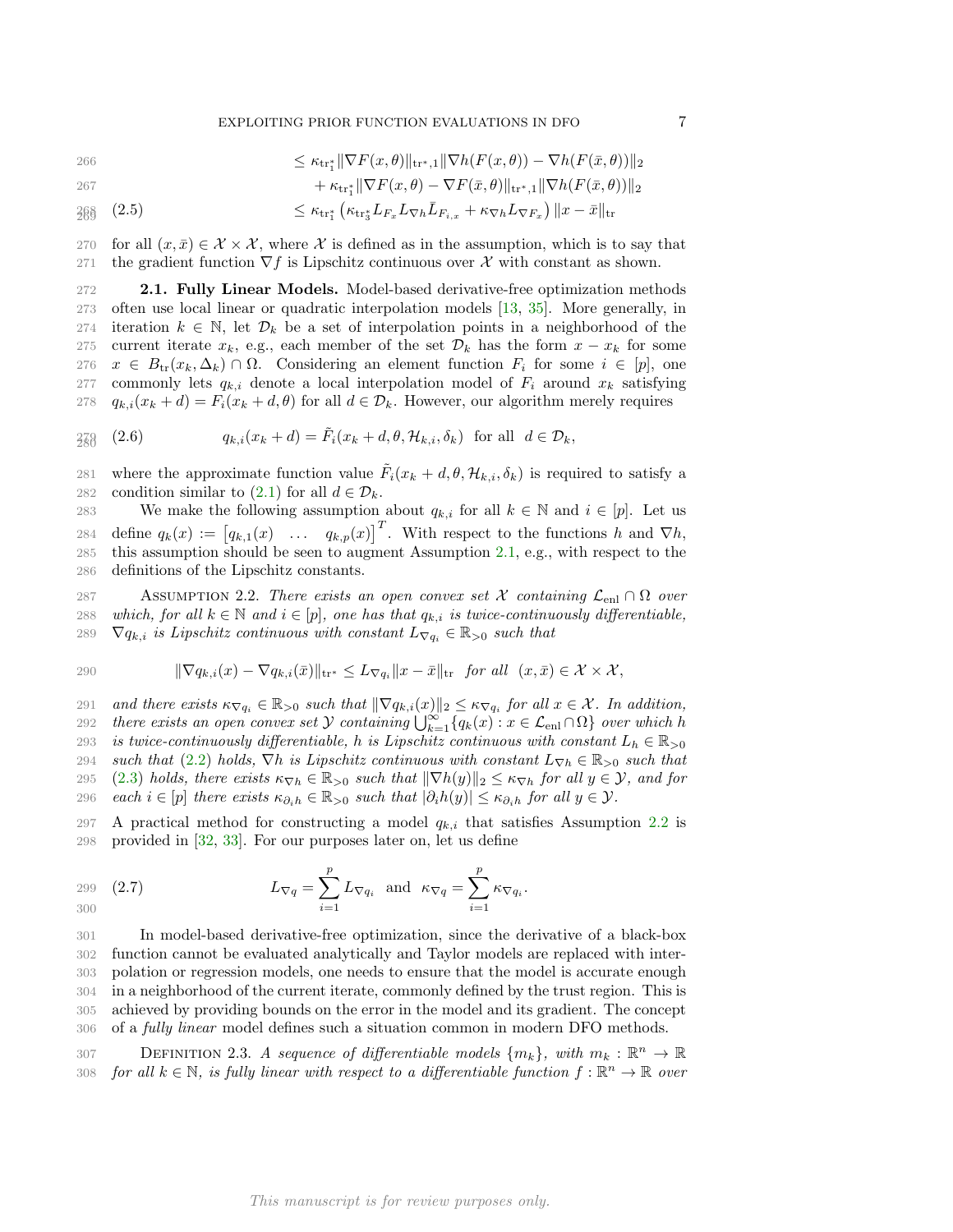309  $B_{\text{tr}}(x_k, \Delta_k) \cap \Omega$  with constants  $(\kappa_{\text{ef}}, \kappa_{\text{eg}}) \in \mathbb{R}_{\geq 0} \times \mathbb{R}_{\geq 0}$  if, for all  $x \in B_{\text{tr}}(x_k, \Delta_k) \cap \Omega$ ,

$$
\mathbf{R} = \frac{1}{2} \mathbf{R} \quad (2.8) \qquad |m_k(x) - f(x)| \leq \kappa_{\text{ef}} \Delta_k^2 \quad \text{and} \quad \|\nabla m_k(x) - \nabla f(x)\|_{\text{tr}^*} \leq \kappa_{\text{eg}} \Delta_k.
$$

312 The following lemma provides sufficient conditions for the models  $\{q_{k,i}\}_{k\in\mathbb{N}}$  to be 313 a fully linear with respect to  $F_i(\cdot,\theta)$  over a trust region for all  $i \in [p]$ . a fully linear with respect to  $F_i(\cdot, \theta)$  over a trust region for all  $i \in [p]$ .

314 Lemma 2.4. Suppose that Assumptions 2.1 and 2.2 hold and consider arbitrary 315  $k \in \mathbb{N}$  and  $\mathcal{D}_k := \{d_1, \ldots, d_{n_x}\} \subset B_{tr}(0, \Delta_k) \cap (\Omega - x_k)$  such that (a) for all  $i \in [p]$ , the 316 model  $q_{k,i}$  satisfies  $(2.6)$  on  $\mathcal{D}_k \cup \{0\}$ , and  $(b)$  the matrix  $\begin{bmatrix} d_1 & \dots & d_{n_x} \end{bmatrix}$  is invertible 317 and, for some  $\Lambda \in \mathbb{R}_{>0}$  and  $\bar{\kappa}_{app} \in \mathbb{R}_{>0}$ , one has that

$$
318 \quad (2.9) \qquad \qquad \left\| \begin{bmatrix} d_1 & \dots & d_{n_x} \end{bmatrix}^{-1} \right\|_2 \le \frac{\Lambda}{\Delta_k} \quad and
$$

$$
\mathbf{R}_{29}^{34} \quad (2.10) \qquad |F_i(x_k + d, \theta) - \tilde{F}_i(x_k + d, \theta, \mathcal{H}_{k,i}, \delta_k)| \leq \bar{\kappa}_{\mathrm{app}} \Delta_k^2 \quad \text{for all} \quad d \in \mathcal{D}_k \cup \{0\}.
$$

321 Then, for any  $x \in B_{tr}(x_k; \Delta_k) \cap \Omega$  and any  $i \in [p]$ , the model  $q_{k,i}$  satisfies

322 (2.11) 
$$
|q_{k,i}(x) - F_i(x,\theta)| \leq \hat{\kappa}_{\text{ef}} \Delta_k^2
$$

$$
\lim_{324} (2.12) \qquad \qquad \text{and} \quad \|\nabla q_{k,i}(x) - \nabla F_i(x,\theta)\|_{\text{tr}^*} \leq \hat{\kappa}_{\text{eg}} \Delta_k,
$$

325 for some  $\hat{\kappa}_{\text{ef}} \in \mathbb{R}_{>0}$  and  $\hat{\kappa}_{\text{eg}} \in \mathbb{R}_{>0}$  independent of k.

326 Proof. Consider an arbitrary index  $k \in \mathbb{N}$ , set  $\mathcal{D}_k := \{d_1, \ldots, d_{n_x}\} \subset B_{tr}(0, \Delta_k) \cap$ 327 ( $\Omega - x_k$ ) satisfying the conditions of the lemma, point  $x = x_k + s$  for some  $||s||_{tr} \leq \Delta_k$ 328 such that  $x \in \Omega$ , and  $i \in [p]$ . For brevity, let us drop the dependence of  $F_i$  on  $\theta$ ; i.e., 329 let us use  $F_i(x)$  to represent  $F_i(x, \theta)$ . Following the proof of Theorem 4.1 in [32], let let us use  $F_i(x)$  to represent  $F_i(x, \theta)$ . Following the proof of Theorem 4.1 in [32], let

$$
\lim_{330} e_q(s) := q_{k,i}(x_k + s) - F_i(x_k + s) \text{ and } e_{\nabla q}(s) := \nabla q_{k,i}(x_k + s) - \nabla F_i(x_k + s).
$$

332 In addition, let  $d_0 := 0$ , and, for all  $j \in \{0, 1, \ldots, n_x\}$ , let

333 
$$
I_{1,j} := \int_0^1 \langle \nabla F_i(x_k + s + t(d_j - s)) - \nabla F_i(x_k + s), d_j - s \rangle dt,
$$

334 
$$
I_{2,j} := \int_0^1 \langle \nabla q_{k,i} (x_k + s + t(d_j - s)) - \nabla q_{k,i} (x_k + s), d_j - s \rangle dt,
$$

$$
I_{3,j} := \int_0^1 \langle \nabla F_i(x_k + s - ts) - \nabla F_i(x_k + s), -s \rangle dt, \text{ and}
$$

$$
I_{4,j} := \int_0^1 \langle \nabla q_{k,i} (x_k + s - ts) - \nabla q_{k,i} (x_k + s), -s \rangle dt.
$$

338 By [15, Lemma 4.1.2], it follows for all 
$$
j \in \{0, 1, \ldots, n_x\}
$$
 that

339 (2.13) 
$$
\langle e_{\nabla q}(s), d_j - s \rangle = I_{1,j} - I_{2,j} - e_q(s) - F_i(x_k + d_j) + q_{k,i}(x_k + d_j),
$$

340 while one also finds for all  $j \in \{0, 1, \ldots, n_x\}$  that

 $I_{4,j} \coloneqq$ 

341 
$$
\langle e_{\nabla q}(s), d_j \rangle = I_{1,j} - I_{2,j} - I_{3,j} + I_{4,j}
$$

$$
\mathfrak{Z}_{43}^{42} \quad (2.14) \qquad \qquad -F_i(x_k+d_j)+q_{k,i}(x_k+d_j)+F_i(x_k)-q_{k,i}(x_k).
$$

344 Let us bound the integrals on the right-hand sides of (2.13) and (2.14). First, under 345 Assumption 2.1, it follows for all  $j \in \{0, 1, \ldots, n_x\}$  that

346 
$$
|I_{1,j}| \leq \int_0^1 \|\nabla F_i(x_k + s + t(d_j - s)) - \nabla F_i(x_k + s)\|_{\text{tr}^*} \|d_j - s\|_{\text{tr}} dt
$$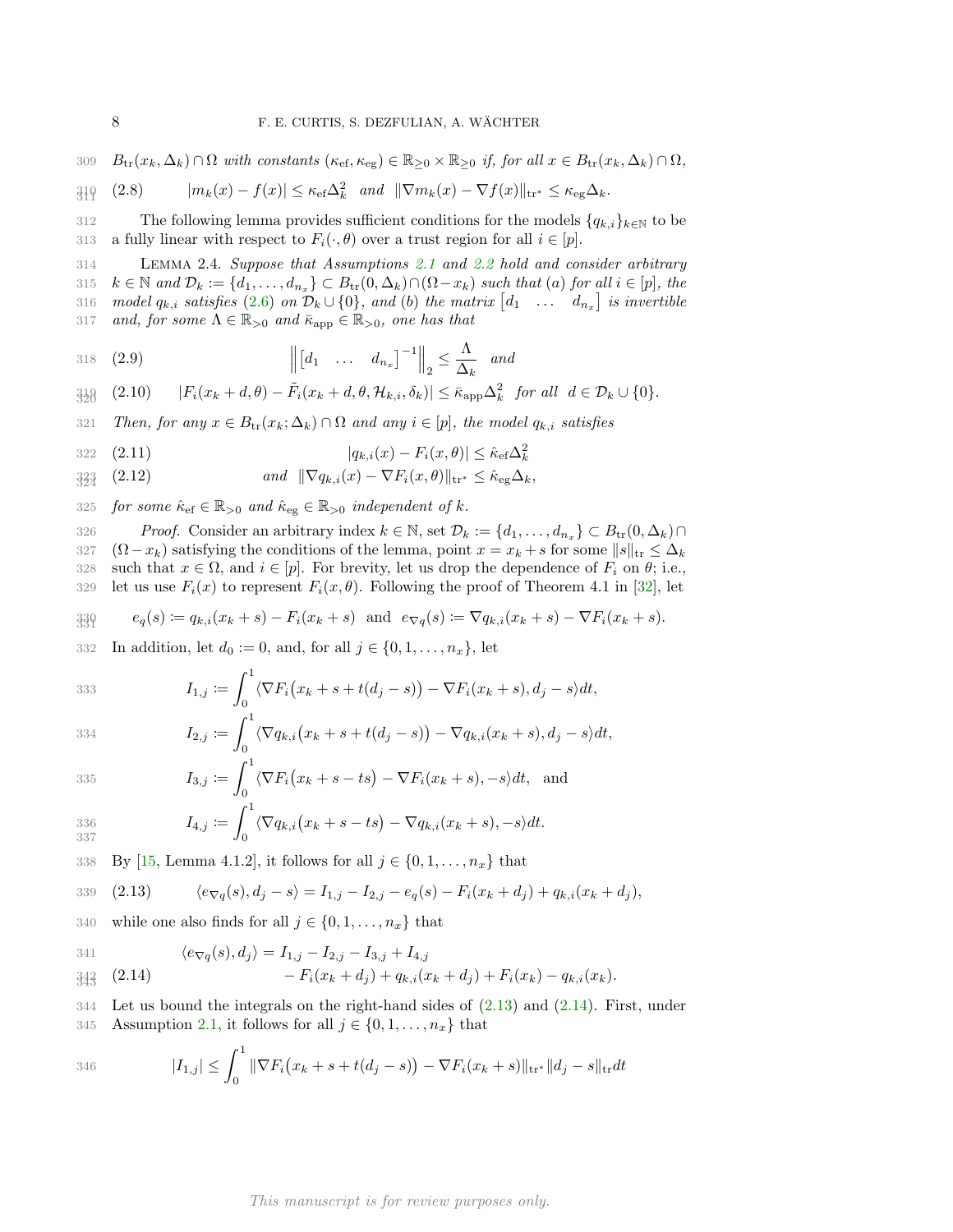EXPLOITING PRIOR FUNCTION EVALUATIONS IN DFO 9

$$
347 \quad (2.15) \qquad \leq L_{\nabla F_{i,x}} \|d_j - s\|_{\text{tr}}^2 \int_0^1 t dt \leq 2L_{\nabla F_{i,x}} \Delta_k^2.
$$

349 Similarly, under Assumptions 2.1 and 2.2 it follows that

$$
\mathbf{35} \mathbf{[} \quad (2.16) \qquad |I_{2,j}| \leq 2L_{\nabla q_i} \Delta_k^2, \quad |I_{3,j}| \leq \frac{1}{2}L_{\nabla F_{i,x}} \Delta_k^2, \quad |I_{4,j}| \leq \frac{1}{2}L_{\nabla q_i} \Delta_k^2.
$$

352 Moreover, by  $(2.6)$  and  $(2.10)$ , it follows for all  $j \in \{0, 1, \ldots, n_x\}$  that

$$
\mathcal{E}_{354}^{354} \quad (2.17) \quad |F_i(x_k + d_j) - q_{k,i}(x_k + d_j)| \le \bar{\kappa}_{\rm app} \Delta_k^2.
$$

355 To show  $(2.12)$ , let  $\bar{D} = [d_1 \dots d_{n_x}]$ , note  $(2.14)-(2.17)$  shows  $\|\bar{D}^T e_{\nabla q}(s)\|_{\infty} \leq$ 356  $\kappa_1 \Delta_k^2$ , where  $\kappa_1 = (\frac{5}{2}(L_{\nabla F_{i,x}} + L_{\nabla q_i}) + 2\bar{\kappa}_{app})$ , then, with (1.1c) and (2.9), see that

$$
\mathbf{1}_{35\%}^{\frac{1}{2}} \quad (2.18) \qquad \|\mathbf{e}_{\nabla q}(s)\|_{\text{tr}^*} \leq \kappa_{\text{tr}_0^*} \|\bar{D}^{-T}\|_2 \|\bar{D}^T \mathbf{e}_{\nabla q}(s)\|_{\infty} \leq \kappa_{\text{tr}_0^*} \kappa_1 \Lambda \Delta_k =: \hat{\kappa}_{\text{eg}} \Delta_k;
$$

359 (2.12) follows since s was chosen arbitrarily in  $B_{tr}(0; \Delta_k)$  such that  $x = x_k + s \in \Omega$ . To show (2.11), it follows from (2.18), (2.13) for  $d_1 = 0$ , the fact that  $I_{1,j}$  (respectively, show (2.11), it follows from (2.18), (2.13) for  $d_1 = 0$ , the fact that  $I_{1,j}$  (respectively, 361  $I_{2,j}$  reduces to  $I_{3,j}$  (respectively,  $I_{4,j}$ ) for  $j = 0$  (since  $d_0 = 0$ ), and  $(2.15)-(2.17)$  that

$$
|e_q(s)| \le ||e_{\nabla q}(s)||_{\text{tr}^*} ||s||_{\text{tr}} + \frac{1}{2}(L_{\nabla F_{i,x}} + L_{\nabla q_i})\Delta_k^2 + \bar{\kappa}_{\text{app}}\Delta_k^2
$$
  
363  
364  

$$
\le \left(\hat{\kappa}_{\text{eg}} + \frac{1}{2}(L_{\nabla F_{i,x}} + L_{\nabla q_i}) + \bar{\kappa}_{\text{app}}\right)\Delta_k^2 =: \hat{\kappa}_{\text{ef}}\Delta_k^2;
$$

365 (2.11) follows since s was chosen arbitrarily in  $B_{tr}(0; \Delta_k)$  with  $x = x_k + s \in \Omega$ .  $\Box$ 

366 With local models for all of the element functions, a local quadratic model for f  $367$  around  $x_k$  can be obtained using a Taylor expansion. For example, let us consider 368 the model  $m_k$  for each  $k \in \mathbb{N}$  to be a second-order Taylor series approximation and can be expressed as can be expressed as

371 (2.19) 
$$
m_k(x) = h(q_k(x_k)) + \nabla h(q_k(x_k))^T \nabla q_k(x_k)^T (x - x_k)
$$
  
\n372  $+ \frac{1}{2} (x - x_k)^T \left( \sum_{i=1}^p \partial_i h(q_k(x_k)) \nabla^2 q_{k,i}(x_k) + \nabla q_k(x_k) \nabla^2 h(q_k(x_k)) \nabla q_k(x_k)^T \right) (x - x_k).$ 

374 Under our stated assumptions, the second-order derivatives of this model are 375 bounded and the models  $\{m_k\}$  are fully linear with respect to f within a trust region. 376 These facts are shown in the next two lemmas.

377 LEMMA 2.5. Suppose that Assumption 2.2 holds. Then, there exists  $\kappa_{\text{bhm}} \in \mathbb{R}_{>0}$ <br>378 such that  $\|\nabla^2 m_k(x_k)\|_{(\text{tr,tr})} \leq \kappa_{\text{bhm}}$  for all  $k \in \mathbb{N}$ . such that  $\|\nabla^2m_k(x_k)\|_{(\text{tr},\text{tr}^*)} \leq \kappa_{\text{bhm}}$  for all  $k \in \mathbb{N}$ .

379 *Proof.* Under Assumption 2.2, it follows that  $\|\nabla^2 q_{k,i}(x_k)\|_{(\text{tr},\text{tr}^*)} \leq L_{\nabla q_i}$  for all 380  $k \in \mathbb{N}$  and  $i \in [p]$  and  $\|\nabla^2 h(q_k(x_k))\|_2 \leq L_{\nabla h}$  for all  $k \in \mathbb{N}$ . Consequently, by (1.1e), 381 (2.7), and the definition of  $m_k$  in (2.19), one finds that

382 
$$
\|\nabla^2 m_k(x_k)\|_{(\text{tr},\text{tr}^*)}
$$
  
\n383 
$$
\leq \sum_{i=1}^p |\partial_i h(q_k(x_k))| \|\nabla^2 q_{k,i}(x_k)\|_{(\text{tr},\text{tr}^*)} + \kappa_{\text{tr}_2^*} \|\nabla q_k(x_k)\|_{\text{tr}^*,1}^2 \|\nabla^2 h(q_k(x_k))\|_2
$$
  
\n384 
$$
\leq \sum_{i=1}^p (\kappa_{\partial_i h} L_{\nabla q_i}) + \kappa_{\text{tr}_2^*} \kappa_{\nabla q}^2 L_{\nabla h} =: \kappa_{\text{bhm}},
$$

386 as desired.

370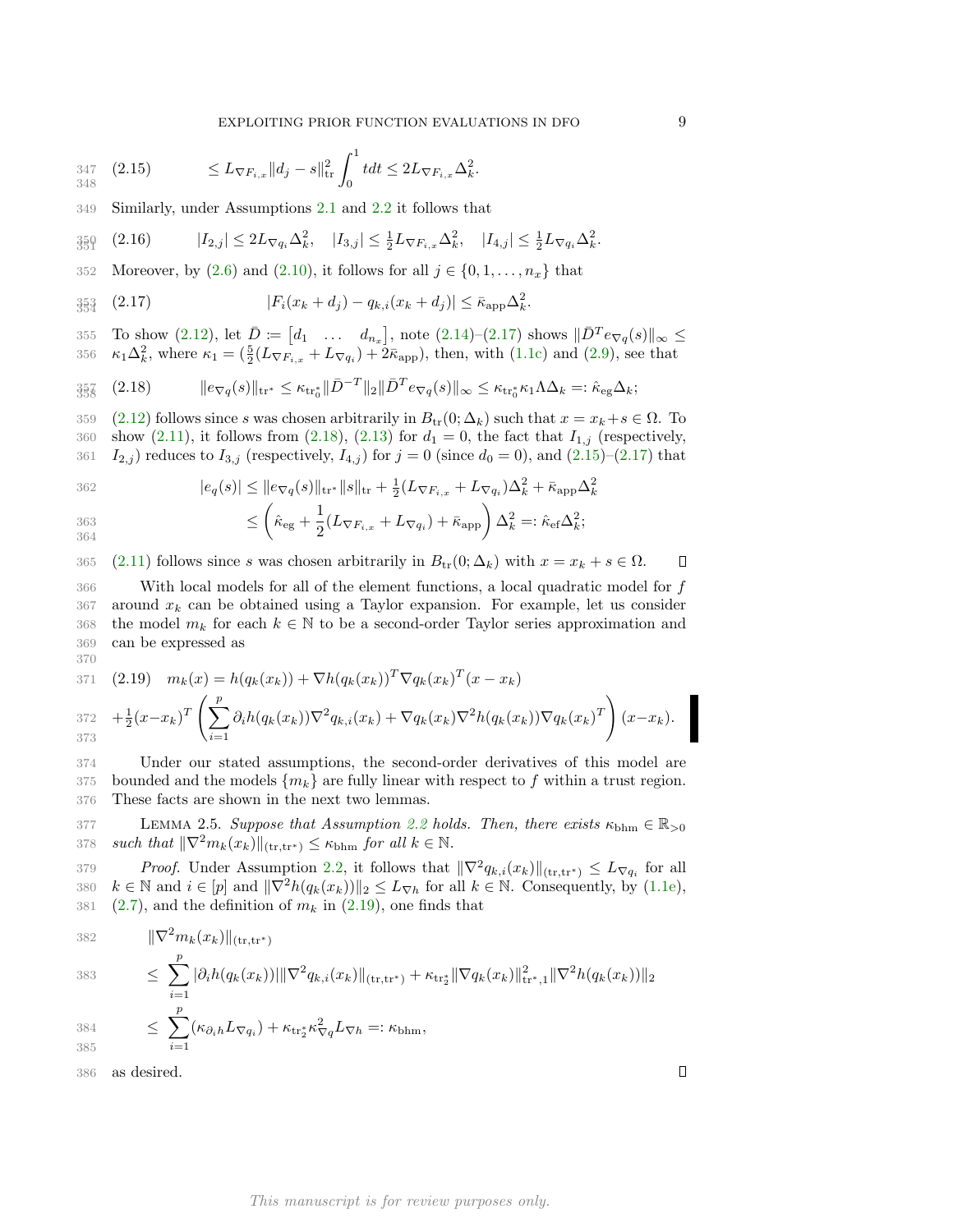387 Lemma 2.6. Suppose that Assumptions 2.1 and 2.2 hold and consider arbitrary 388  $k \in \mathbb{N}$  and  $\mathcal{D}_k := \{d_1, \ldots, d_{n_x}\} \subset B_{tr}(0, \Delta_k) \cap (\Omega - x_k)$  such that (a) for all  $i \in [p]$ , the 389 model  $q_{k,i}$  satisfies  $(2.6)$  on  $\mathcal{D}_k \cup \{0\}$ , and  $(b)$  the matrix  $\begin{bmatrix} d_1 & \cdots & d_{n_x} \end{bmatrix}$  is invertible 390 and, for some  $\Lambda \in \mathbb{R}_{>0}$  and  $\bar{\kappa}_{app} \in \mathbb{R}_{>0}$ , (2.9) and (2.10) hold. Then,  $m_k$  defined by 391 (2.19) satisfies (2.8) in  $B(x_k, \Delta_k) \cap \Omega$  for some  $(\kappa_{\text{ef}}, \kappa_{\text{eg}}) \in \mathbb{R}^2_{>0}$  independent of k.

392 Proof. Consider an arbitrary index  $k \in \mathbb{N}$ , set  $\mathcal{D}_k := \{d_1, \ldots, d_{n_x}\} \subset B_{tr}(0, \Delta_k) \cap$ 393 ( $\Omega - x_k$ ) satisfying the conditions of the lemma, point  $x = x_k + s$  for some  $||s||_{\text{tr}} \leq \Delta_k$ <br>394 such that  $x \in \Omega$ , and  $i \in [p]$ . For brevity, let us drop the dependence of F and F<sub>i</sub> on 394 such that  $x \in \Omega$ , and  $i \in [p]$ . For brevity, let us drop the dependence of F and  $F_i$  on 395  $\theta$ ; i.e., let us use  $F(x)$  and  $F_i(x)$  to represent  $F(x, \theta)$  and  $F_i(x, \theta)$ , respectively. To  $\theta$ ; i.e., let us use  $F(x)$  and  $F_i(x)$  to represent  $F(x, \theta)$  and  $F_i(x, \theta)$ , respectively. To 396 show the first bound in (2.8), observe by the Mean Value Theorem that

397 (2.20) 
$$
f(x) = f(x_k) + \nabla f(x_k + \tau_1 s)^T s
$$
  
\n398 
$$
= h(F(x_k)) + \nabla h(F(x_k + \tau_1 s))^T \nabla F(x_k + \tau_1 s)^T s \text{ for some } \tau_1 \in [0, 1].
$$

400 Similarly, for the master model  $m_k$  in (2.19), it follows for some  $\tau_2 \in [0,1]$  that

$$
\mathcal{H}_{\mathcal{L}}^1 \quad (2.21) \qquad m_k(x) = h(q_k(x_k)) + \nabla h(q_k(x_k + \tau_2 s))^T \nabla q_k(x_k + \tau_2 s)^T s.
$$

403 Therefore, by  $(2.20)$  and  $(2.21)$ , one finds that

404

405 (2.22) 
$$
|f(x) - m_k(x)| \le |h(F(x_k)) - h(q_k(x_k))|
$$

$$
\text{arg}\qquad \qquad +\|\nabla F(x_k+\tau_1 s)\nabla h(F(x_k+\tau_1 s))-\nabla q_k(x_k+\tau_2 s)\nabla h(q_k(x_k+\tau_2 s))\|_{\text{tr}^*}\|s\|_{\text{tr}}.
$$

408 To bound the first term on the right-hand side of (2.22), one finds from (2.6) and 409 (2.10) and Assumptions 2.1 and 2.2 that

$$
\text{(2.23)} \qquad |h(F(x_k)) - h(q_k(x_k))| \le L_h \|F(x_k) - q_k(x_k)\|_2 \le \kappa_2 \Delta_k^2
$$

412 where  $\kappa_2 = \sqrt{p}L_h\bar{\kappa}_{\text{app}}$ . To bound the second term, recall that  $||s||_{\text{tr}} \leq \Delta_k$  and 413  $\Delta_k \leq \Delta_{\text{max}}$  for all  $k \in \mathbb{N}$ ; in addition, by (1.1d), (2.4), (2.7), the fact that  $|\tau_1 - \tau_2| \leq 1$ , 414 Lemma 2.4, and Assumptions 2.1 and 2.2 it follows that Lemma 2.4, and Assumptions 2.1 and  $2.2$  it follows that

415 (2.24) 
$$
\|\nabla F(x_k + \tau_1 s) \nabla h(F(x_k + \tau_1 s)) - \nabla q_k (x_k + \tau_2 s) \nabla h(q_k (x_k + \tau_2 s))\|_{\text{tr}}.
$$

416 
$$
\leq \kappa_{\text{tr}_1^*} \|\nabla F(x_k + \tau_1 s) - \nabla q_k (x_k + \tau_1 s) \|_{\text{tr}^*, 1} \|\nabla h(F(x_k + \tau_1 s))\|_2
$$

417 
$$
+ \kappa_{\text{tr}_1^*} \|\nabla q_k(x_k + \tau_1 s) - \nabla q_k(x_k + \tau_2 s)\|_{\text{tr}^*, 1} \|\nabla h(q_k(x_k + \tau_2 s))\|_2
$$

418 
$$
+ \kappa_{\text{tr}_1^*} \|\nabla q_k(x_k + \tau_1 s)\|_{\text{tr}^*,1} \|\nabla h(F(x_k + \tau_1 s)) - \nabla h(q_k(x_k + \tau_2 s))\|_2
$$

419 
$$
\leq p\kappa_{\text{tr}_1^*}\hat{\kappa}_{\text{eg}}\|\nabla h(F(x_k+\tau_1 s))\|_2\Delta_k + \kappa_{\text{tr}_1^*}L_{\nabla q}\|\nabla h(q_k(x_k+\tau_2 s))\|_2\Delta_k
$$

420 
$$
+ \kappa_{\text{tr}_1^*} L_{\nabla h} \|\nabla q_k(x_k + \tau_1 s)\|_{\text{tr}^*,1} \|F(x_k + \tau_1 s) - F(x_k + \tau_2 s)\|_2
$$

$$
+ \kappa_{\text{tr}_1^*} L_{\nabla h} \|\nabla q_k(x_k + \tau_1 s)\|_{\text{tr}^*,1} \|F(x_k + \tau_2 s) - q_k(x_k + \tau_2 s)\|_2 \leq \kappa_3 \Delta_k;
$$

423 where  $\kappa_3 := \kappa_{\text{tr}_1^*} \left( \kappa_{\nabla h} (p \hat{\kappa}_{eg} + L_{\nabla q}) + L_{\nabla h} \kappa_{\nabla q} \left( \bar{L}_{F_x} + \sqrt{p} \hat{\kappa}_{ef} \Delta_{\text{max}} \right) \right)$ . From (2.22)-424 (2.24) it follows that the first bound in (2.8) holds for  $\kappa_{\rm ef} = \kappa_2 + \kappa_3$ , as desired. Next, 425 to show the second bound in  $(2.8)$ , first observe by Taylor's Theorem that

$$
\begin{aligned}\n\mathcal{L}_{426} \quad (2.25) \qquad \nabla f(x) &= \nabla F(x_k) \nabla h(F(x_k)) + \int_0^1 \nabla^2 f(x_k + \tau s) s d\tau,\n\end{aligned}
$$

428 where

429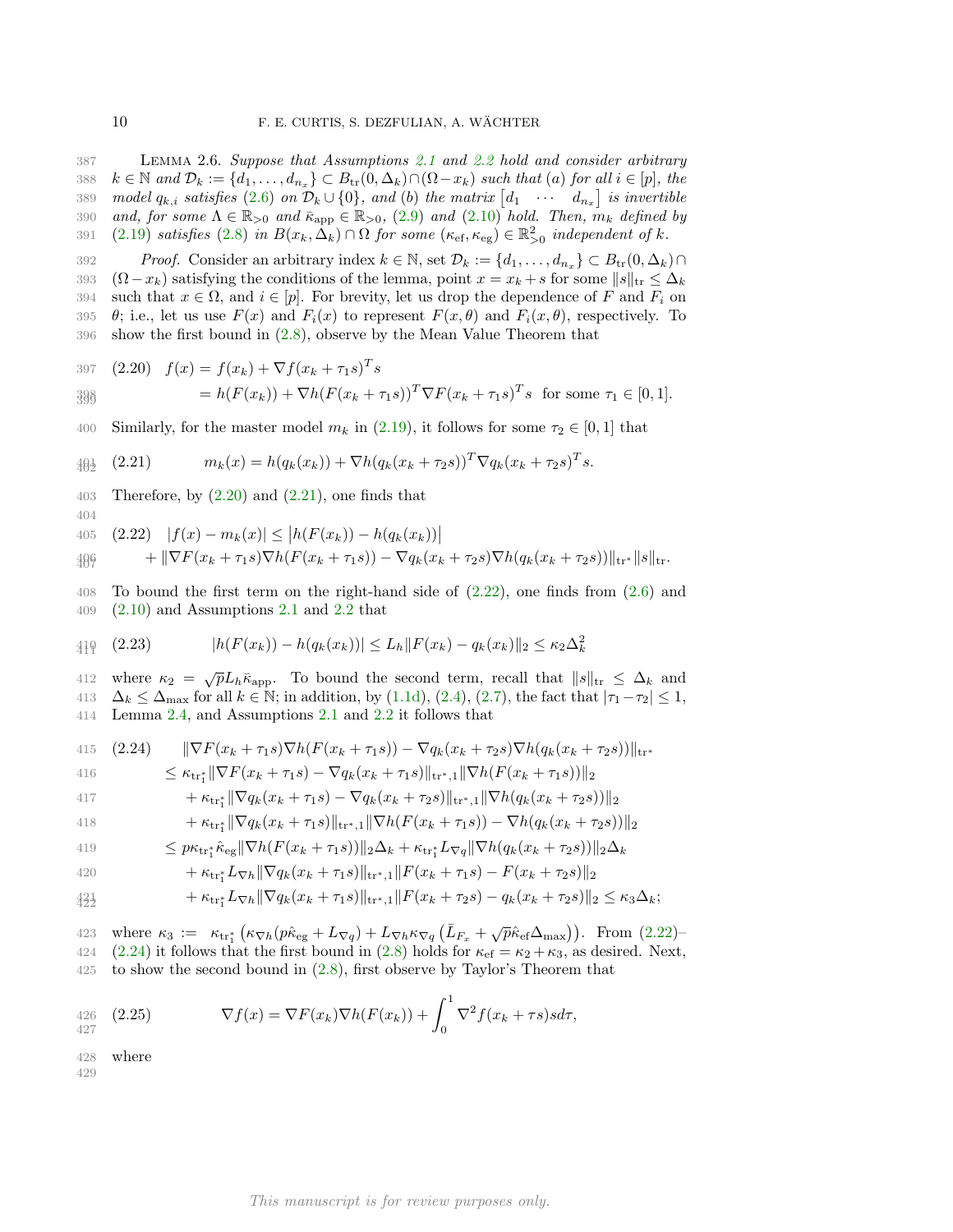430 (2.26) 
$$
\nabla^2 f(x_k + \tau s) = \sum_{i=1}^p \partial_i h(F(x_k + \tau s)) \nabla^2 F_i(x_k + \tau s) + \nabla F(x_k + \tau s) \nabla^2 h(F(x_k + \tau s)) \nabla F(x_k + \tau s)^T.
$$

433 Also, from  $(2.19)$ , it follows that

$$
\frac{434}{435} (2.27) \qquad \qquad \nabla m_k(x) = \nabla q_k(x_k) \nabla h(q_k(x_k)) + \nabla^2 m_k(x_k) s.
$$

436 As a result, from  $(2.25)$  and  $(2.27)$ , one obtains

438 (2.28) 
$$
\|\nabla m_k(x) - \nabla f(x)\|_{\text{tr}^*} \le \|\nabla F(x_k)\nabla h(F(x_k)) - \nabla q_k(x_k)\nabla h(q_k(x_k))\|_{\text{tr}^*} + \left\|\int_0^1 \nabla^2 f(x_k + \tau s) s d\tau\right\|_{\text{tr}^*} + \|s\|_{\text{tr}} \|\nabla^2 m_k(x_k)\|_{(\text{tr},\text{tr}^*)}.
$$

441 Let us now bound each of the terms on the right-hand side of (2.28). For the first 442 term, by Assumptions  $2.1$  and  $2.2$  and Lemma  $2.4$ , and  $(2.4)$ , one has that

443 (2.29) 
$$
\|\nabla F(x_k)\nabla h(F(x_k)) - \nabla q_k(x_k)\nabla h(q_k(x_k))\|_{\text{tr}}.
$$

444 
$$
\leq \|\nabla F(x_k)\nabla h(F(x_k)) - \nabla F(x_k)\nabla h(q_k(x_k))\|_{\text{tr}^*}
$$

$$
+ \|\nabla F(x_k)\nabla h(q_k(x_k)) - \nabla q_k(x_k)\nabla h(q_k(x_k))\|_{\text{tr}^*}
$$

446 
$$
\leq \kappa_{\text{tr}_1^*} \|\nabla F(x_k)\|_{\text{tr}^*,1} \|\nabla h(F(x_k)) - \nabla h(q_k(x_k))\|_2
$$

437

447 
$$
+ \kappa_{\text{tr}_1^*} \|\nabla F(x_k) - \nabla q_k(x_k)\|_{\text{tr}^*,1} \|\nabla h(q_k(x_k))\|_2
$$

$$
\text{448}_{449} \leq \kappa_{\text{tr}_1^*} \sqrt{p} L_{F_x} L_{\nabla h} \bar{\kappa}_{\text{app}} \Delta_k^2 + \kappa_{\text{tr}_1^*} p \kappa_{\nabla h} \hat{\kappa}_{\text{eg}} \Delta_k \leq \kappa_4 \Delta_k
$$

450 where  $\kappa_4 := \kappa_{\text{tr}_1^*} \sqrt{p} \left( L_{F_x} L_{\nabla h} \bar{\kappa}_{\text{app}} \Delta_{\text{max}} + \sqrt{p} \kappa_{\nabla h} \hat{\kappa}_{\text{eg}} \right)$ . For the second term, one finds

451  
\n
$$
\left\| \int_0^1 \nabla^2 f(x_k + \tau s) s d\tau \right\|_{\text{tr}^*} \leq \|s\|_{\text{tr}} \int_0^1 \left\| \nabla^2 f(x_k + \tau s) \right\|_{(\text{tr}, \text{tr}^*)} d\tau,
$$

453 where, by  $(2.26)$ ,  $(1.1e)$ ,  $(2.4)$ , and Assumptions 2.1 and 2.2, it follows that 454

455 (2.30) 
$$
\|\nabla^2 f(x_k + \tau s)\|_{(\text{tr}, \text{tr}^*)} \leq \sum_{i=1}^p |\partial_i h(F(x_k + \tau s))| \|\nabla^2 F_i(x_k + \tau s)\|_{(\text{tr}, \text{tr}^*)} + \kappa_{\text{tr}^*_{2}} \|\nabla F(x_k + \tau s)\|_{\text{tr}^*_{2,1}} \|\nabla^2 h(F(x_k + \tau s))\|_{2} \leq \kappa_5.
$$

457

458 where  $\kappa_5 := \sum_{i=1}^p (\kappa_{\partial_i h} L_{\nabla F_{i,x}}) + \kappa_{\text{tr}_2^*} L_{F_x}^2 L_{\nabla h}$ . For the third term, by Lemma 2.5,

$$
\text{458} (2.31) \qquad \qquad \|\nabla^2 m_k(x_k)\|_{(\text{tr},\text{tr}^*)} \leq \kappa_{\text{bhm}}.
$$

461 Substituting  $(2.29)$ – $(2.31)$  into  $(2.28)$ , one obtains

463 
$$
\|\nabla m_k(x) - \nabla f(x)\|_{\text{tr}^*} \le (\kappa_4 + \kappa_5 + \kappa_{\text{bhm}})\Delta_k =: \kappa_{\text{eg}}\Delta_k
$$

464 as desired.

465 2.2. Algorithm Description. Our algorithmic framework is stated as Algo-466 rithm 2.1 on page 13. The main structure of the algorithm is similar to the general 467 trust-region DFO framework considered in [20]. In each iteration  $k \in \mathbb{N}$ , a set of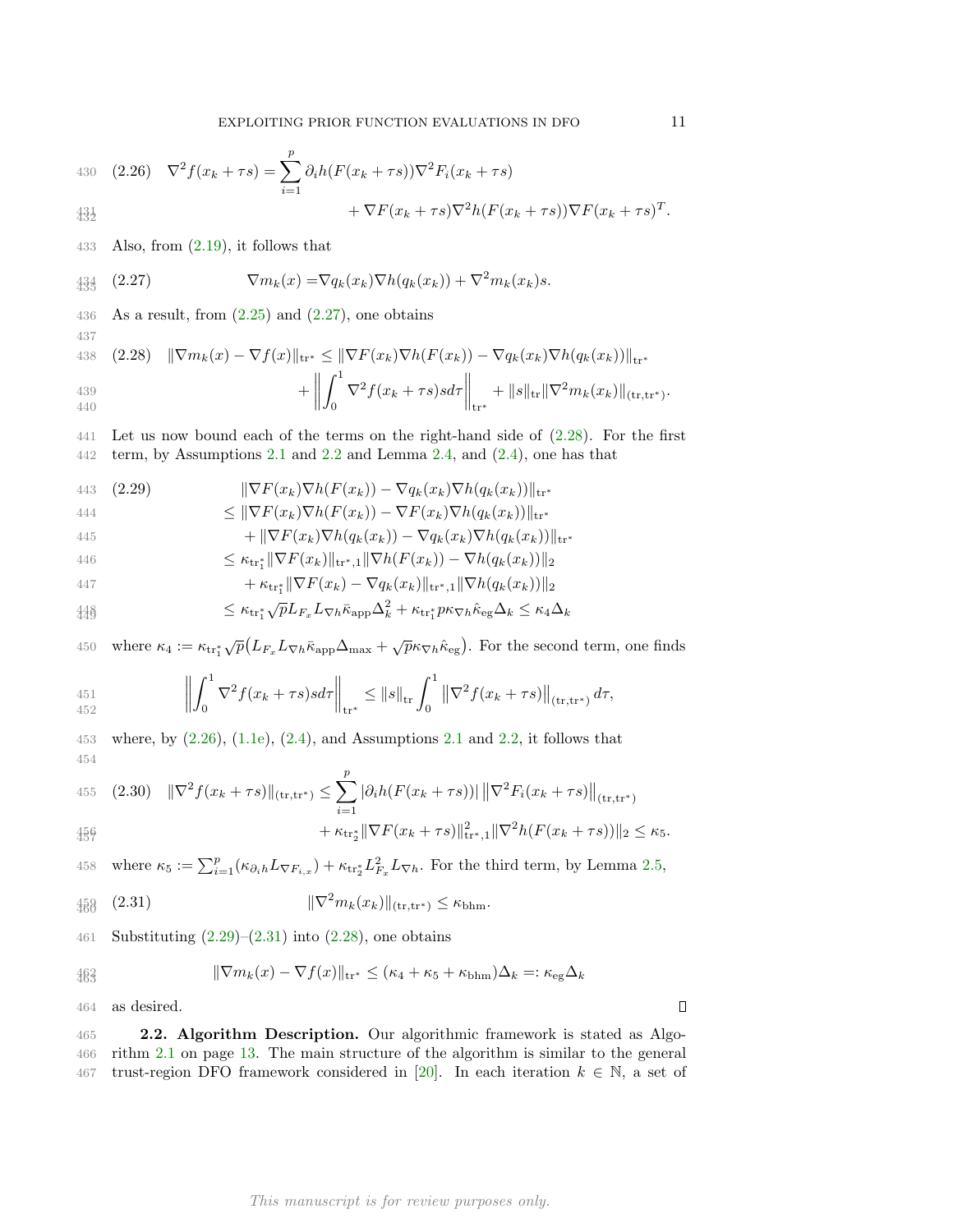points  $\mathcal{D}_k$  are determined and the information contained in  $\{H_{k,i}\}_{i\in[p]}$  is augmented, 469 if necessary, such that one obtains approximate function values satisfying 469 if necessary, such that one obtains approximate function values satisfying

470 (2.32) 
$$
|F_i(x_k + d, \theta) - \tilde{F}_i(x_k + d, \theta, \mathcal{H}_{k,i}, \delta_k)| \le \kappa_{\text{app}} \delta_k \text{ for all } d \in \mathcal{D}_k \cup \{0\}.
$$

Since  $c_{\rm app} \le \bar{\kappa}_{\rm app}/\kappa_{\rm app}$  (see Algorithm 2.1), (2.32) and the fact that  $\delta_k \leftarrow c_{\rm app} \Delta_k^2$ 471  $472$  in line 2 ensures that  $(2.10)$  holds, which along with  $(2.6)$  and  $(2.19)$  means that 473 the models  ${q_{k,i}}_{i\in[p]}$  and  $m_k$  satisfy the requirements of the lemmas in the previous 474 section. An implementable strategy for approximating function values using prior 475 function value information (to ensure (2.32)) is presented and analyzed in Section 3.

476 Remark 2.7. We emphasize that our presentation of Algorithm 2.1—in particu-477 lar, its requirement that  $\{q_{k,i}\}_{i\in[p]}$  and  $m_k$  are fully linear for all  $k \in \mathbb{N}$ —has been<br>478 simplified for our discussion and analysis, even though our analysis could be extended simplified for our discussion and analysis, even though our analysis could be extended 479 to situations in which fully linear models are not always required. This is consistent 480 with other modern DFO methods, such as those in [13, 20], which do not require a 481 fully linear model in every iteration. For example, as long as  $\|\nabla^2 m_k(x_k)\| \leq \kappa_{\text{bhm}}$ <br>482 and the computed search direction satisfies a Cauchy decrease condition (see (2.34) and the computed search direction satisfies a Cauchy decrease condition (see  $(2.34)$ ) 483 below) for all  $k \in \mathbb{N}$ , one can relax the requirements on  $\mathcal{D}_k$  in line 3 and accept the 484 trial point as long as  $\rho_k \geq \eta$ , even if  $\| [d_2 \dots d_{n_x+1}]^{-1} \|_2 > \frac{\Lambda}{\Delta_k}$  (i.e., (2.9) is 485 violated) or  $\delta_k > c_{\rm app} \Delta_k^2$  (i.e., (2.10) may be violated). In such a setting, a couple 486 of modifications of the algorithm are needed. First, one needs to modify the step ac-487 ceptance conditions to stop the algorithm from decreasing the trust region radius if a 488 step has been computed with a model that is not fully linear. Second, in the criticality 489 step, if the model is not fully linear, then again the trust region radius should not be 490 updated and instead a fully linear model should be constructed.

491 Upon construction of  $m_k$ , the algorithm considers the stationary measure

492 (2.33) 
$$
\pi_k^m = \Big| \min_{\substack{x_k + d \in \Omega \\ ||d||_{\text{tr}} \le 1}} \nabla m_k(x_k)^T d \Big|.
$$

493

494 Specifically, if the algorithm finds that  $\pi_k^m$  is smaller than a threshold  $\epsilon_c \in \mathbb{R}_{>0}$  and the 495 trust region radius is greater than  $\mu \pi_k^m$  for a constant  $\mu \in \mathbb{R}_{>0}$ , then a criticality step 496 (see line 5) is performed, meaning the trust region radius is decreased and the iterate 497 is unchanged. The purpose of the criticality step is to ensure that the sufficiently 498 small value for  $\pi_k^m$  is due to a stationarity measure for f also being sufficiently small 499 (see  $(2.36)$ ), not merely due to model inaccuracy. In any case, if line 7 is reached, 500 then a step  $s_k$  is computed in the trust-region that guarantees Cauchy decrease, i.e.,

501 (2.34) 
$$
m_k(x_k) - m_k(x_k + s_k) \ge \kappa_{\text{fcd}} \pi_k^m \min \left\{ \frac{\pi_k^m}{\kappa_{\text{bbm}} + 1}, \Delta_k, 1 \right\}
$$

503 is achieved for some user-prescribed  $\kappa_{\text{fed}} \in (0, 1]$ , where  $\kappa_{\text{bhm}} \in \mathbb{R}_{>0}$  is defined as 504 in Lemma 2.5. Sufficient conditions on  $s_k$  to achieve (2.34) and an algorithm for in Lemma 2.5. Sufficient conditions on  $s_k$  to achieve (2.34) and an algorithm for 505 obtaining such a step can be found in [8]. After calculating the step  $s_k$ , the trial point 506  $x_k + s_k$  is considered. According to the actual-to-predicted reduction ratio, namely,

$$
507 \quad (2.35) \quad \rho_k \coloneqq \frac{f(x_k) - f(x_k + s_k)}{m_k(x_k) - m_k(x_k + s_k)},
$$

509 it is decided whether the trial point should be accepted as the new iterate and how 510 the trust region radius should be updated. If  $\rho_k$  is greater than a threshold  $\eta \in \mathbb{R}_{>0}$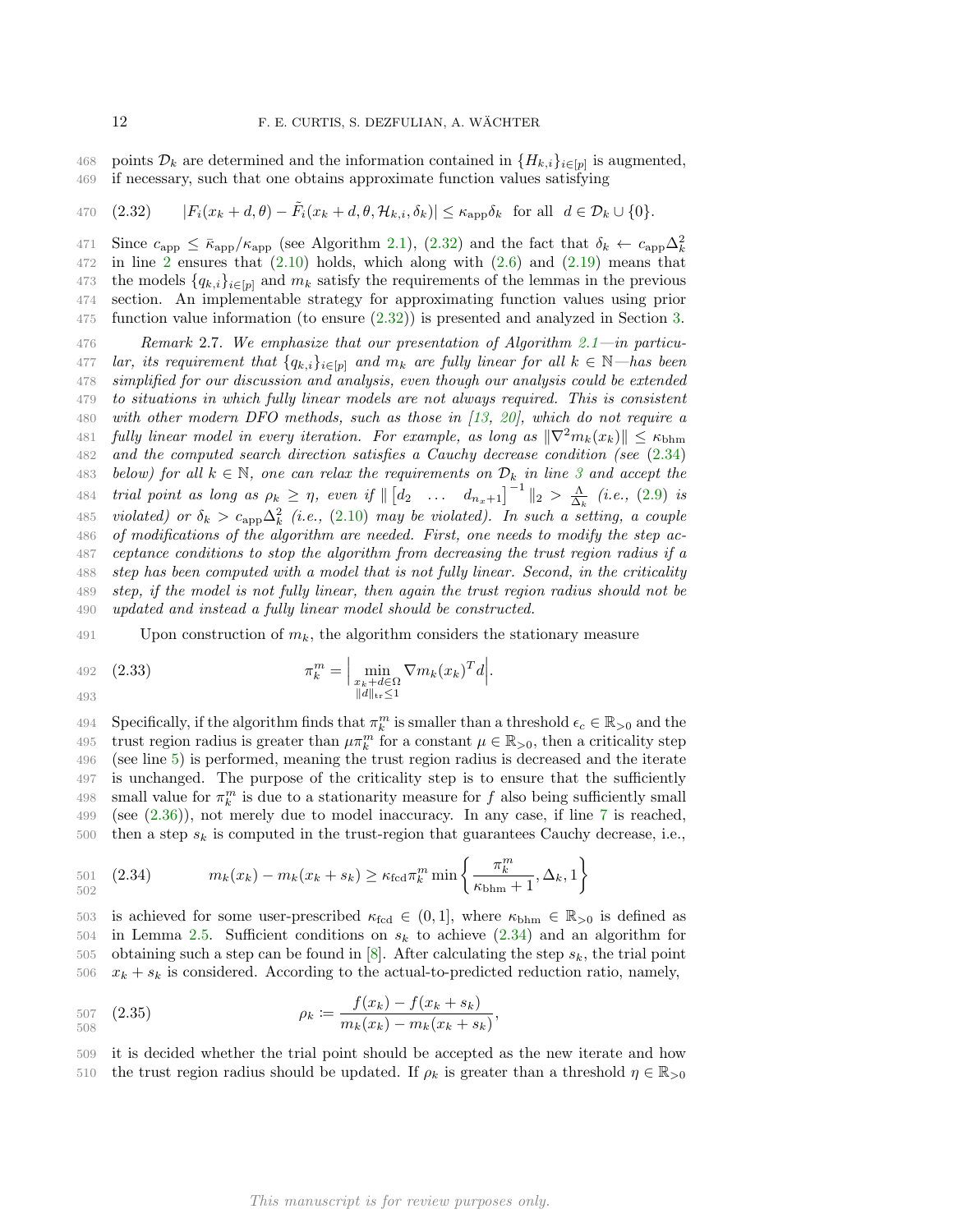511 then the trial point is accepted; otherwise, it is rejected. In addition, if  $\rho \geq \eta$ , then 512 the trust region radius is increased; otherwise, it is decreased.

513 The main difference between our algorithm and other modern model-based DFO 514 frameworks is that function value approximations may be used at interpolation points 515 in place of exact function values. These approximations are obtained using function 516 values computed at nearby points, either in earlier runs of the algorithm (when solving 517 a related optimization problem) or in earlier iterations of the current run of the algorithm. Specifically, in each iteration  $k \in \mathbb{N}$ , given the prior information  $\mathcal{H}_{k,i}$ , 519 the algorithm attempts to approximate  $F_i(x_k + d, \theta)$  for all  $d \in \mathcal{D}_k$  such that the 519 the algorithm attempts to approximate  $F_i(x_k + d, \theta)$  for all  $d \in \mathcal{D}_k$  such that the 520 approximation error is sufficiently small. If there is not enough information available approximation error is sufficiently small. If there is not enough information available 521 for approximating  $F_i(x_k + d, \theta)$  for some  $d \in \mathcal{D}_k$ , then one may need to evaluate the 522 black-box function  $F_i$  at  $x_k + d$ , which is information that can be used to augment black-box function  $F_i$  at  $x_k + d$ , which is information that can be used to augment  $\mathcal{H}_{k,i}$ . See Section 3 for further details on our function approximation strategy.<br>524 Another important feature of our framework is that one can also exploit

 Another important feature of our framework is that one can also exploit prior function value information when determining the set of points to include in the in-526 terpolation set  $\mathcal{D}_k$ . Contemporary model-based DFO methods that do not exploit prior function evaluations often choose the interpolation set so that it is well-poised prior function evaluations often choose the interpolation set so that it is well-poised [6, 13], for which it is sufficient to ensure that (2.9) holds. For example, [7, 33] provide techniques for obtaining well-poised sets of interpolation points. For our purposes, however, beyond satisfying (2.9), our aim is to determine an interpolation set that exploits prior function evaluations when possible. Toward this end, we define a utility 532 function to assess the potential usefulness of points in  $\{\mathcal{H}_{k,i}\}\$  that are contained in 533  $B_{t_1}(x_k, \Delta_k) \cap \Omega$ . In Section 4, we present our utility function and a complete algorithm 533 B<sub>tr</sub>( $x_k, \Delta_k$ )∩Ω. In Section 4, we present our utility function and a complete algorithm 534 (Algorithm 4.1) for constructing the interpolation set such that (2.9) is guaranteed in (Algorithm 4.1) for constructing the interpolation set such that  $(2.9)$  is guaranteed in a manner that prioritizes the use of prior function evaluations.

# Algorithm 2.1 : General DFO Framework

Require:  $\Delta_0 \in (0,\infty)$ ;  $\Delta_{\max} \in (0,\infty)$ ;  $\delta_{\max} \in (0,\infty)$ ;  $\gamma_{\text{dec}} \in (0,1)$ ;  $\gamma_{\text{inc}} \in (1,\infty)$ ;  $\eta \in (0,\infty); \mu \in (0,\infty); \xi \in (0,1]$  (see Theorem 4.6);  $\epsilon_c \in (0,\infty); \kappa_{\text{app}} \in (0,\infty);$  $\bar{\kappa}_{app} \in (0,\infty); c_{app} \in [0,\bar{\kappa}_{app}/\kappa_{app}]; \, \kappa_{\text{fcd}} \in (0,1]; \, u_{\text{thr}} \in [0,\infty).$ **Require:** Initial iterate  $x_0 \in \mathbb{R}^{n_x}$ ; prior information  $\{\mathcal{H}_{0,i}\}.$ 1: for  $k = 0, 1, ...$  do 2: Set  $\delta_k \leftarrow c_{\text{app}} \Delta_k^2$ . 3: Find  $\mathcal{D}_k \subset \Omega - x_k$  and augment  $\{\mathcal{H}_{k,i}\}_{i=1}^p$  (if necessary) such that (2.9) holds and the approximate values  $\{\tilde{F}_i(x_k+d,\theta,\mathcal{H}_{k,i},\delta_k)\}_{i\in[p],d\in\mathcal{D}_k\cup\{0\}}$  yield  ${q_{k,i}}_{i=1}^p$  and  $m_k$  satisfying (2.6), (2.32), Assumption 2.2, and (2.19). 4: if  $\pi_k^m \leq \epsilon_c$  and  $\Delta_k > \mu \pi_k^m$  then 5: Criticality step: set  $s_k = 0$ ,  $\rho_k = 0$ ,  $\Delta_{k+1} \leftarrow \gamma_{\text{dec}} \Delta_k$ , and  $x_{k+1} \leftarrow x_k$ .<br>6: else  $_{\rm else}$ 7: Compute  $s_k$  satisfying  $(2.34)$ . 8: Evaluate  $F_i(x_k + s_k, \theta)$  and augment  $\mathcal{H}_{k,i}$  for all  $i \in [p]$ .<br>9: Compute  $\rho_k$  by (2.35). Compute  $\rho_k$  by (2.35). 10: **if**  $\rho_k \geq \eta$  **then**<br>11: **Successful s** 11: Successful step: set  $\Delta_{k+1} \leftarrow \min\{\gamma_{\text{inc}}\Delta_k, \Delta_{\text{max}}\}$  and  $x_{k+1} \leftarrow x_k + s_k$ .<br>12: else 13: Unsuccessful step: set  $\Delta_{k+1} \leftarrow \gamma_{\text{dec}} \Delta_k$  and  $x_{k+1} \leftarrow x_k$ . 14: Set  $\mathcal{H}_{k+1,i} \leftarrow \mathcal{H}_{k,i}$  for all  $i \in [p]$ .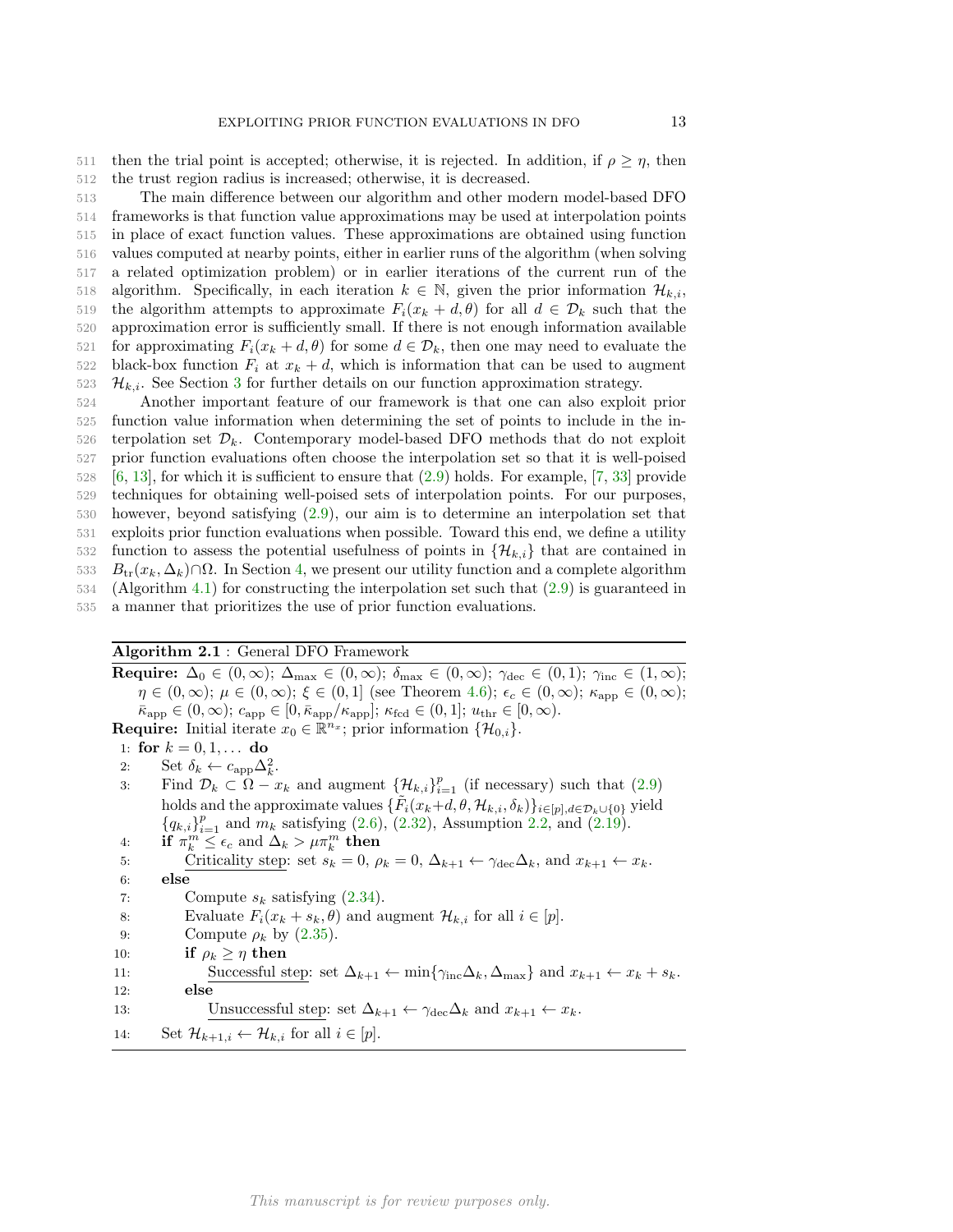536 **2.3. Convergence Result.** A convergence result for Algorithm 2.1 follows in a 537 similar manner as for [13, Algorithm 10.1] and [6, Algorithm 1]. We state the result 538 in terms of a stationarity measure for the minimization of f over  $\Omega$  that is similar to 539 the previously defined measure for  $m_k$  (recall  $(2.33)$ ), namely,

$$
\pi_k^f = \Big| \min_{\substack{x_k + d \in \Omega \\ \|d\|_{\text{tr}} \le 1}} \nabla f(x_k)^T d \Big|;
$$

541 see [8, 20]. Specifically, under the following assumption, the following theorem holds.

ASSUMPTION 2.8. The objective  $f : \mathbb{R}^{n_x} \to \mathbb{R}$  is bounded below on  $\mathcal{L}_{enl} \cap \Omega$ .

THEOREM 2.9. If Assumptions 2.1, 2.2, and 2.8 hold, then  $\lim_{k \to \infty} \pi_k^f = 0$ .

 Given the properties of Algorithm 2.1 provided in this section, most notably the fact that it generates fully linear models, a complete proof of Theorem 2.9 follows that of other such convergence analyses of model-based trust-region DFO methods. As a brief overview of the proof, we provide a sketch in Appendix A.

548 3. Function Approximation. Our general DFO framework presented in Algo-549 rithm 2.1 makes use of approximate function values for building interpolation models; 550 specifically, given  $(x, \theta, \delta) \in \mathbb{R}^{n_x} \times \mathbb{R}^{n_\theta} \times \mathbb{R}_{>0}$  and  $\{\mathcal{H}_i\}_{i \in [p]}\$ , it makes use of

551 
$$
\tilde{F}_i(x, \theta, \mathcal{H}_i, \delta) \approx F_i(x, \theta)
$$
 for all  $i \in [p]$ .

552 In this section, we describe a simple regression procedure that yields the accuracy 553 required to obtain convergence. In a practical setting, however, an application-specific 554 function approximation scheme, such a surrogate model with guaranteed error bounds,

555 is likely to provide useful function estimates with fewer prior function evaluations.

 In the following, we show that if a sufficient amount of function value informa-557 tion with respect to  $F_i$  for some  $i \in [p]$  at points *near*  $(x, \theta)$  (in a sense defined in 558 this section) is available, then a simple procedure can compute  $\tilde{F}_i(x, \theta, \mathcal{H}_i, \delta)$  satisthis section) is available, then a simple procedure can compute  $\tilde{F}_i(x, \theta, \mathcal{H}_i, \delta)$  satis- fying the requirements stated in Algorithm 2.1, namely, a bound of the form (2.32), without further function evaluations. If such information is not available, then the 561 algorithm may instead compute  $F_i(x, \theta)$  explicitly and set  $\tilde{F}_i(x, \theta, \mathcal{H}_i, \delta) \leftarrow F_i(x, \theta),$  for which the requirements in the algorithm are satisfied trivially. Ultimately, we claim that there exist situations in practice when such explicit function evaluations can be avoided, as our numerical experiments in Section 5 demonstrate. For ease of exposition, we explain our approximation scheme for two particular cases introduced in Section 1, i.e., least-squares and multi-output simulation optimization problems.

567 3.1. Least-Squares Optimization Problems. Recall problem (1.5) and con-568 sider arbitrary  $i \in [p]$ . Let us also assume the following about the function  $\phi$ .

569 ASSUMPTION 3.1. There exists an open convex set  $\Xi$  containing  $\mathcal{L}_{enl} \times \mathcal{W}$  over<br>570 which  $\phi$  is Lipschitz continuous with constant  $L_{\phi} \in \mathbb{R}_{\geq 0}$  such that which  $\phi$  is Lipschitz continuous with constant  $L_{\phi} \in \mathbb{R}_{>0}$  such that

571  
\n
$$
|\phi(x, w) - \phi(\bar{x}, \bar{w})| \leq L_{\phi} \left\| \begin{bmatrix} x - \bar{x} \\ w - \bar{w} \end{bmatrix} \right\|_{\text{app}}
$$

573 for all  $((x, w), (\bar{x}, \bar{w})) \in \Xi \times \Xi$ .

Under Assumption 3.1, computing  $\tilde{F}_i(x, \theta, \mathcal{H}_i, \delta) \approx F_i(x, \theta) = \phi(x, w_i)$  satisfying 575 the requirements of Algorithm 2.1 requires a sufficient amount of function value in- $576$  formation in  $\mathcal{H}_i$  (defined in (1.6)) with respect to  $F_i$ . We capture such information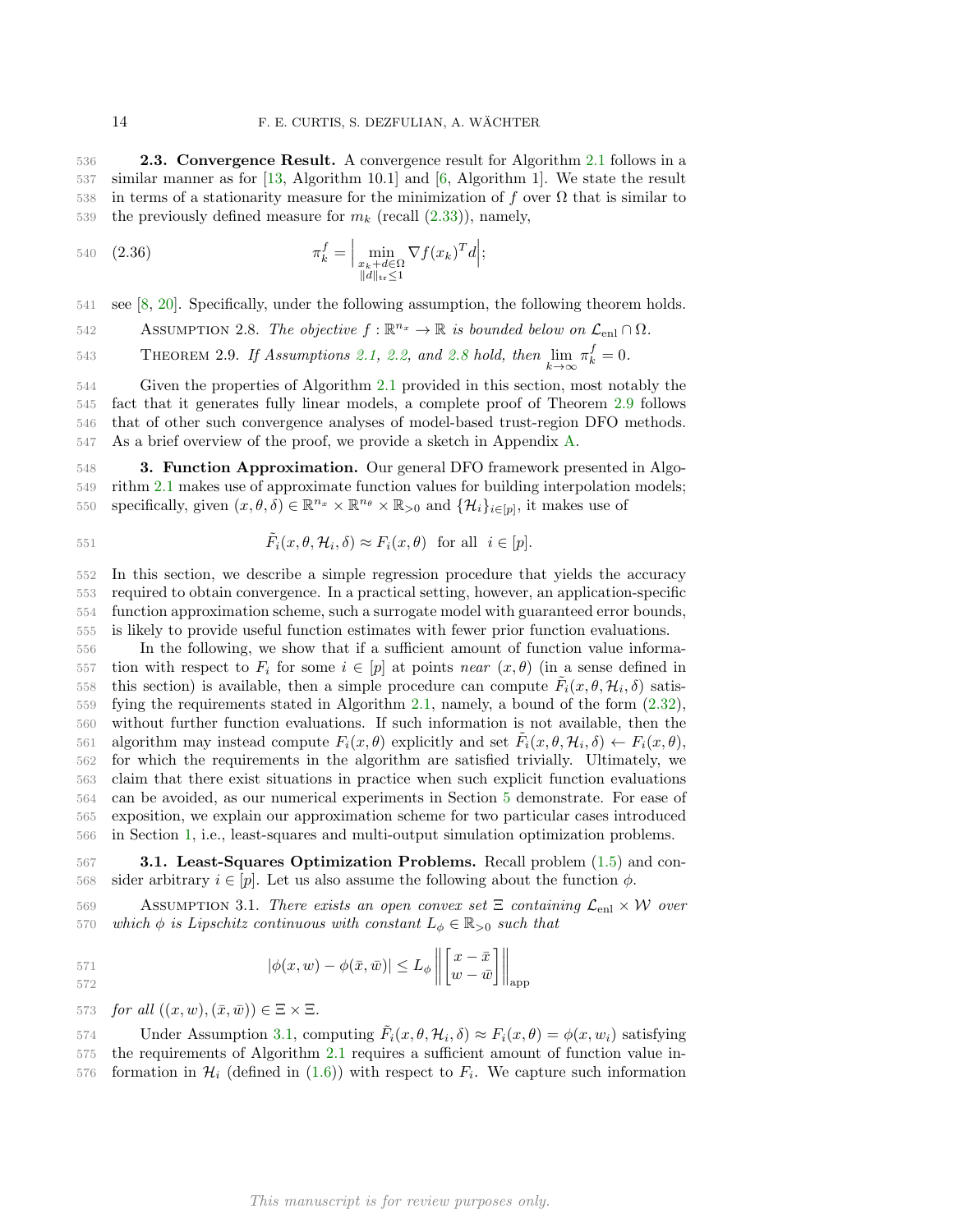577 in a set that we define for some  $\delta \in \mathbb{R}_{>0}$  as

578 (3.1) 
$$
\mathcal{A}_i(x, w_i, \delta) = \left\{ (\bar{x}, \bar{w}, \phi(\bar{x}, \bar{w})) \in \mathcal{H}_i : \left\| \begin{bmatrix} \bar{x} - x \\ \bar{w} - w_i \end{bmatrix} \right\|_{\text{app}} \leq \delta \right\}.
$$

For notational convenience, let us explicitly express the finite set  $\mathcal{A}_i(x, w_i, \delta) =$ <br>581  $\{(u_i, \phi_i)\}_{i=1}^N$ , where  $u_i := (x_i, w_i) \in \mathbb{R}^{n_u}$  and  $\phi_i = \phi(x_i, w_i)$  for all  $i \in [N]$ . Given 581  $\{(u_j, \phi_j)\}_{j=1}^N$ , where  $u_j := (x_j, w_j) \in \mathbb{R}^{n_u}$  and  $\phi_j = \phi(x_j, w_j)$  for all  $j \in [N]$ . Given 582  $\mathcal{A}_i(x, w_i, \delta)$  for some  $i \in [p]$ , let us now describe a procedure for computing an approximation  $\tilde{F}_i(x, \theta, \mathcal{H}_i, \delta) \approx F_i(x, \theta) = \phi(x, w_i)$  satisfying the requirements in Algo-584 rithm 2.1. In particular, with parameters  $\alpha^T = [\alpha_0 \alpha_1^T \alpha_2^T]$ , let us express

585  

$$
\tilde{F}_i(x,\theta,\mathcal{H}_i,\delta) = \alpha_0 + \alpha_1^T x + \alpha_2^T w_i.
$$

587 We propose computing  $\alpha$  by solving a regularized linear regression problem with 588 regularization parameter  $\lambda \in \mathbb{R}_{>0}$ , namely,

589 (3.2) 
$$
\min_{\alpha \in \mathbb{R}^{n_u+1}} \frac{1}{2} \sum_{j=1}^N (\alpha_0 + \alpha_1^T x_j + \alpha_2^T w_j - \phi_j)^2 + \frac{\lambda}{2} (\|\alpha_1\|_2^2 + \|\alpha_2\|_2^2).
$$

591 Observe that the intercept  $\alpha_0$  is not regularized in this problem, which has the result 592 that the approximation is invariant to translations (see Lemma 3.2 below). For further 593 discussion about regularizing in this manner, see [19, Section 3.4.1]. The objects that 594 are used to compute the approximation are then  $u := (x, w_i)$  along with

595 (3.3) 
$$
M \coloneqq \begin{bmatrix} 1 & \cdots & 1 \\ u_1 & \cdots & u_N \end{bmatrix}^T \in \mathbb{R}^{N \times (n_u + 1)} \text{ and } \phi \coloneqq \begin{bmatrix} \phi_1 & \cdots & \phi_N \end{bmatrix}^T \in \mathbb{R}^N.
$$

597 In particular, expressing  $(3.2)$  in terms of  $(M, \phi)$  yields

598 (3.4) 
$$
\min_{\alpha \in \mathbb{R}^{n_u+1}} \frac{1}{2} \|M\alpha - \phi\|_2^2 + \frac{\lambda}{2} \left( \|\alpha_1\|_2^2 + \|\alpha_2\|_2^2 \right).
$$

599 Defining  $\bar{I} := I - e_1 e_1^T$ , one finds that the unique solution of this problem is given by 600  $\alpha = (M^T M + \lambda \bar{I})^{-1} M^T \phi$ , from which it follows that the desired approximation is 601 obtained by solving (3.4), then computing

$$
\mathfrak{g}_{\mathfrak{H}_3} \quad (3.5) \qquad \qquad \tilde{F}_i(x,\theta,\mathcal{H}_i,\delta) := \begin{bmatrix} 1 & u^T \end{bmatrix} \alpha = \beta^T \phi \approx F_i(x,\theta),
$$

604 where for the given regularization parameter  $\lambda \in \mathbb{R}_{>0}$  we define

$$
\beta \beta \overline{\beta} \quad (3.6) \qquad \beta^T = \begin{bmatrix} 1 & u^T \end{bmatrix} (M^T M + \lambda \overline{I})^{-1} M^T.
$$

607 Our goal in the remainder of this section is to show that (3.5) satisfies the re-608 quirements of Algorithm 2.1, namely, a bound of the form in (2.32). Our first lemma 609 shows that the value of the vector  $\beta$  defined in (3.6) has invariance properties.

610 LEMMA 3.2. The vector  $\beta$  defined in (3.6) is invariant to translations in the sense 611 that for any vector  $u_c \in \mathbb{R}^{n_u}$  one finds that

$$
\text{R13} \qquad \qquad \left[1 \quad (u - u_c)^T\right] \left(M_c^T M_c + \lambda \bar{I}\right)^{-1} M_c^T = \left[1 \quad u^T\right] \left(M^T M + \lambda \bar{I}\right)^{-1} M^T,
$$

614 where

$$
M_c \coloneqq \begin{bmatrix} 1 & \cdots & 1 \\ u_1 - u_c & \cdots & u_N - u_c \end{bmatrix}^T.
$$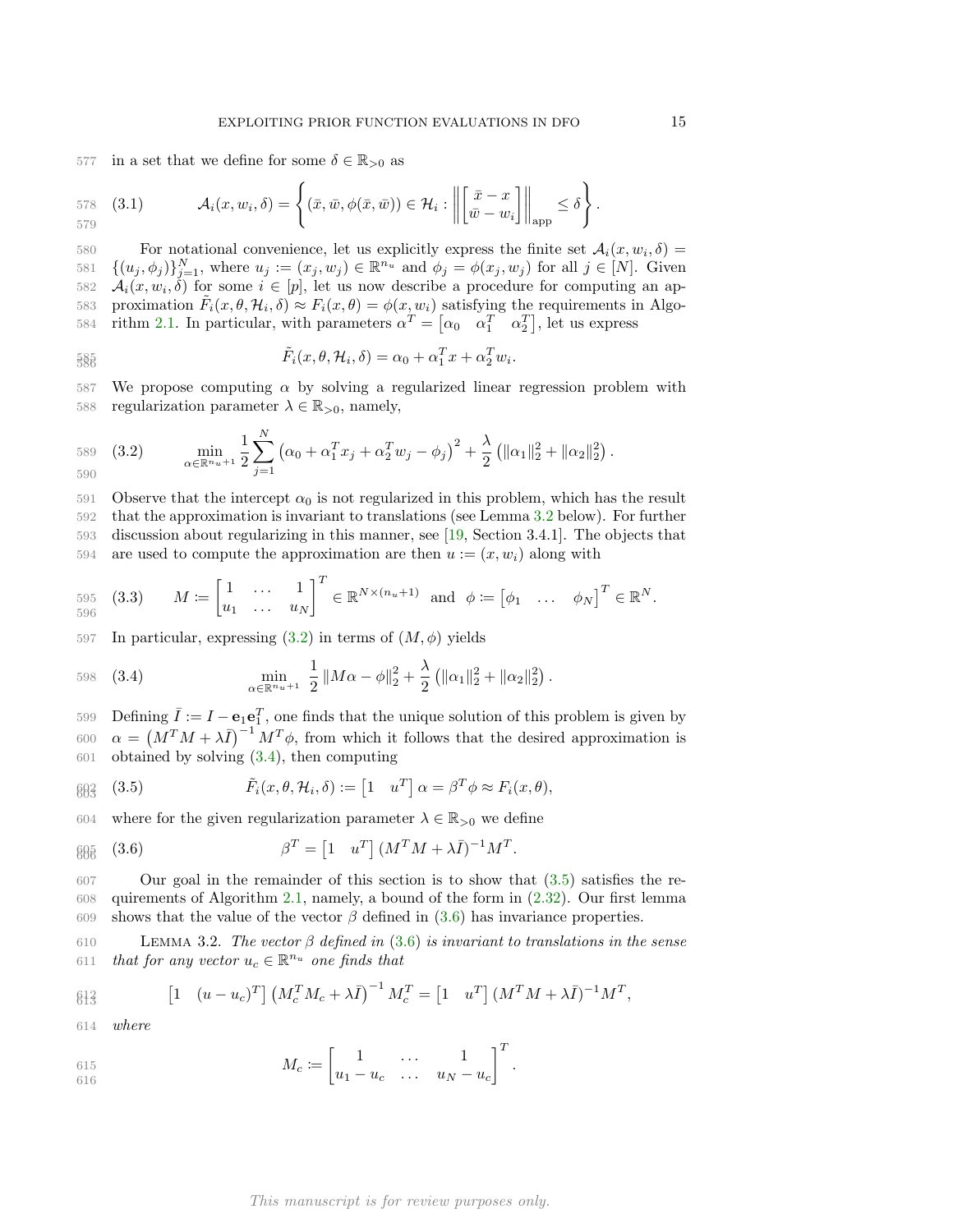617 Proof. Defining  $C := \overline{I} + \mathbf{e}_1 \begin{bmatrix} 1 & -u_c^T \end{bmatrix}$ , one finds that  $M_c = MC$ ; thus,  $\begin{bmatrix} 1 & (u - u_c)^T \end{bmatrix} \begin{bmatrix} M_c^T M_c + \lambda \bar{I} \end{bmatrix}^{-1} M_c^T$ 618  $\mathcal{L}^{[3]}_{\mathcal{B}} = \begin{bmatrix} 1 & u^T \end{bmatrix} C (C^T (M^T M + \lambda \bar{I}) C)^{-1} C^T M^T = \begin{bmatrix} 1 & u^T \end{bmatrix} (M^T M + \lambda \bar{I})^{-1} M^T,$ 620 621 where the first equation follows since  $\overline{I} = C^T \overline{I} C$ . 622 Our next lemma, which is similar to [13, Lemma 4.9 ], shows that (3.5) yields an 623 affine combination of the elements of  $\phi$  since the elements of  $\beta$  in (3.6) sum to 1.

624 LEMMA 3.3. The vector  $\beta$  defined in (3.6) satisfies  $\beta^T \mathbf{1} = 1$ .

625 Proof. Let  $u_c = u$ , and  $M_c = M - \mathbf{1} \begin{bmatrix} 0 & u^T \end{bmatrix}$ . By Lemma 3.2, one finds

$$
\beta^T = \begin{bmatrix} 1 & u^T \end{bmatrix} (M^T M + \lambda \bar{I})^{-1} M^T = \mathbf{e}_1^T (M_c^T M_c + \lambda \bar{I})^{-1} M_c^T.
$$

628 Hence, the result follows as long as  $\mathbf{e}_1^T (M_c^T M_c + \lambda \bar{I})^{-1} M_c^T \mathbf{1} = 1$ . To see this, observe that since the first column of  $M_c$  is 1, one finds  $(M_c^T M_c + \lambda \bar{I})e_1 = M_c^T 1$ . 630 Multiplying both sides on the left by  $(M_c^T M_c + \lambda \bar{I})^{-1}$ , one concludes that  $\mathbf{e}_1 =$ 631  $(M_c^T M_c + \lambda \bar{I})^{-1} M_c^T 1$ . Thus,  ${\bf e}_1^T (M_c^T M_c + \lambda \bar{I})^{-1} M_c^T 1 = {\bf e}_1^T {\bf e}_1 = 1$ , as desired.

632 We are now prepared to prove our main result of this section.

633 LEMMA 3.4. Letting  $\sigma_{\min} \in \mathbb{R}_{\geq 0}$  be the minimum singular value of  $M_d^T M_d$ , where 634  $M_d \coloneqq [u_1 - u \dots u_N - u]^T$ , it follows that  $\tilde{F}_i(x, \theta, \mathcal{H}_i, \delta)$  defined in (3.5) satisfies

635 (3.7) 
$$
\left| \tilde{F}_i(x, \theta, \mathcal{H}_i, \delta) - F_i(x, \theta) \right| \leq \kappa_{\text{app}} \delta
$$

636  
637 
$$
where \kappa_{app} := L_{\phi} \left( 1 + \left( \frac{2N \kappa_{app_{0}}}{\sigma_{\min} + \lambda} \right) \delta \right).
$$

638 *Proof.* By Lemma 3.3, it follows that  $\beta^T \mathbf{1} = 1$ , meaning

639 
$$
|\tilde{F}_i(x, \theta, \mathcal{H}_i, \delta) - F_i(x, \theta)| = |\beta^T \phi - F_i(x, \theta)\beta^T \mathbf{1}| \le \sum_{j=1}^N |\beta_j| |\phi_j - F_i(x, \theta)|
$$
  

$$
\sum_{j=1}^N |\beta_j| |\phi_j - F_i(x, \theta)| \le \sum_{j=1}^N |\beta_j| |\phi_j - F_i(x, \theta)|
$$

640 
$$
= \sum_{j=1}^{N} |\beta_j| |\phi(x_j, w_j) - \phi(x, w_i)| \leq L_{\phi} ||\beta||_1 \left\| \begin{bmatrix} x_j - x \\ w_j - w_i \end{bmatrix} \right\|_{\text{app}}
$$

$$
\mathfrak{g}_{42}^4 \quad (3.8) \qquad \qquad \leq L_\phi \|\beta\|_1 \delta,
$$

643 where the last inequality follows by the definition of  $\mathcal{A}_i(x, w_i, \delta)$ . Our aim now is to 644 bound  $\|\beta\|_1$ . Letting  $u_c = \frac{1}{N} \sum_{j=1}^N u_j$  and  $M_c = M - \mathbf{1} \begin{bmatrix} 0 & u_c^T \end{bmatrix}$ , one finds that

645 
$$
(M_c^T M_c + \lambda \bar{I})^{-1} = \begin{bmatrix} \frac{1}{N} & \mathbf{0}^T \\ \mathbf{0} & (M_d^T M_d + \lambda I)^{-1} \end{bmatrix}.
$$

647 Therefore, by applying the result of Lemma 3.2, one finds that

$$
\beta_{4\beta}^{4\beta} \quad \beta^T = \begin{bmatrix} 1 & (u - u_c)^T \end{bmatrix} \left( M_c^T M_c + \lambda \bar{I} \right)^{-1} M_c^T = \frac{1}{N} \mathbf{1}^T + (u - u_c)^T (M_d^T M_d + \lambda I)^{-1} M_d^T;
$$

650 thus, for any  $j \in [N]$ , the j<sup>th</sup> element of  $\beta$  satisfies

651 
$$
|\beta_j| = \left| \frac{1}{N} + (u - u_c)^T (M_d^T M_d + \lambda I)^{-1} (u_j - u) \right|
$$

637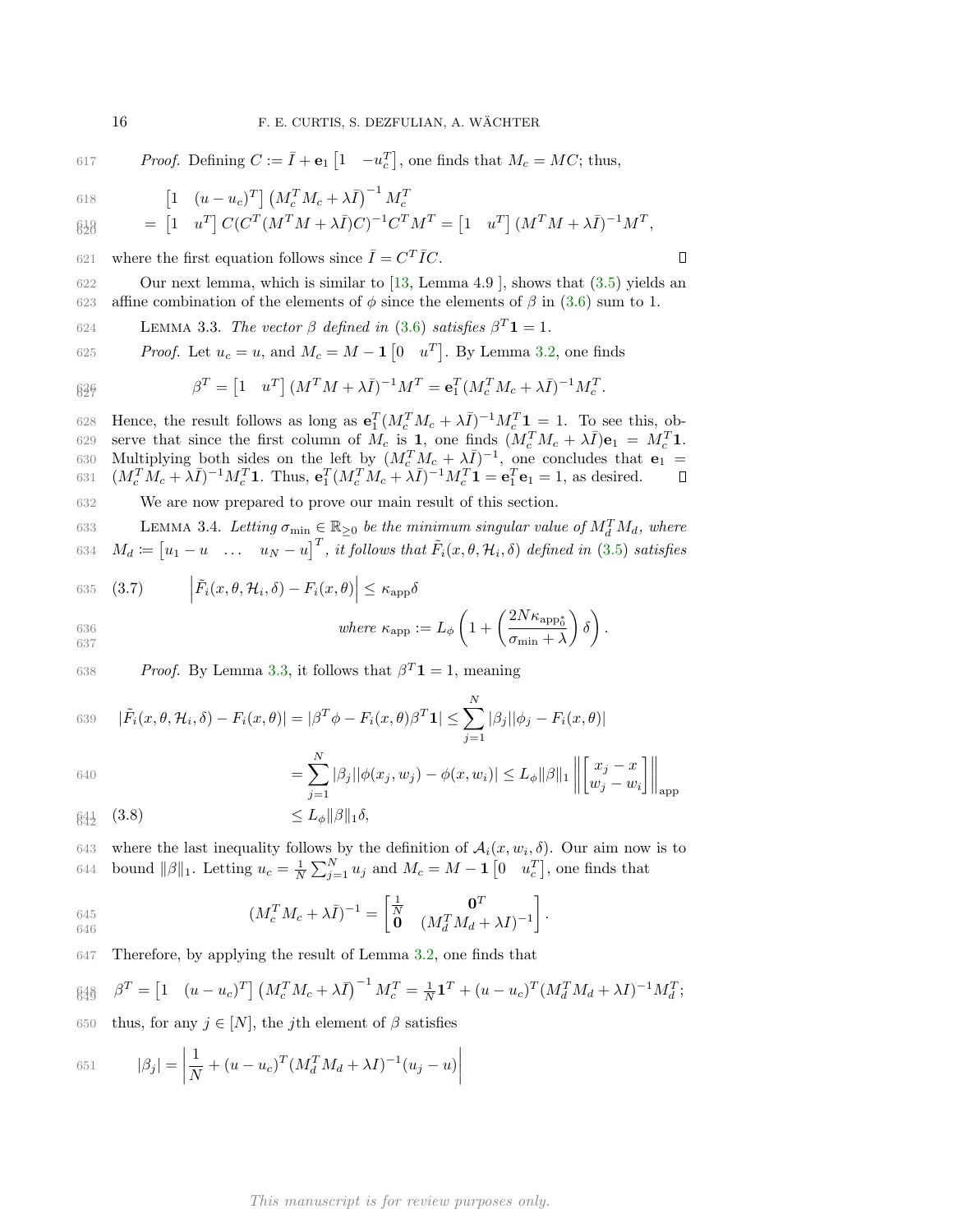652 
$$
\leq \frac{1}{N} + ||u - u_c||_{\text{app}} ||(M_d^T M_d + \lambda I)^{-1} (u_j - u)||_{\text{app*}}
$$

653 
$$
\leq \frac{1}{N} + ||(M_d^T M_d + \lambda I)^{-1} (u_j - u)||_{\text{app*}} \delta
$$

$$
654 \leq \frac{1}{N} + \kappa_{\mathrm{app}_0^*} \|u_j - u\|_{\mathrm{app}} \|(M_d^T M_d + \lambda I)^{-1}\|_{(2,2)} \delta = \frac{1}{N} + \left(\frac{2\kappa_{\mathrm{app}_0^*}}{\sigma_{\mathrm{min}} + \lambda}\right) \delta^2.
$$

656 Therefore, it follows that

$$
\|\beta\|_1 = \sum_{j=1}^N |\beta_j| \le 1 + \left(\frac{2N\kappa_{\rm app}^*}{\sigma_{\rm min} + \lambda}\right) \delta^2,
$$
658

659 which combined with (3.8) yields the desired conclusion.

660 3.2. Multi-Output Simulation. Recall the multi-output simulation optimiza-661 tion setting with  $\mathcal{H}_i$  defined in (1.7) and consider arbitrary  $i \in [p]$ . The set of available 662 information for approximating  $F_i(x, \theta)$  for some  $\delta \in \mathbb{R}_{\geq 0}$  is given by information for approximating  $F_i(x, \theta)$  for some  $\delta \in \mathbb{R}_{>0}$  is given by

(3.9) 
$$
\mathcal{A}_i(x, \theta, \delta) = \left\{ (\bar{x}, \bar{\theta}, F_i(\bar{x}, \bar{\theta})) \in \mathcal{H}_i : \left\| \begin{bmatrix} \bar{x} - x \\ \bar{\theta} - \theta \end{bmatrix} \right\|_{\text{app}} \leq \delta \right\}.
$$

665 The general procedure for approximating  $F_i(x, \theta)$  is similar to the least-squares case; 666 hence in order to avoid repetition, we only highlight the differences.

667 Let us express  $A_i(x, \theta, \delta) = \{(u_j, \phi_j)\}_{j=1}^N$ , where  $u_j = (x_j, \theta_j) \in \mathbb{R}^{n_u}$  and  $\phi_j =$  $F_i(x_j, \theta_j)$ . Similar to the least-squares case, we propose setting  $\tilde{F}_i(x, \theta, \mathcal{H}_i, \delta) = \alpha_0 + \frac{1}{2} \sum_{i=1}^{n} \tilde{F}_i(x_i, \theta_i)$  $\alpha_1^T x + \alpha_2^T \theta$  for some  $\alpha = \begin{bmatrix} \alpha_0 & \alpha_1^T & \alpha_2^T \end{bmatrix}$ . Let us define M and  $\phi$  as in (3.3), but with  $u_j$  and  $\phi_j$  defined as above for all  $j \in [N]$ . One can obtain  $\alpha$  by solving a problem of 671 the form (3.4), and as a result, for  $u = (x, \theta)$ , an approximation for  $F_i(x, \theta)$  is given by (3.5). Likewise, Lemma 3.2 and 3.3 hold. Finally, a result similar to Lemma 3.4 can be obtained if the following assumption is made.

674 **ASSUMPTION 3.5.** There exists an open convex set  $\Xi$  containing  $\mathcal{L}_{enl} \times \Theta$  over<br>675 which  $F_i$  is Lipschitz continuous with constant  $L_F \in \mathbb{R}_{\geq 0}$  such that which  $F_i$  is Lipschitz continuous with constant  $L_{F_i} \in \mathbb{R}_{>0}$  such that

676  

$$
|F_i(x, \theta) - F_i(\bar{x}, \bar{\theta})| \leq L_{F_i} \left\| \begin{bmatrix} x - \bar{x} \\ \theta - \bar{\theta} \end{bmatrix} \right\|_{\text{app}}
$$

678 for all  $((x, \theta), (\bar{x}, \bar{\theta})) \in \Xi \times \Xi$ .

679 The following lemma is the revised version of Lemma 3.4 for this setting, the 680 proof of which is similar to the proof of Lemma 3.4; hence, it is omitted.

681 LEMMA 3.6. Letting  $\sigma_{\min} \in \mathbb{R}_{\geq 0}$  be the minimum singular value of  $M_d^T M_d$ , where 682  $M_d \coloneqq [u_1 - u \dots u_N - u]^T$ , it follows that  $\tilde{F}_i(x, \theta, \mathcal{H}_i, \delta)$  defined in (3.5) satisfies

$$
\left| \tilde{F}_i(x, \theta, \mathcal{H}_i, \delta) - F_i(x, \theta) \right| \leq \kappa_{\mathrm{app}} \delta \text{ where } \kappa_{\mathrm{app}} := L_{F_i} \left( 1 + \left( \frac{2N \kappa_{\mathrm{app}^*}}{{\sigma_{\min}}} \right) \delta \right).
$$

685 4. Interpolation Set Construction. In this section, we provide an imple-686 mentable method for determining an interpolation set that contains  $n_x + 1$  suffi-687 ciently affinely independent points in the sense that (2.9) is guaranteed to hold. For 688 our purposes here, let us write  $\Omega = [x_L, x_U]$  for some  $x_L \in (\mathbb{R} \cup \{-\infty\})^{n_x}$  and

# $\Box$

 $\overline{ }$  $\delta^2$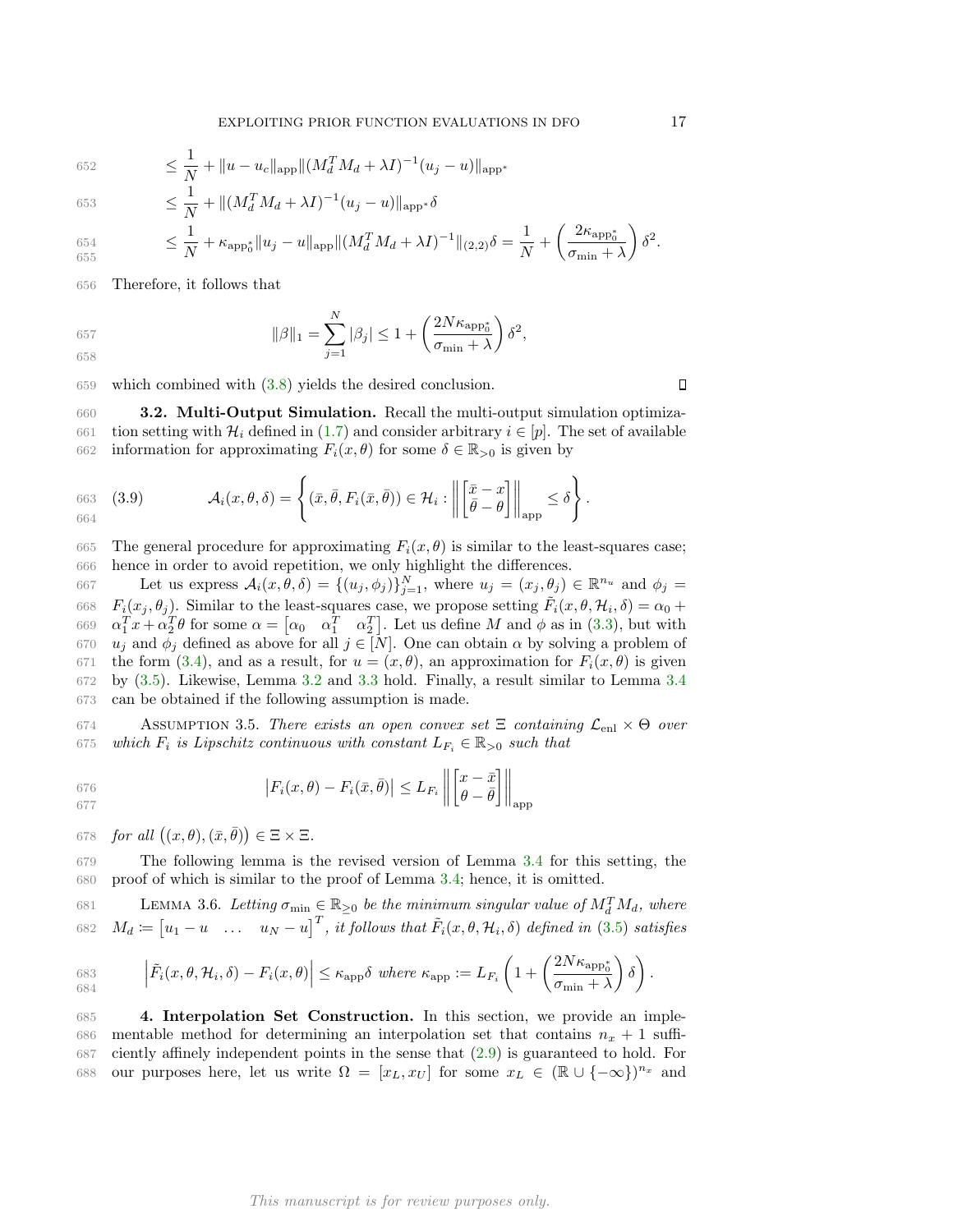$x_U \in (\mathbb{R} \cup \{\infty\})^{n_x}$  with  $x_{L,j} < x_{U,j}$  for all  $j \in [n_x]$ . Our strategy involves first run- ning a modified version of [33, Algorithm 4.1], which is presented as Algorithm 4.1 691 below. If the output of this procedure is a set of  $n_x + 1$  points, then the set is com- plete and we show that (2.9) is guaranteed to hold. Otherwise, the algorithm that we 693 present as Algorithm 4.2 in this section can be called iteratively until a total of  $n_x + 1$  points have been obtained, where again we show that (2.9) is guaranteed to hold. In 695 either case, after obtaining  $n_x + 1$  points, we call [33, Algorithm 4.2] to potentially add additional points to the interpolation set and construct a quadratic model.

697 Algorithm 4.1 determines a set of points to include in  $\mathcal{D}_k$  from those in  $\{\mathcal{H}_{k,i}\}$ .<br>698 First, in line 2, the subset of points from this history that are in  $B_{tr}(x_k, \Delta_k) \cap \Omega$  and 698 First, in line 2, the subset of points from this history that are in  $B_{tr}(x_k, \Delta_k) \cap \Omega$  and 699 have a utility as measured by a function u that exceeds a threshold  $u_{thr}$  are identified have a utility as measured by a function u that exceeds a threshold  $u_{\text{thr}}$  are identified 700 (more on this shortly). For example, in the case of least-squares optimization (when 701 the information history  $\{\mathcal{H}_{k,i}\}\$ is defined as in (1.6)), this set may have the form

$$
\mathcal{F}_{\theta}^2 \quad (4.1) \quad \mathcal{E} \leftarrow \{x \in B_{\text{tr}}(x_k, \Delta_k) \cap \Omega : (x, w, \phi(x, w)) \in \{\mathcal{H}_{k,i}\}, u(x, \theta, \{\mathcal{H}_{k,i}\}) \ge u_{\text{thr}}\},\
$$

704 while for the case of multi-output simulation optimization (when the information 705 history  $\{\mathcal{H}_{k,i}\}\$ is defined as in  $(1.7)$ , the set may have the form

$$
\text{and} \quad (4.2) \quad \mathcal{E} \leftarrow \{x \in B_{\text{tr}}(x_k, \Delta_k) \cap \Omega : (x, \theta, F_i(x, \theta)) \in \{\mathcal{H}_{k,i}\}, u(x, \theta, \{\mathcal{H}_{k,i}\}) \geq u_{\text{thr}}\}.
$$

- 708 The set  $\mathcal E$  is then ordered according to the utility function  $u$ , the definition of which 709 may be problem formulation dependent. For example, in the context of least-squares may be problem formulation dependent. For example, in the context of least-squares 710 optimization, for any point  $x \in B_{tr}(x_k, \Delta_k) \cap \Omega$  such that  $(x, w, \phi(x, w)) \in \{\mathcal{H}_{k,i}\}$ , we 711 define the utility as the fraction of element functions  $\{\phi(\cdot, w_i)\}$  that can be approximated with the desired accuracy  $\delta_k$  (see line 2 of Algorithm 2.1) at x. On the other mated with the desired accuracy  $\delta_k$  (see line 2 of Algorithm 2.1) at x. On the other 713 hand, for multi-output simulation optimization, since performing one simulation gen- $714$  erates p outputs simultaneously, at any such point x, either all element functions can 715 be well approximated or there is not enough information available for approximating 716 any of them. A good choice for the utility function in this case may be a function  $717$  that estimates the accuracy of the approximation at x. As discussed in Section 3, the 718 accuracy of the approximation at x depends on the number of nearby points as well 719 as the geometry of the nearby points (see Lemma 3.6).
- Algorithm 4.1 adds elements to  $\mathcal{D}_k$  iteratively while also maintaining  $Z \in \mathbb{R}^{n_x \times n_z}$ 721 as a corresponding orthonormal matrix such that  $\text{span}(Z) = \text{null}([\mathcal{D}_k]_{1:\text{end}})$ , where
- 722 (4.3)  $[\mathcal{D}_k]_{1:\text{end}} = \text{matrix composed of vectors in } \mathcal{D}_k \text{ except } 0.$
- 723 Observe that the norm of the projection in line 5 of the algorithm can be computed 724 cheaply since it is equal to  $||Z^T(x^{(i)} - x_k)||_2/\Delta_k$ .

725 If Algorithm 4.1 returns an interpolation set with  $|\mathcal{D}_k| = n_x + 1$ , then (2.9) 726 holds (as we show in Theorem 4.8). Otherwise, additional points need to be added. 727 Under the assumption that the (potentially infinite) bound constraints defined by 728  $\Omega = [x_L, x_U]$  might not be relaxable, we propose Algorithm 4.2, which employs the 729 subroutine in Algorithm 4.3, for augmenting the set  $\mathcal{D}_k$  in a manner that ensures that 730 (2.9) continues to hold. This algorithm can be called iteratively until  $|\mathcal{D}_k| = n_x + 1$ . 730 (2.9) continues to hold. This algorithm can be called iteratively until  $|\mathcal{D}_k| = n_x + 1$ .<br>731 Consider  $\mathcal{D}_k$  with  $|\mathcal{D}_k| < n_x + 1$  obtained after a call to Algorithm 4.1 and 731 Consider  $\mathcal{D}_k$  with  $|\mathcal{D}_k| < n_x + 1$  obtained after a call to Algorithm 4.1 and (potentially) call(s) to Algorithm 4.2. Since  $|\mathcal{D}_k| < n_x + 1$ , null $|[\mathcal{D}_k]_{1 \text{ end}} \neq \{0\}$ , so 732 (potentially) call(s) to Algorithm 4.2. Since  $|\mathcal{D}_k| < n_x + 1$ , null $([\mathcal{D}_k]_{1:end}) \neq \{0\}$ , so  $n_z > 1$ . Following the spirit of Algorithm 4.1, one can augment  $\mathcal{D}_k$  with  $d \in \mathbb{R}^{n_x}$  in 733  $n_z \geq 1$ . Following the spirit of Algorithm 4.1, one can augment  $\mathcal{D}_k$  with  $d \in \mathbb{R}^{n_x}$  in 734 a manner that guarantees that (2.9) continues to hold by ensuring that

735 (4.4) 
$$
\left\| \text{proj}_Z \left( \frac{d}{\Delta_k} \right) \right\|_2 \ge \xi, \quad \|d\|_{\text{tr}} \le \Delta_k, \text{ and } x_k + d \in \Omega.
$$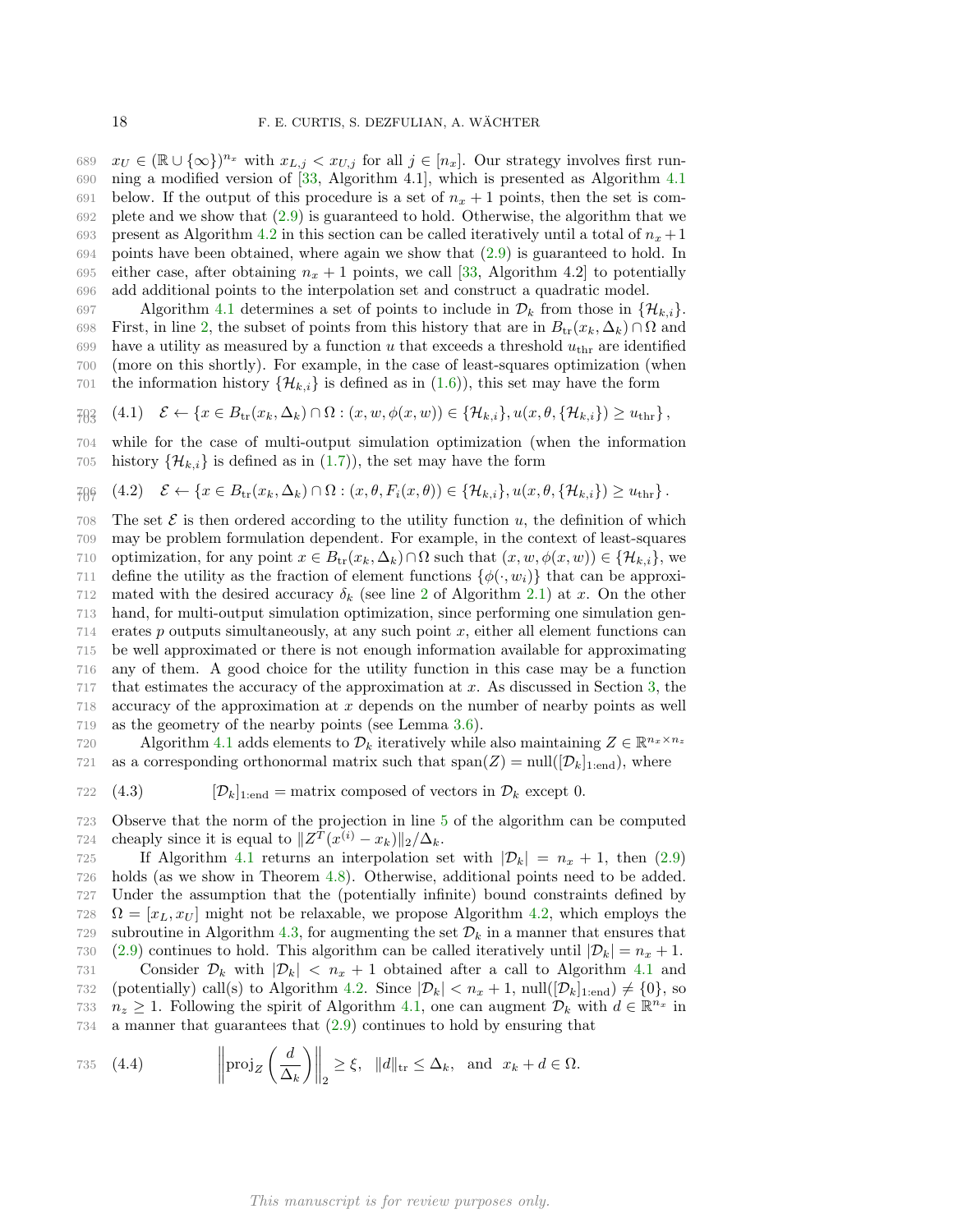**Algorithm 4.1** : Construction of elements for  $\mathcal{D}_k$  from  $\{\mathcal{H}_{k,i}\}$ 

Require: Values and parameters from Algorithm 2.1. 1: Set  $\mathcal{D}_k \leftarrow \{0\}$  and  $Z \leftarrow I_{n_x}$ . 2: Choose  $\mathcal{E} \subset B_{tr}(x_k, \Delta_k) \cap \Omega$  from elements of  $\{H_{k,i}\}$  (see, e.g., (4.1) or (4.2)). 3: Sort  $\mathcal{E}$  as  $\{x^{(1)},...,x^{(\lvert \mathcal{E} \rvert)}\}$  so  $u(x^{(j)},\theta,\{\mathcal{H}_{k,i}\}) \geq u(x^{(j+1)},\theta,\{\mathcal{H}_{k,i}\})$  for  $j \in [\lvert \mathcal{E} \rvert].$ 4: for  $j=1,\ldots,|\mathcal{E}|$  do 5: **if**  $\left\| \text{proj}_Z \left( \frac{x^{(j)} - x_k}{\Delta_k} \right) \right\|$  $\left\| \frac{1}{2} \right\|_2 \geq \xi$  then 6: Set  $\mathcal{D}_k \leftarrow \mathcal{D}_k \cup \{x^{(j)} - x_k\}.$ 7: Compute orthonormal Z with  $\text{span}(Z) = \text{null}([\mathcal{D}_k]_{1:\text{end}})$  (see (4.3)). 8: return  $(\mathcal{D}_k, Z)$ 

736

737 for  $\xi$  sufficiently small. Recalling that  $\|\text{proj}_Z (d/\Delta_k) \| = \|Z^T d\| / \Delta_k$ , one way in 738 which one might ensure this property is by solving

739 (4.5) 
$$
\max_{d \in \mathbb{R}^n} \Upsilon(Z, d) \text{ s.t. } ||d||_{\text{tr}} \leq \Delta_k \text{ and } x_L - x_k \leq d \leq x_U - x_k,
$$

741 where  $\Upsilon(Z,d) := \|Z^T d\|_2^2$ . However, a globally optimal solution of (4.5) may be 742 computationally expensive to obtain, and such a solution is not actually necessary.

743 The motivation for our proposed Algorithm 4.2 is to solve an approximation of 744 problem (4.5), a solution of which turns out to be sufficient for ensuring that (2.9) 745 continues to hold as long as  $\xi$  is sufficiently small. In particular, the algorithm solves

746 (4.6) 
$$
\max_{(v,i,\tau)\in\mathbb{R}^{n_x}\times[n_z]\times\mathbb{R}_{\geq 0}} \Upsilon(Z,d(v,\tau)) \text{ s.t. } v \in \{-z_i,z_i\} \text{ and } ||d(v,\tau)||_{\text{tr}} \leq \Delta_k,
$$

748 where  $z_i$  is the *i*th column of Z and where for any  $(i, \tau) \in [n_z] \times \mathbb{R}_{\geq 0}$  and  $v \in \{-z_i, z_i\}$ 749 the vector  $x_k + d(v, \tau)$  is the projection of  $x_k + \tau v$  onto  $\Omega = [x_L, x_U]$ . A formula for 750 this vector is easily derived. In particular, for  $v \in \mathbb{R}^{n_x}$ , let  $\overline{\tau}(v) \in (\mathbb{R} \cup \{\infty\})^{n_x}$  have

751 (4.7) 
$$
\bar{\tau}_j(v) := \begin{cases} \frac{x_{U,j} - x_{k,j}}{v_j} & \text{if } v_j > 0 \text{ and } x_{U,j} < \infty, \\ \frac{x_{L,j} - x_{k,j}}{v_j} & \text{if } v_j < 0 \text{ and } x_{L,j} > -\infty, \\ \infty & \text{otherwise} \end{cases}
$$

752

753 for 
$$
j \in [n_x]
$$
. The projection of  $x_k + \tau v$  onto  $[x_L, x_U]$  is given by  $x_k + d(v, \tau)$ , where

$$
\tilde{\tau}_{55}^{54} \quad (4.8) \qquad d(v,\tau) = \begin{bmatrix} \min\{\tau,\bar{\tau}_1(v)\} v_1 & \dots & \min\{\tau,\bar{\tau}_{n_x}(v)\} v_{n_x} \end{bmatrix}^T.
$$

756 Remark 4.1. In (4.8) and subsequent calculations below, we interpret equations 757 and operations involving infinite quantities in the following natural ways:  $\infty = \infty$ ; 758  $\infty \times \infty = \infty$ ;  $\infty - (-\infty) = \infty$ ; min{ $\infty, \infty$ } =  $\infty$ ;  $b - \infty = -\infty$  and  $b + \infty = \infty$  for any  $b \in \mathbb{R}$ ;  $a \times \infty = \infty$  and  $-a \times \infty = -\infty$  for any  $a \in \mathbb{R}$ , and  $||v|| = \infty$  for any 759 any  $b \in \mathbb{R}$ ;  $a \times \infty = \infty$  and  $-a \times \infty = -\infty$  for any  $a \in \mathbb{R}_{>0}$ ; and  $||v|| = \infty$  for any  $\infty$  morm  $|| \cdot ||$  and any  $v \in (\mathbb{R} \cup \{-\infty, \infty\})^{n_x}$  that has an element equal to  $-\infty$  or  $\infty$ . 760 norm  $\|\cdot\|$  and any  $v \in (\mathbb{R} \cup \{-\infty, \infty\})^{n_x}$  that has an element equal to  $-\infty$  or  $\infty$ . 761 One additional rule that we intend, which is not natural in all contexts, is  $0 \times \infty = 0$ .

762 Algorithm 4.2 operates by iterating through the columns of Z, where for each 763  $i \in [n_z]$  the optimal values of  $\tau \in \mathbb{R}_{\geq 0}$  (with respect to maximizing  $\Upsilon$ ) are determined 764 along  $z_i$  and  $-z_i$ . If the search along either direction vields a larger value of  $\Upsilon$  than along  $z_i$  and  $-z_i$ . If the search along either direction yields a larger value of  $\Upsilon$  than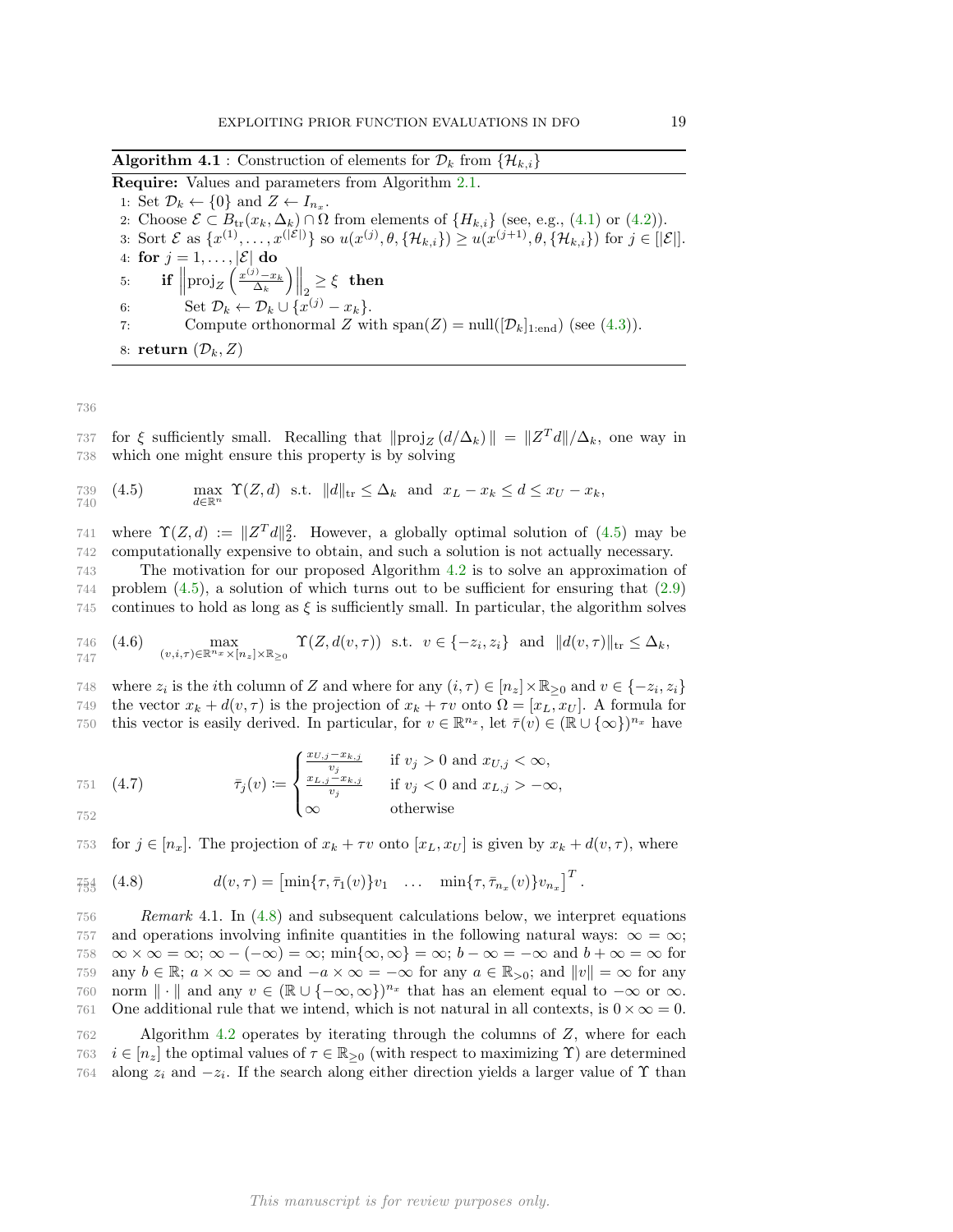765 has been observed so far, the solution estimate (with respect to (4.6)) is updated. 766 The subroutine in Algorithm 4.3 is responsible for computing the optimal step sizes.

**Algorithm 4.2** : Construction of additional element for  $\mathcal{D}_k$ 

**Require:**  $\mathcal{D}_k$  and corresponding  $Z \in \mathbb{R}^{n_x \times n_z}$ . 1: Set  $d \leftarrow \mathbf{0}$ . 2: for  $i = 1, \ldots, n_z$  do 3:  $\tau^+ \leftarrow \text{OPTSTEP}(Z, z_i, \overline{\tau}(z_i)).$ 4: if  $\Upsilon(Z, d(z_i, \tau^+)) > \Upsilon(Z, d)$  then set  $d \leftarrow d(z_i, \tau^+).$  $5:$  $^{-} \leftarrow \texttt{OPTSTEP}(Z, -z_i, \bar{\tau}(-z_i)).$ 6: if  $\Upsilon(Z, d(-z_i, \tau^{-})) > \Upsilon(Z, d)$  then set  $d \leftarrow d(-z_i, \tau^{-})$ . 7: Set  $\mathcal{D}_k \leftarrow \mathcal{D}_k \cup \{d\}.$ 8: Compute orthonormal Z with  $\text{span}(Z) = \text{null}([\mathcal{D}_k]_{1:\text{end}})$  (see (4.3)). 9: return  $(\mathcal{D}_k, Z)$ .

Algorithm 4.3 : OptStep $(Z, v, \overline{\tau})$  (see Algorithm 4.2)

1: Let  $\bar{\tau}_{(0)} \leftarrow 0$  and sort distinct values of  $\{\bar{\tau}\}_{j=1}^{n_x}$  as  $0 < \bar{\tau}_{(1)} \leq \cdots \leq \bar{\tau}_{(\hat{n}_x)}$ . 2: if  $||d(v, \bar{\tau}_{(\hat{n}_x)})||_{\text{tr}} \leq \Delta_k$  then 3: return  $\arg \max_{\tau \in {\{\bar{\tau}_{(j)}\}_{j=1}^{\hat{n}_x}}} \Upsilon(Z, d(v, \tau)).$ 4: else 5: Find  $\hat{j} \in [n_x]$  such that  $||d(v, \overline{\tau}_{(\hat{j}-1)})||_{\text{tr}} \leq \Delta_k \leq ||d(v, \overline{\tau}_{(\hat{j})})||_{\text{tr}}.$ 6: Find  $\hat{\tau} \in [\bar{\tau}_{(\hat{j}-1)}, \bar{\tau}_{(\hat{j})}]$  such that  $||d(v, \hat{\tau})||_{tr} = \Delta_k$ .

7: return  $\argmax_{\tau \in {\{\bar\tau}_{(j)}\}_{j=1}^{j-1} \cup \{\hat\tau\}} \Upsilon(Z, d(v, \tau)).$ 

767 Our goal in the remainder of this section is to prove that the output  $\mathcal{D}_k$  from 768 Algorithm 4.1 satisfies (2.9) and, after any subsequent call to Algorithm 4.2, the Algorithm 4.1 satisfies  $(2.9)$  and, after any subsequent call to Algorithm 4.2, the 769 elements of  $\mathcal{D}_k$  continue to satisfy (2.9) as long as  $\xi$  is sufficiently small. This notion<br>770 of sufficiently small is determined by a threshold revealed in Theorem 4.6 of sufficiently small is determined by a threshold revealed in Theorem 4.6.

771 Our first lemma bounds  $\tau \in \mathbb{R}_{\geq 0}$  below if  $d(\cdot, \tau)$  lies on the trust-region boundary.

T72 LEMMA 4.2.  $If (v, \tau) \in \mathbb{R}^{n_x} \times \mathbb{R}_{\geq 0}, ||v||_2 = 1, and ||d(v, \tau)||_{\text{tr}} = \Delta_k, \text{ then } \tau \geq \frac{\Delta_k}{\kappa_{\text{tr}_1}}.$ 

*Proof.* By  $(1.1b)$ ,  $(4.8)$ , and the conditions of the lemma,  $tr < \infty$  implies

774 
$$
\Delta_k^{\text{tr}} = ||d(v, \tau)||_{\text{tr}}^{\text{tr}} = \sum_{j=1}^{n_x} (\min\{\tau, \bar{\tau}_j(v)\})^{\text{tr}} |v_j|^{\text{tr}} \leq \tau^{\text{tr}} ||v||_{\text{tr}}^{\text{tr}} \leq \tau^{\text{tr}} \kappa_{\text{tr}_1}^{\text{tr}} ||v||_2^{\text{tr}} = \tau^{\text{tr}} \kappa_{\text{tr}_1}^{\text{tr}},
$$

776 which yields the desired conclusion. (Here, the superscript "tr" denotes the tr-th 777 power of a number.) The result for  $tr = \infty$  can be shown in a similar manner. Д Figure  $\sum_{n=1}^{\infty}$  Going forward, corresponding to  $v \in \mathbb{R}^{n_x}$ , we choose an index  $j^*(v)$  such that

779 (4.9) 
$$
j^*(v) \in \arg \max_{j \in [n_x]} |v_j|
$$
.

781 The following lemma is trivial (recall (4.7)), so we state it without proof.

782 LEMMA 4.3. If 
$$
v \in \mathbb{R}^{n_x}
$$
 has  $||v||_2 = 1$ , then  $\frac{1}{\sqrt{n_x}} \le |v_{j^*(v)}| \le 1$  and

783 
$$
\max\{\bar{\tau}_{j^*(v)}(-v), \bar{\tau}_{j^*(v)}(v)\} \ge \frac{x_{U,j^*(v)} - x_{L,j^*(v)}}{2|v_{j^*(v)}|}.
$$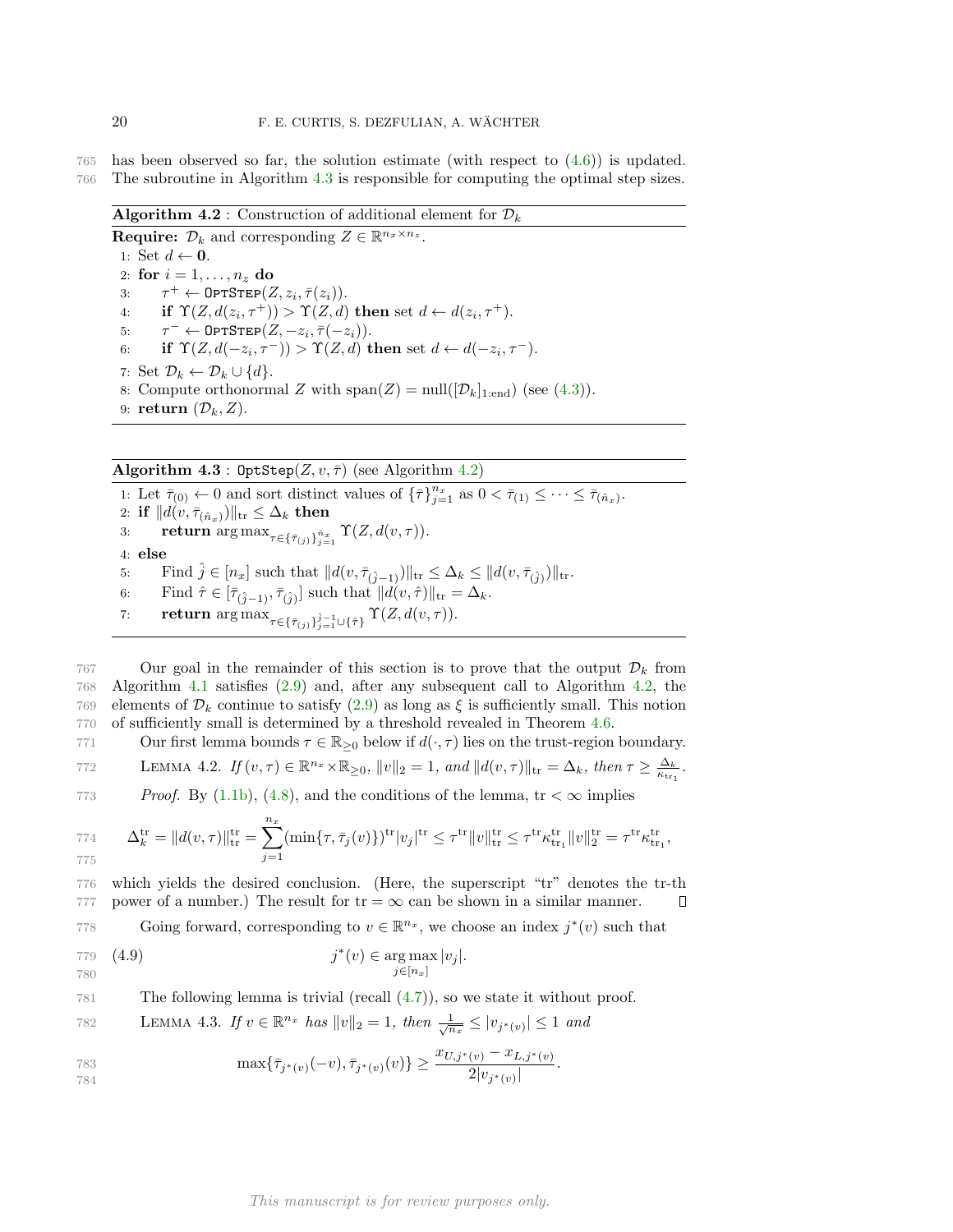787 LEMMA 4.4. Consider line 3 in Algorithm 4.2 for any  $i \in [n_z]$ . If it is found 788 within the call to  $\text{OptStep}(Z, z_i, \overline{\tau}(z_i))$  that  $||d(z_i, \overline{\tau}_{(\hat{n}_x)}(z_i))||_{\text{tr}} \leq \Delta_k$ , then  $\tau^+ \in$  $\mathbb{R}_{\geq 0}$  yields  $\Upsilon(Z, d(z_i, \tau^+)) \geq \frac{(\bar{\tau}_{j^*(z_i)}(z_i))^2}{n_x^2}$ 789  $\mathbb{R}_{\geq 0}$  yields  $\Upsilon(Z, d(z_i, \tau^+)) \geq \frac{\sum_j \gamma(z_i, \tau^2)}{n_x^2}$ . The same property holds for line 5 and 790 **OptStep** $(Z, -z_i, \bar{\tau}(-z_i))$  with respect to  $\tau^- \in \mathbb{R}_{\geq 0}$ .

Proof. Without loss of generality, consider the call to  $\text{OptStep}(Z, z_i, \overline{\tau}(z_i))$ . The proof for the call to  $\text{OptStep}(Z, -z_i, \overline{\tau}(-z_i))$  is nearly identical. By the conditions of the lemma, (4.8), Lemma 4.3, and the fact that  $\overline{\tau}_{(n, \lambda)} > \overline{\tau}_{i * (\tau, \lambda)}(z_i)$ , it follows that 793 the lemma, (4.8), Lemma 4.3, and the fact that  $\bar{\tau}_{(n_x)} \ge \bar{\tau}_{j^*(z_i)}(z_i)$ , it follows that

794 
$$
\Upsilon(Z, d(z_i, \tau^+)) \geq \Upsilon(Z, d(z_i, \bar{\tau}_{(\hat{n}_x)})) = \sum_{l=1}^{n_z} (z_l^T d(z_i, \bar{\tau}_{(\hat{n}_x)}))^2
$$

$$
\geq \left(\sum_{j=1}^{n_x} [z_i]_j d_j(z_i, \bar{\tau}_{(n_x)})\right)^2 = \left(\sum_{j=1}^{n_x} [z_i]_j^2 \min{\{\bar{\tau}_{(n_x)}, \bar{\tau}_j(z_i)\}}\right)^2
$$

796 
$$
\geq [z_i]_{j^*(z_i)}^4 \min{\{\bar{\tau}_{(n_x)}, \bar{\tau}_{j^*(z_i)}(z_i)\}}^2 \geq \frac{\bar{\tau}_{j^*(z_i)}(z_i)^2}{n_x^2},
$$

798 as desired.

797

799 Next, we present the following lemma, which considers cases when a call to the 800 OptStep subroutine finds that not all step sizes yield points within the trust region.

 $n_x^2$ 

801 LEMMA 4.5. Consider line 3 in Algorithm 4.2 for any  $i \in [n_z]$ . If it is found in<br>802 the call to  $\mathcal{O}ptStep(Z, z_i, \overline{\tau}(z_i))$  that  $||d(z_i, \overline{\tau}_{(i-1)}(z_i))||_{tr} > \Delta_k$ , then  $\tau^+ \in \mathbb{R}_{\geq 0}$  yields 802 the call to  $\mathcal{OptStep}(Z, z_i, \overline{\tau}(z_i))$  that  $||d(z_i, \overline{\tau}_{(\hat{n}_x)}(z_i))||_{\text{tr}} > \Delta_k$ , then  $\tau^+ \in \mathbb{R}_{\geq 0}$  yields

803 
$$
\Upsilon(Z, d(z_i, \tau^+)) \geq \left(\min\left\{\frac{\Delta_k}{\kappa_{\text{tr}_1}}, \overline{\tau}_{j^*(z_i)}(z_i)\right\}\right)^2 \frac{1}{n_x^2}.
$$

804 The same property holds for line 5 and  $\text{OptStep}(Z, -z_i, \bar{\tau}(-z_i))$  w.r.t.  $\tau^- \in \mathbb{R}_{\geq 0}$ .

805 Proof. The proof is nearly identical to that of Lemma 4.4, except with the com-806 puted value  $\hat{\tau}$  in place of  $\bar{\tau}_{(n_x)}$ , where by Lemma 4.2 one has that  $\hat{\tau} \geq \frac{\Delta_k}{\kappa_{\text{tr}_1}}$ .  $\Box$ 

807 We now prove our main result of this section.

808 THEOREM 4.6. If the well-poisedness parameter is chosen such that

809 
$$
\xi \in \left(0, \frac{1}{n_x} \min\left\{\frac{1}{\kappa_{\text{tr}_1}}, \frac{\min_{j \in [n_x]}(x_{U,j} - x_{L,j})}{2\Delta_{\text{max}}}\right\}\right],
$$

810 then any call to Algorithm 4.2 adds  $d \in \mathbb{R}^{n_x}$  to  $\mathcal{D}_k$  that satisfies (4.4).

811 Proof. By construction, the vector  $d \in \mathbb{R}^{n_x}$  that is added to the elements of  $\mathcal{D}_k$ 812 by the algorithm satisfies  $||d||_{tr} \leq \Delta_k$  and  $x_k + d \in \Omega = [x_L, x_U]$ . Hence, all that  $\Delta_k$  remains is to prove that d also satisfies the first inequality in (4.4). According to the remains is to prove that d also satisfies the first inequality in  $(4.4)$ . According to the 814 construction of the algorithm, it is sufficient to show that for some  $i \in [n_z]$  one finds

815  
\n816  
\n
$$
\frac{1}{\Delta_k} \Upsilon_{i,\max} := \frac{1}{\Delta_k} \max \left\{ \sqrt{\Upsilon(Z, d(z_i, \tau^+))}, \sqrt{\Upsilon(Z, d(-z_i, \tau^-))} \right\} \ge \xi.
$$

817 If the calls to  $\text{OptStep}(Z, z_i, \overline{\tau}(z_i))$  and  $\text{OptStep}(Z, -z_i, \overline{\tau}(-z_i))$  both find that all 818 step sizes yield points within the trust region, then Lemmas 4.3 and 4.4 imply

819 
$$
\frac{1}{\Delta_k} \Upsilon_{i,\max} \ge \frac{1}{n_x \Delta_k} \max \{ \bar{\tau}_{j^*(z_i)}(z_i), \bar{\tau}_{j^*(-z_i)}(-z_i) \}
$$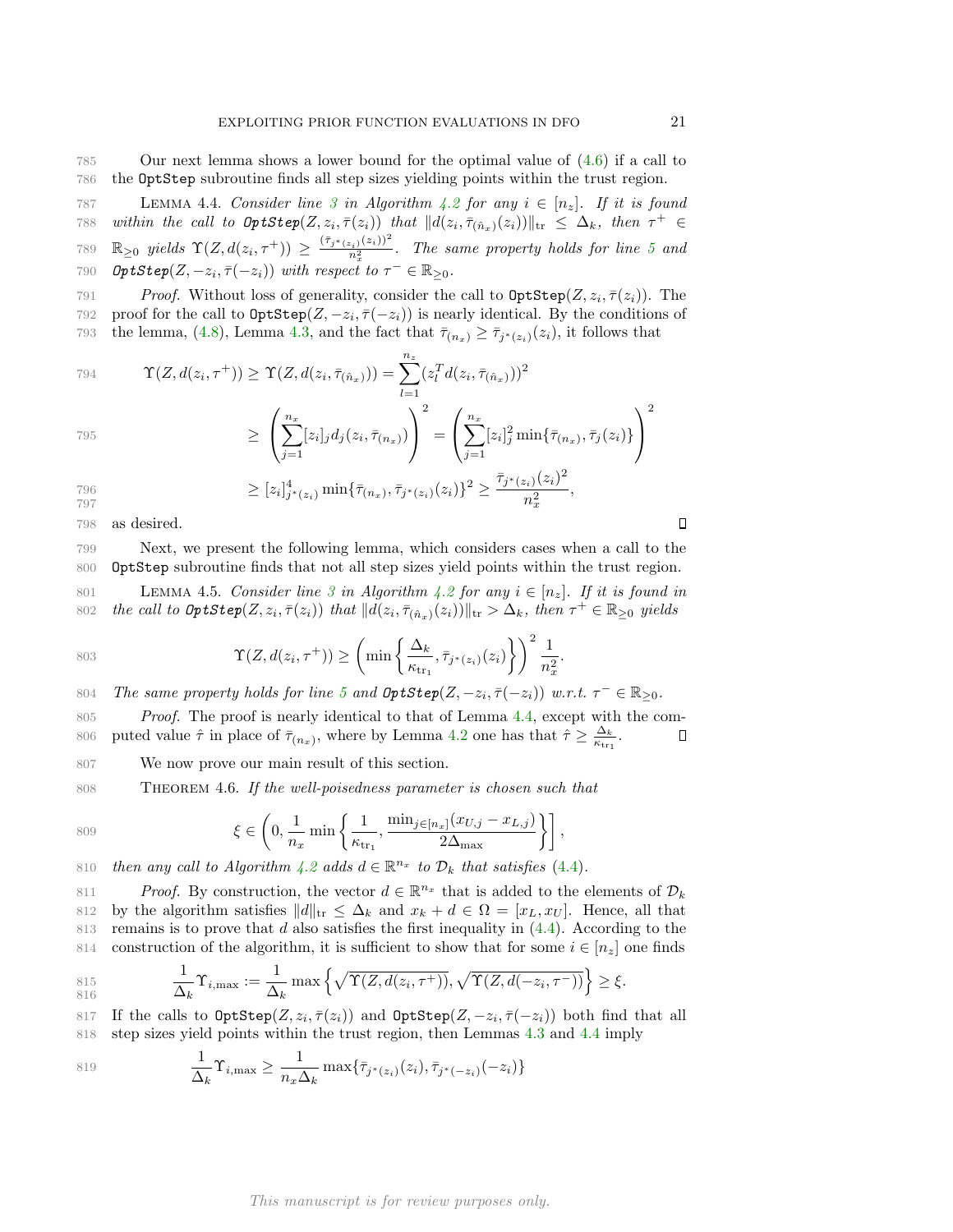$$
f_{\rm{max}}
$$

820  
\n
$$
\geq \frac{1}{n_x \Delta_k} \frac{x_{U,j^*(z_i)} - x_{L,j^*(z_i)}}{2|[z_i]_{j^*(z_i)}|} \geq \frac{x_{U,j^*(z_i)} - x_{L,j^*(z_i)}}{2n_x \Delta_{\max}}.
$$

822 Otherwise, if the call to  $\text{OptStep}(Z, z_i, \overline{\tau}(z_i))$  and/or  $\text{OptStep}(Z, -z_i, \overline{\tau}(-z_i))$  finds 823 that some of the step sizes yield points that are outside of the trust region, then one 824 may conclude from Lemma 4.5 that

$$
\underset{826}{\text{S25}} \qquad \frac{1}{\Delta_k} \Upsilon_{i,\text{max}} \ge \frac{1}{n_x \Delta_k} \max \left\{ \min \left\{ \frac{\Delta_k}{\kappa_{\text{tr}_1}}, \bar{\tau}_{j^*(z_i)}(z_i) \right\}, \min \left\{ \frac{\Delta_k}{\kappa_{\text{tr}_1}}, \bar{\tau}_{j^*(-z_i)}(-z_i) \right\} \right\}.
$$

827 Considering all possible cases for which term obtains in the minima in the expression 828 above, one may conclude with Lemmas 4.2 and 4.3 that

829  
\n830  
\n
$$
\frac{1}{\Delta_k} \Upsilon_{i,\max} \ge \frac{1}{n_x} \min \left\{ \frac{1}{\kappa_{\text{tr}_1}}, \frac{x_{U,j^*(z_i)} - x_{L,j^*(z_i)}}{2\Delta_{\max}} \right\}.
$$

831 Combining the results of these cases, the desired conclusion follows.

832 The next lemma shows that the norm in line 5 of Algorithm 4.1 and the first 833 inequality in (4.4) measures the magnitude of a pivot of a QR factorization.

Remma 4.7. At line 5 of Algorithm 4.1, one finds with  $d = (x^{(i)} - x_k)$  that

$$
\begin{aligned}\n\text{835} \\
\text{836}\n\end{aligned}\n\left|\n\begin{aligned}\n\left|proj_Z\left(\frac{d}{\Delta_k}\right)\right|\right|_2 = |r|,\n\end{aligned}
$$

837 where r is the last diagonal of R in a QR factorization of  $\frac{1}{\Delta_k}$   $[[\mathcal{D}_k]_{1:\text{end}}$  d].

838 Proof. Letting QR be a QR factorization of  $\frac{1}{\Delta_k}[\mathcal{D}_k]_{1:\text{end}}$ , one finds that a QR 839 factorization of the augmented matrix has, for some vector q satisfying  $Q^T q = 0$ ,

840 
$$
\frac{1}{\Delta_k} \left[ [\mathcal{D}_k]_{1:\text{end}} \quad d \right] = \begin{bmatrix} Q & q \end{bmatrix} \begin{bmatrix} R & v \\ \mathbf{0}^T & r \end{bmatrix}.
$$

842 Left-multiplication by  $Z^T$  yields  $Z^T \frac{d}{\Delta_k} = (Z^T q)r$ . Then, since  $Q^T q = 0$ , it follows 843 that  $q = Zu$  for some vector u with  $||u||_2 = 1$ , from which it follows that

844  
845 
$$
\left\| \text{proj}_Z \left( \frac{d}{\Delta_k} \right) \right\|_2 = \left\| Z^T \left( \frac{d}{\Delta_k} \right) \right\|_2 = |r| \left\| Z^T q \right\|_2 = |r| \left\| Z^T Z u \right\|_2 = |r|,
$$

846 as desired.

847 The following theorem/proof is similar to [35, Lemma 4.2] and [32, Lemma 3.2].

848 THEOREM 4.8. Once Algorithm 4.1 or iterative calls to Algorithm 4.2 yields an interpolation set  $\mathcal{D}_k$  with  $|\mathcal{D}_k| = n_x + 1$ , it follows that (2.9) holds with  $\Lambda = \frac{n_x^{\frac{n_x-1}{2}} \kappa_{\text{tr}_0}^{n_x-1}}{\varepsilon^{n_x}}$ 849 terpolation set  $\mathcal{D}_k$  with  $|\mathcal{D}_k| = n_x + 1$ , it follows that (2.9) holds with  $\Lambda = \frac{n_x - n_{\text{tr}}}{\xi^{n_x}}$ .

850 Proof. Since  $|\mathcal{D}_k| = n_x + 1$ , let us express  $[\mathcal{D}_k]_{1:\text{end}} = [d_1 \cdots d_{n_x}]$ , where it 851 follows from  $\mathcal{E} \subset B_{tr}(x_k, \Delta_k)$ , the manner in which  $\mathcal{D}_k$  is constructed, and (1.1a) that  $852 \quad ||d_i||_2 \leq K_{tr} ||d_i||_{tr} \leq K_{tr} \Delta_k$  for all  $i \in [n_*]$ . In addition, let  $\{\sigma_i\}_{i=1}^{n_*}$  be the singular 852  $||d_i||_2 \leq \kappa_{\text{tr}_0} ||d_i||_{\text{tr}} \leq \kappa_{\text{tr}_0} \Delta_k$  for all  $i \in [n_x]$ . In addition, let  $\{\sigma_i\}_{i=1}^{n_x}$  be the singular 853 values of  $\frac{1}{\kappa_{\text{tr}_0} \Delta_k} [\mathcal{D}_k]_{1:\text{end}}$  such that  $\sigma_1 \leq \cdots \leq \sigma_{n_x}$ . One finds that

854 
$$
(4.10)
$$
 
$$
\|[\mathcal{D}_k]_{1:\text{end}}^{-1}\|_2 = \frac{1}{\kappa_{\text{tr}_0} \Delta_k} \left\| \left(\frac{[\mathcal{D}_k]_{1:\text{end}}}{\kappa_{\text{tr}_0} \Delta_k}\right)^{-1} \right\|_2 = \frac{1}{\sigma_1 \kappa_{\text{tr}_0} \Delta_k}.
$$

### This manuscript is for review purposes only.

 $\Box$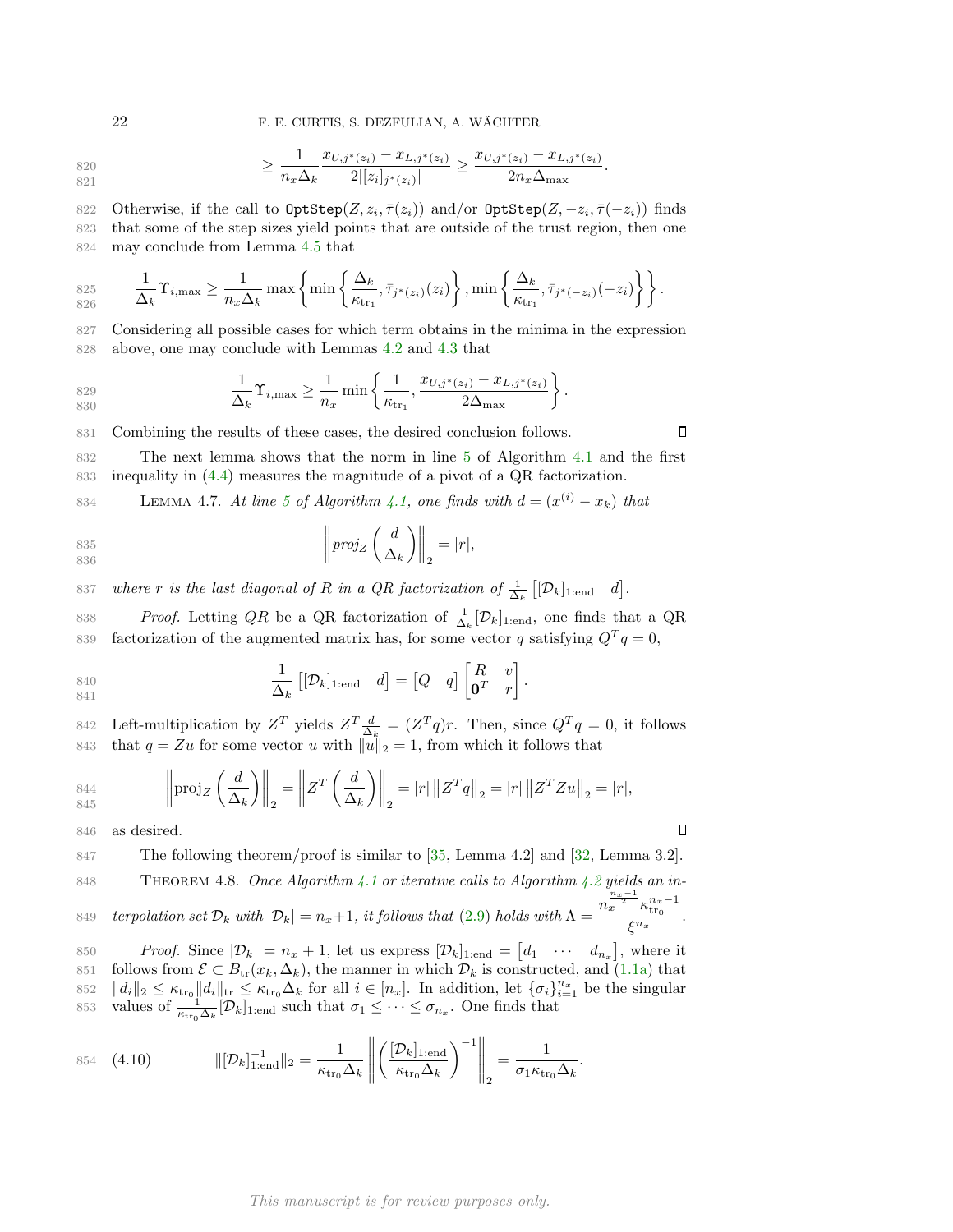855

856 In addition, letting QR denote a QR factorization of  $\frac{1}{\Delta_k}[\mathcal{D}_k]_{1:\text{end}}$ , it follows that the 857 determinant of  $\frac{1}{\Delta_k}[\mathcal{D}_k]_{1:\text{end}}$  is equal to the product of the diagonal elements of R, call 858 them  $\{r_i\}_{i=1}^{n_x}$ . Recalling  $||d_i||_2 \leq \kappa_{\text{tr}_0} \Delta_k$ , we have

$$
\sigma_{n_x} = \left\| \frac{[\mathcal{D}_k]_{1:\text{end}}}{\kappa_{\text{tr}_0} \Delta_k} \right\|_2 \le \left\| \frac{[\mathcal{D}_k]_{1:\text{end}}}{\kappa_{\text{tr}_0} \Delta_k} \right\|_F \le \sqrt{n_x}.
$$

Soo Since Lemma 4.7 ensures that  $|r_i| \geq \xi$  for all  $i \in [n_x]$ , it follows that

861 
$$
\sigma_1 n_x^{\frac{n_x-1}{2}} \geq \sigma_1 \sigma_{n_x}^{n_x-1} \geq \prod_{i=1}^{n_x} \sigma_i = \left| \det \left( \frac{[\mathcal{D}_k]_{1 \text{ end}}}{\kappa_{\text{tr}_0} \Delta_k} \right) \right| = \left| \prod_{i=1}^{n_x} \frac{r_i}{\kappa_{\text{tr}_0}} \right| \geq \left( \frac{\xi}{\kappa_{\text{tr}_0}} \right)^{n_x}.
$$

863 These inequalities along with (4.10) yields

864  
\n865  
\n
$$
\|[\mathcal{D}_k]_{1:\text{end}}^{-1}\|_2 \le \frac{n_x^{\frac{n_x-1}{2}} \kappa_{\text{tr}_0}^{n_x-1}}{\xi^{n_x} \Delta_k} = \frac{\Lambda}{\Delta_k},
$$

866 which is the desired conclusion.

 5. Numerical Experiments. The purpose of our experiments is to demon- strate the reduction in function evaluations that can be achieved by our method through its exploitation of prior function evaluations when solving a sequence of re- lated problems. We compare Algorithm 2.1 as it is stated, referred to in this section as 871 Alg<sub>H</sub>, and an algorithm that has all of the same features of Algorithm 2.1 except that 872 does not utilize prior function evaluations, referred to as Alg<sub>a</sub>. We choose  $T = 100$ . 872 does not utilize prior function evaluations, referred to as  $\text{Alg}_{\emptyset}$ . We choose  $T = 100$ , 873 and for all  $t \in \{0, ..., T - 1\}$  we run both algorithms until a fixed budget of two simplex gradient evaluations (i.e.,  $2p(n_x + 1)$  function evaluations) is exhausted. We simplex gradient evaluations (i.e.,  $2p(n_x + 1)$  function evaluations) is exhausted. We consider such a relatively small amount of function evaluations because the advantage of our method is exploited best when solution time is crucial, such as an online setting, in which the true optimum is out of reach and a good approximate solution suffices.

 We implemented our algorithm in Python and ran our experiments on a Linux workstation. We tested our algorithm on a variety of problems and the results were similar in all cases. For our purposes here, we present the results obtained from a single representative least-squares problem involving an ODE that describes the 882 conversion of methanol into various hydrocarbons [17], which for parameters  $x =$  $\begin{bmatrix} x_1 & \dots & x_5 \end{bmatrix}^T \in \mathbb{R}_{\geq 0}^5$  and state  $v(\tau) = \begin{bmatrix} v_1(\tau) & v_2(\tau) & v_3(\tau) \end{bmatrix}^T \in \mathbb{R}^3$  is described 884 (with  $\tau$  denoting time) by:

885 
$$
\frac{dv_1}{d\tau} = -\left(2x_2 - \frac{x_1v_2}{(x_2 + x_5)v_1 + v_2} + x_3 + x_4\right)v_1;
$$

886  
\n
$$
\frac{dv_2}{d\tau} = \frac{x_1v_1(x_2v_1 - v_2)}{(x_2 + x_5)v_1 + v_2} + x_3v_1;
$$
\n887  
\n
$$
\frac{dv_3}{d\tau} = \frac{x_1v_1(v_2 + x_5v_1)}{(x_2 + x_5)v_1 + v_2} + x_4v_1.
$$

$$
887
$$

 $\frac{388}{4\pi} = \frac{3646}{(x_2 + x_5)v_1 + v_2} + x_4v_1.$ 888

889 Here, the constraint set is  $\Omega_t = \mathbb{R}^5_{\geq 0}$  for all  $t \in \{0, \ldots, T-1\}.$ 

890 We fix a vector  $\bar{x} = \begin{bmatrix} 1.78 & 2.17 & 1.86 & 1.80 & 0 \end{bmatrix}^T \in \mathbb{R}_{\geq 0}^5$ , then, iteratively for 891 each  $t \in \{0, \ldots, T-1\}$ , we generate the data for the t<sup>th</sup> least-squares objective in the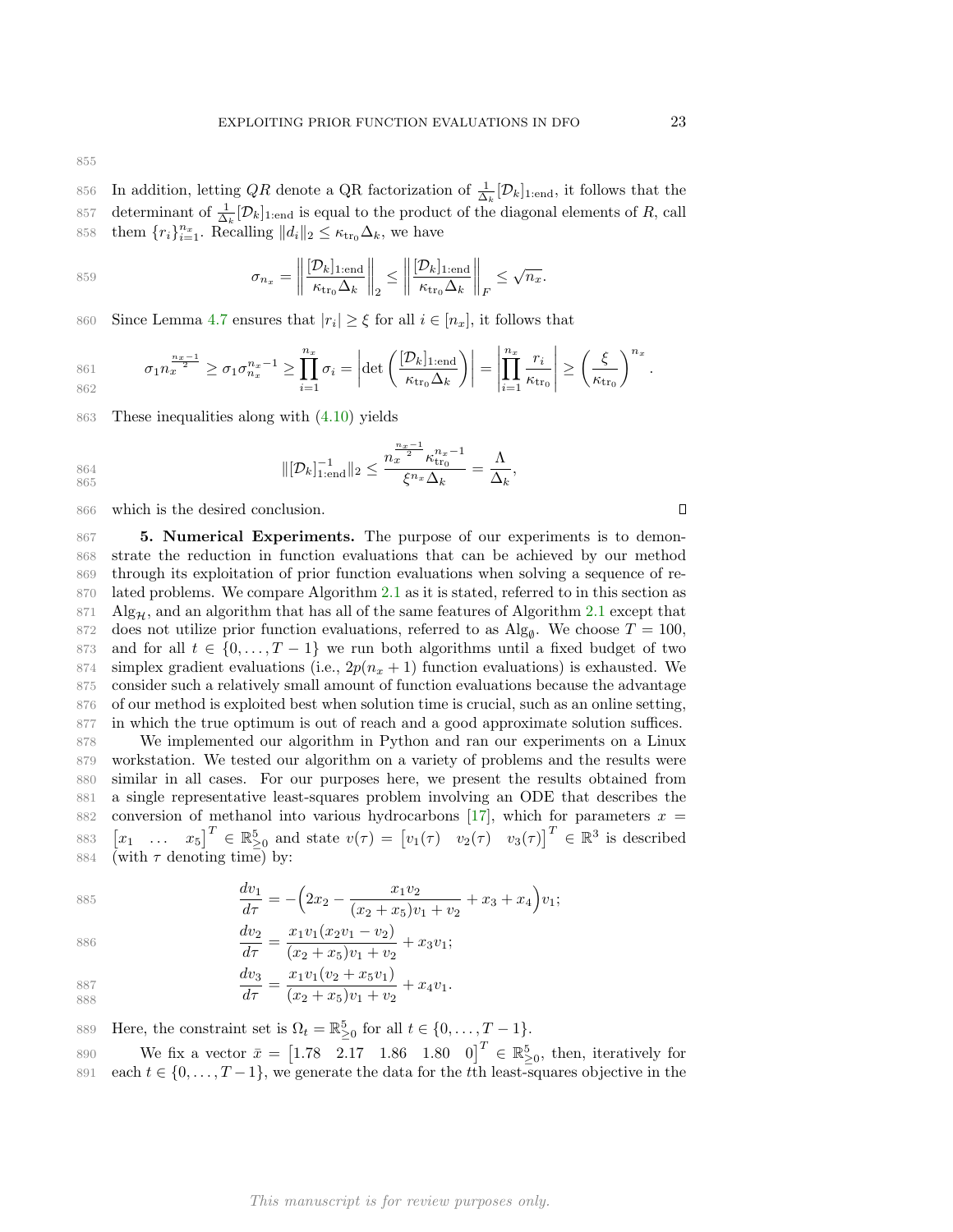following manner. First, we establish seven initial conditions by taking each of the following vectors, perturbing it by a realization of a random vector having a uniform distribution over a 2-norm ball with radius 0.1, then projecting the result onto the 3-dimensional standard simplex so that the elements are nonnegative and sum to one:

896 
$$
\left\{ \begin{bmatrix} 1 \\ 0 \\ 0 \end{bmatrix}, \begin{bmatrix} \frac{3}{4} \\ \frac{1}{4} \\ 0 \end{bmatrix}, \begin{bmatrix} \frac{3}{4} \\ 0 \\ \frac{1}{4} \end{bmatrix}, \begin{bmatrix} \frac{3}{4} \\ 0 \\ \frac{1}{4} \end{bmatrix}, \begin{bmatrix} \frac{1}{2} \\ \frac{1}{2} \\ 0 \end{bmatrix}, \begin{bmatrix} \frac{1}{4} \\ 0 \\ \frac{1}{2} \end{bmatrix}, \begin{bmatrix} \frac{1}{4} \\ 0 \\ 0 \end{bmatrix}, \begin{bmatrix} \frac{1}{4} \\ 0 \\ \frac{3}{4} \end{bmatrix} \right\}.
$$

897 (This projection of the initial condition is meaningful for the application since the state 898 elements correspond to proportions.) We denote the resulting lth initial condition by 899  $v_{(l)}^0 \in \mathbb{R}^3_{\geq 0}$  for all  $l \in [7]$ . Second, we establish the time points  $\tau_{(1)} = 0.1$ ,  $\tau_{(2)} = 0.4$ , 900 and  $\tau_{(3)} = 0.8$ , which are fixed for all  $t \in \{0, \ldots, T-1\}$ . At this point in the data sense example  $f(w, t)$  is the set of the corresponding generation for problem t, we have established  $\{w_{i,t}\}_{i\in[21]}$ , with each one corresponding  $\infty$  to a given initial condition and time point: specifically, each  $i \in [21]$  corresponds to a to a given initial condition and time point; specifically, each  $i \in [21]$  corresponds to a 903 unique pair  $(j, l) \in [3] \times [7]$ , corresponding to which we define  $w_{i,t} := \left[ \tau_{(j)} \quad (v_{(l)}^0)^T \right]^T$ . All that remains to generate the data for problem t is to establish the values  $\{y_{i,t}\}_{i\in[21]}$ .<br>905 For this, we first generate  $x_{(t)} \in \mathbb{R}^5$  by adding to  $\bar{x}$  a realization from a uniform 905 For this, we first generate  $x_{(t)} \in \mathbb{R}^5_{\geq 0}$  by adding to  $\bar{x}$  a realization from a uniform 906  $[0, 1]^5$  distribution. Then, for all  $i \in [21]$ , we let  $\phi(x_{(t)}, w_{i,t})$  denote the value of  $v_3$ <br>907 from the ODE at time  $[w_{i,j}]_0$  when using the initial condition  $[w_{i,t}]_{1,3}$  and set from the ODE at time  $[w_{i,j}]_0$  when using the initial condition  $[w_{i,t}]_{1:3}$  and set

908 
$$
y_{i,t} \leftarrow \phi(x_{(t)}, w_{i,t}) + |\phi(x_{(t)}, w_{i,t})|u_{i,t},
$$

909 where  $u_{i,t}$  is a realization from a uniform  $[-0.1, 0.1]$  distribution. Overall, we have established the data  $\{(w_{i,t}, y_{i,t})\}_{i \in [21]}$  for problem t, which is defined as in  $(1.5)$  with  $\phi$ 910 established the data  $\{(w_{i,t}, y_{i,t})\}_{i\in[21]}$  for problem t, which is defined as in (1.5) with  $\phi$ <br>911 defined as above. By generating the problem data in this manner for  $t \in \{0, ..., T-1\}$ . 911 defined as above. By generating the problem data in this manner for  $t \in \{0, ..., T-1\}$ ,<br>912 each optimization problem is similar, but different due to the randomization of the each optimization problem is similar, but different due to the randomization of the 913 initial conditions and the noise in the measurement data.

914 To understand the typical behavior of our algorithm, we generated a total of 915  $N = 100$  replications with  $T = 100$  problems as described in the previous paragraph. 916 Each repetition starts with problem  $t = 0$ , which involves no history of function 917 evaluations, meaning that  $\text{Alg}_{\mathcal{H}}$  and  $\text{Alg}_{\mathcal{G}}$  always perform equivalently for  $t = 0$ .<br>918 However, for all  $t \in \{1, ..., T - 1\}$ ,  $\text{Alg}_{\mathcal{H}}$  makes use of prior function evaluations 918 However, for all  $t \in \{1, ..., T-1\}$ , Alg<sub>H</sub> makes use of prior function evaluations 919 when possible while Alg<sub>Ø</sub> does not. Let  $f_{\mathcal{H},t}^k$  and  $f_{\varnothing,t}^k$ , respectively, denote the final 920 objective function value obtained by Alg<sub>H</sub> and Alg<sub>Ø</sub> when solving repetition k of 921 problem t. Averaging over the repetitions, we obtain the values  $\bar{f}_{H} = \frac{1}{N} \sum_{k \in [M]} f_{H}^k$ . 921 problem t. Averaging over the repetitions, we obtain the values  $\bar{f}_{\mathcal{H},t} = \frac{1}{N} \sum_{k \in [N]} f_{\mathcal{H},t}^k$ 922 and  $\bar{f}_{\emptyset,t} = \frac{1}{N} \sum_{k \in [N]} f_{\emptyset,t}^k$  for all  $t \in \{0,\ldots,T-1\}$ . In addition, to get a sense 923 of  $\text{Alg}_{\mathcal{H}}$ 's ability to take more steps within the function evaluation limit by using 924 approximated function values in place of true function values, we record  $M_t^k$  as the 925 number of approximated function values used in repetition  $k$  of problem  $t$ . These are 926 averaged over the repetitions to obtain  $\overline{M}_t = \frac{1}{N} \sum_{k \in [N]} M_t^k$  for all  $t \in \{0, ..., T-1\}$ . 927 Figure 1 presents the results of our experiments. For all  $t \in \{0, ..., T-1\}$ , the 928 plot on the left shows  $\sum_{\bar{t} \in \{1\}} (\bar{f}_{\emptyset}, \bar{t} - \bar{f}_{\emptyset}, \bar{t})$ , the accumulated improvement of Alg<sub>4</sub> over 928 plot on the left shows  $\sum_{\bar{t}\in[t]}(\bar{f}_{\emptyset,\bar{t}}-\bar{f}_{\mathcal{H},\bar{t}})$ , the accumulated improvement of  $\mathrm{Alg}_{\mathcal{H}}$  over 929 Alg<sub> $\emptyset$ </sub>, as well as the surrounding interval of width  $\pm \frac{1.96}{\sqrt{N}} \sigma_t$ , where  $\sigma_t$  is the standard 930 deviation of  $\{\sum_{\bar{t}\in[t]}(f_{\emptyset,\bar{t}}-f_{\mathcal{H},\bar{t}})\}_{k\in[N]}$ . The increasing trend shows that as the function 931 evaluation history increases in size,  $\text{Alg}_{\mathcal{H}}$  is continually able to obtain improved final 932 objective values over  $\text{Alg}_{\mathcal{A}}$ . The plot on the right shows, for all  $t \in \{0, \ldots, T-1\}$ , the 932 objective values over  $\text{Alg}_{\emptyset}$ . The plot on the right shows, for all  $t \in \{0, \ldots, T-1\}$ , the 933 average number of function values that  $\text{Alg}_{\mathcal{H}}$  is able to approximate in a run of the 934 algorithm. Recalling that the budget in each run is  $2p(n_x+1) = 2 \times 21 \times (5+1) = 252$ . algorithm. Recalling that the budget in each run is  $2p(n_x+1) = 2 \times 21 \times (5+1) = 252$ ,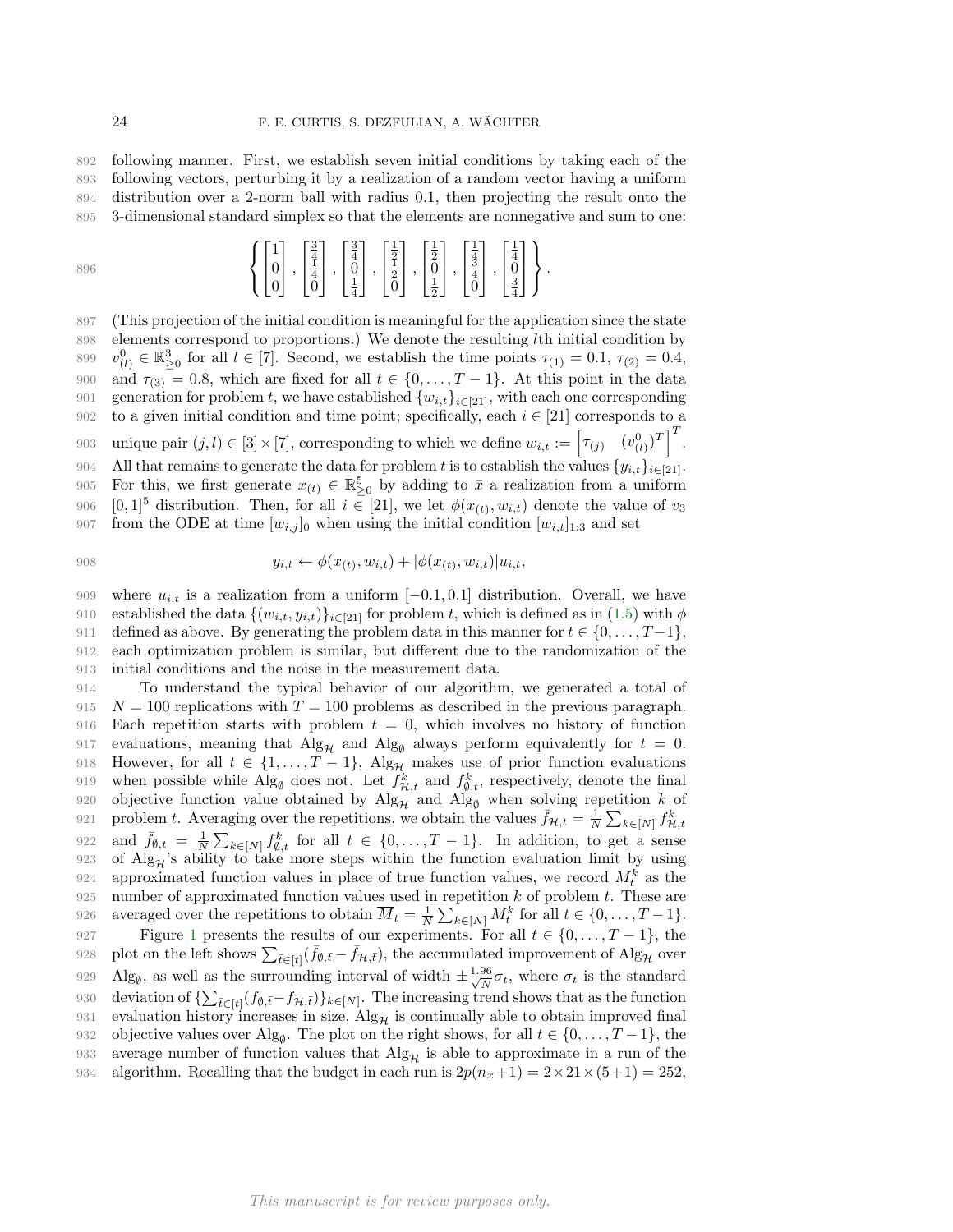935 the plot shows that by problem  $t \approx 10$  over half of the function values used by  $\text{Alg}_{\mathcal{H}}$  come from approximations rather than (expensive) actual evaluations, which allows come from approximations rather than (expensive) actual evaluations, which allows 937 the algorithm to take more iterations to improve the objective compared to  $\text{Alg}_{\emptyset}$ .



 6. Conclusion. We proposed and analysed a model-based DFO algorithm for solving a sequence of related optimization problems under the assumption that the black-box objective function is smooth and black-box function evaluations are the computational bottleneck of the algorithm. We provided a regression-based method that approximates the objective function at interpolation points by using black-box function evaluations that are obtained from solving prior problems. In a practical setting, this could be replaced by a more efficient scheme that is tailored to the specific application. In addition, we proposed an algorithm for choosing the interpolation points that are more likely to be approximated accurately given the history of prior black-box function evaluations. Our numerical results showed that our algorithm outperforms a state-of-the-art DFO algorithm for solving an engineering problem when a history of black-box function evaluations is available.

## 950 REFERENCES

- 951 [1] C. AUDET AND J. E. DENNIS JR, A pattern search filter method for nonlinear programming 952 without derivatives, SIAM Journal on Optimization, 14 (2004), pp. 980–1010.
- 953 [2] C. AUDET AND J. E. DENNIS JR, Mesh adaptive direct search algorithms for constrained opti-<br>954 mization, SIAM Journal on optimization, 17 (2006), pp. 188–217.  $mization$ , SIAM Journal on optimization, 17 (2006), pp. 188–217.
- 955 [3] D. M. BATES AND D. G. WATTS, Nonlinear regression analysis and its applications, John Wiley<br>956 & Sons. New York, 1988. 956 & Sons, New York, 1988.<br>957 [4] C. CARTIS, J. FIALA, B. MAI
- [4] C. CARTIS, J. FIALA, B. MARTEAU, AND L. ROBERTS, Improving the flexibility and robustness 958 of model-based derivative-free optimization solvers, ACM Transactions on Mathematical 959 Software (TOMS), 45 (2019), pp. 1–41.
- 960 [5] C. CARTIS AND L. ROBERTS, A derivative-free gauss–newton method, Mathematical Program-961 ming Computation, 11 (2019), pp. 631–674.
- 962 [6] P. CONEJO, E. W. KARAS, L. G. PEDROSO, A. A. RIBEIRO, AND M. SACHINE, Global conver-963 gence of trust-region algorithms for convex constrained minimization without derivatives, 964 Applied Mathematics and Computation, 220 (2013), pp. 324–330.
- 965 [7] A. CONN, K. SCHEINBERG, AND P. TOINT, A derivative free optimization algorithm in prac-966 tice, in 7th AIAA/USAF/NASA/ISSMO Symposium on Multidisciplinary Analysis and 967 Optimization, 1998, p. 4718.
- 968 [8] A. R. CONN, N. GOULD, A. SARTENAER, AND P. L. TOINT, Global convergence of a class of 969 trust region algorithms for optimization using inexact projections on convex constraints, 970 SIAM Journal on Optimization, 3 (1993), pp. 164–221.
- 971 [9] A. R. CONN, K. SCHEINBERG, AND P. L. TOINT, On the convergence of derivative-free methods 972 for unconstrained optimization, Approximation theory and optimization: tributes to MJD 973 Powell, (1997), pp. 83–108.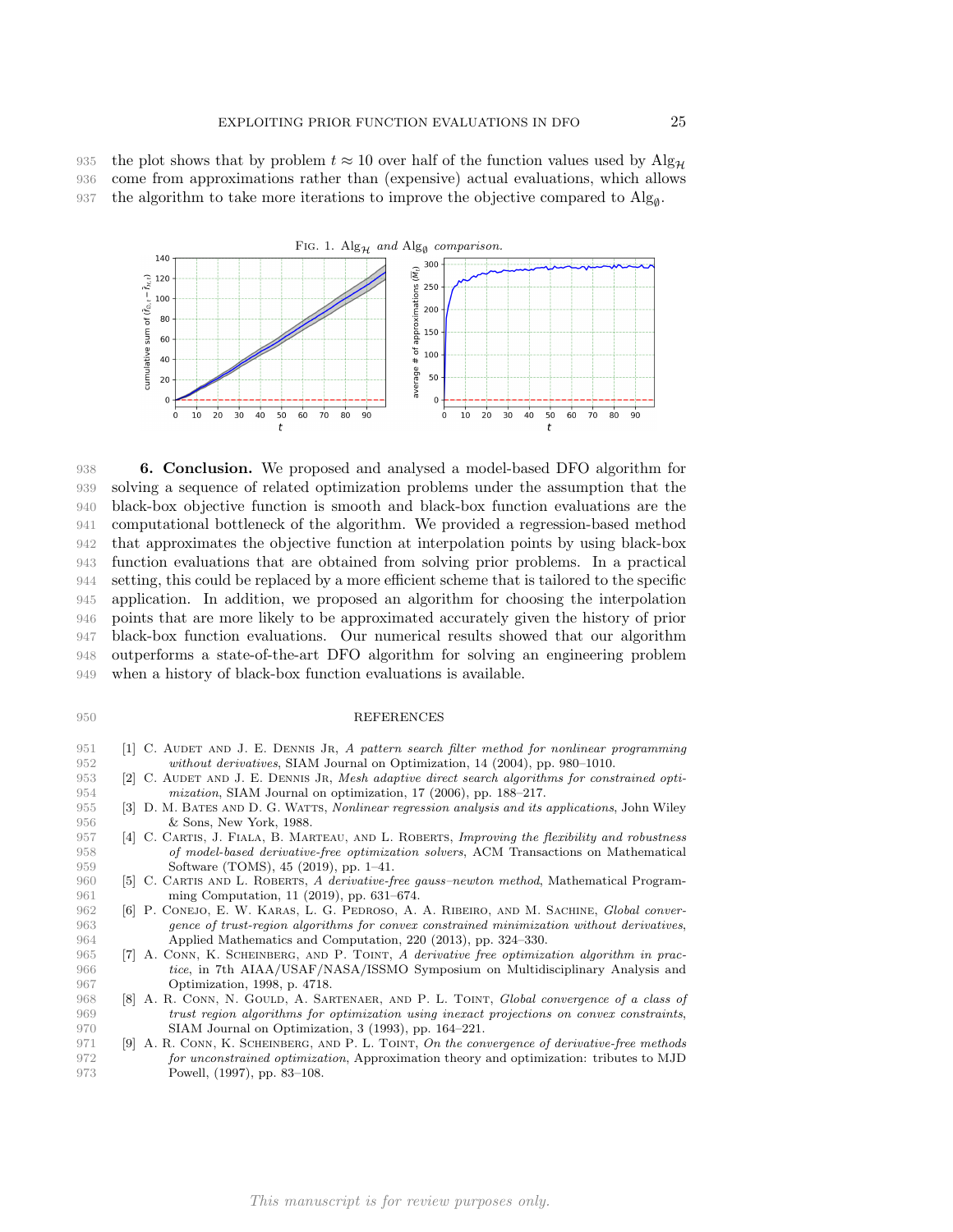- 974 [10] A. R. CONN, K. SCHEINBERG, AND P. L. TOINT, Recent progress in unconstrained nonlinear 975 optimization without derivatives, Mathematical programming, 79 (1997), pp. 397–414.<br>976 [11] A. R. CONN, K. SCHEINBERG, AND L. N. VICENTE, Geometry of interpolation sets in deriva
- 976 [11] A. R. CONN, K. SCHEINBERG, AND L. N. VICENTE, *Geometry of interpolation sets in derivative*<br>977 free optimization, Mathematical programming, 111 (2008), pp. 141–172. free optimization, Mathematical programming, 111 (2008), pp. 141–172.
- 978 [12] A. R. CONN, K. SCHEINBERG, AND L. N. VICENTE, Geometry of sample sets in derivative-free 979 optimization: polynomial regression and underdetermined interpolation, IMA journal of 980 numerical analysis, 28 (2008), pp. 721–748.
- 981 [13] A. R. CONN, K. SCHEINBERG, AND L. N. VICENTE, Introduction to derivative-free optimization, 982 MPS/SIAM, Philadelphia, 2009.
- 983 [14] A. CustÓpio, J. DENNIS, AND L. N. VICENTE, Using simplex gradients of nonsmooth functions 984 in direct search methods, IMA journal of numerical analysis, 28 (2008), pp. 770–784.
- 985 [15] J. E. DENNIS JR AND R. B. SCHNABEL, Numerical methods for unconstrained optimization and nonlinear equations. SIAM. Philadelphia. 1996. nonlinear equations, SIAM, Philadelphia, 1996.
- 987 [16] S. L. DIGABEL AND S. M. WILD, A taxonomy of constraints in simulation-based optimization, 988 arXiv preprint arXiv:1505.07881, (2015).
- 989 [17] E. D. DOLAN, J. J. MORÉ, AND T. S. MUNSON, Benchmarking optimization software with cops 990 3.0., tech. report, Argonne National Lab., Argonne, IL, 2004.<br>991 [18] G. A. GRAY AND T. G. KOLDA, Appspack 4.0: asynchronous
- [18] G. A. GRAY AND T. G. KOLDA, Appspack 4.0: asynchronous parallel pattern search for 992 derivative-free optimization., tech. report, Sandia National Lab., Livermore, CA, 2004.
- 993 [19] T. Hastie, R. Tibshirani, and J. H. Friedman, The Elements of Statistical Learning, 994 Springer, New York, 2009.
- 995 [20] M. HOUGH AND L. ROBERTS, *Model-based derivative-free methods for convex-constrained opti-*<br>996 *mization*, arXiv preprint arXiv:2111.05443, (2021).  $mization$ , arXiv preprint arXiv:2111.05443, (2021).
- 997 [21] M. MARAZZI AND J. NOCEDAL, Wedge trust region methods for derivative free optimization, 998 Mathematical programming, 91 (2002), pp. 289–305.
- 999 [22] J. J. MORÉ AND S. M. WILD, Benchmarking derivative-free optimization algorithms, SIAM 1000 Journal on Optimization, 20 (2009), pp. 172–191.
- 1001 [23] J. A. Nelder and R. Mead, A simplex method for function minimization, The computer 1002 journal, 7 (1965), pp. 308–313.
- 1003 [24] M. J. Powell, A direct search optimization method that models the objective and constraint 1004 functions by linear interpolation, in Advances in optimization and numerical analysis, 1005 Springer, 1994, pp. 51–67.
- 1006 [25] M. J. Powell, Uobyqa: unconstrained optimization by quadratic approximation, Mathematical 1007 Programming, 92 (2002), pp. 555–582.
- 1008 [26] M. J. Powell, Least Frobenius norm updating of quadratic models that satisfy interpolation 1009 conditions, Mathematical Programming, 100 (2004), pp. 183–215.<br>1010 [27] M. J. Powett, The neuvon software for unconstrained ontimization
- [27] M. J. Powell, The newuoa software for unconstrained optimization without derivatives, in 1011 Large-scale nonlinear optimization, Springer, 2006, pp. 255–297.
- 1012 [28] M. J. POWELL, *The BOBYQA algorithm for bound constrained optimization without deriva-*<br>1013 *tives*, Cambridge NA Report NA2009/06, University of Cambridge, (2009), pp. 26–46. tives, Cambridge NA Report NA2009/06, University of Cambridge, (2009), pp. 26–46.
- 1014 [29] R. G. Regis and S. M. Wild, Conorbit: constrained optimization by radial basis function 1015 interpolation in trust regions, Opt. Meth. & Soft.imization Methods and Software, 32 1016 (2017), pp. 552–580.
- 1017 [30] H.-J. M. SHI, M. Q. XUAN, F. OZTOPRAK, AND J. NOCEDAL, On the numerical performance 1018 of derivative-free optimization methods based on finite-difference approximations, arXiv 1019 preprint arXiv:2102.09762, (2021).<br>1020 [31] L. N. VICENTE AND A. L. CUSTÓDIO,
- 1020 [31] L. N. VICENTE AND A. L. CUSTÓDIO, Analysis of direct searches for discontinuous functions, 1021 Mathematical programming, 133 (2012), pp. 299–325. Mathematical programming, 133 (2012), pp. 299-325.
- 1022 [32] S. M. Wild, Derivative-Free Optimization Algorithms For Computationally Expensive Func-1023 tions, PhD dissertation, Cornell University, 2008.
- 1024 [33] S. M. Wild, Mnh: A derivative-free optimization algorithm using minimal norm hessians, 1025 tech. report, Cornell University Operations Research and Industrial Engineering, 2008.
- 1026 [34] S. M. Wild, Chapter 40: Pounders in tao: Solving derivative-free nonlinear least-squares prob-1027 lems with pounders, in Advances and trends in optimization with engineering applications,<br>1028 SIAM, 2017, pp. 529–539. SIAM, 2017, pp. 529-539.
- 1029 [35] S. M. Wild, R. G. Regis, and C. A. Shoemaker, ORBIT: Optimization by radial basis 1030 function interpolation in trust-regions, SIAM Journal on Scientific Computing, 30 (2008), 1031 pp. 3197-3219.
- 1032 [36] S. M. Wild and C. Shoemaker, Global convergence of radial basis function trust region 1033 derivative-free algorithms, SIAM Journal on Optimization, 21 (2011), pp. 761–781.
- 1034 [37] H. Zhang, A. R. Conn, and K. Scheinberg, A derivative-free algorithm for least-squares 1035 *minimization*, SIAM Journal on Optimization, 20 (2010), pp. 3555–3576.